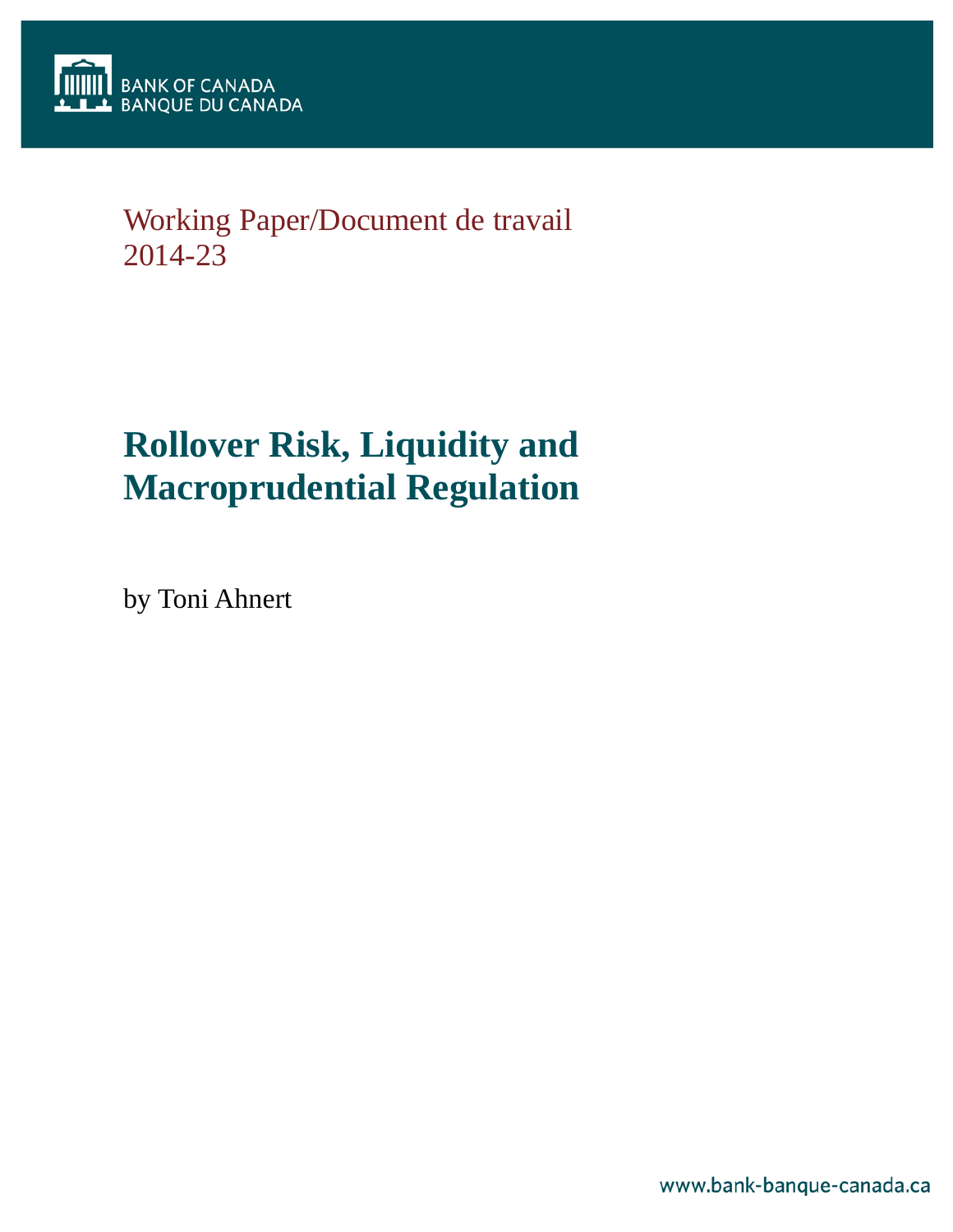Bank of Canada Working Paper 2014-23

June 2014

## **Rollover Risk, Liquidity and Macroprudential Regulation**

**by**

## **Toni Ahnert**

Financial Stability Department Bank of Canada Ottawa, Ontario, Canada K1A 0G9 and Financial Markets Group London School of Economics and Political Science London WC2A 2AE, United Kingdom ahne@bankofcanada.ca

2 the European Central Bank or the Eurosystem. Bank of Canada working papers are theoretical or empirical works-in-progress on subjects in economics and finance. The views expressed in this paper are those of the author. No responsibility for them should be attributed to the Bank of Canada,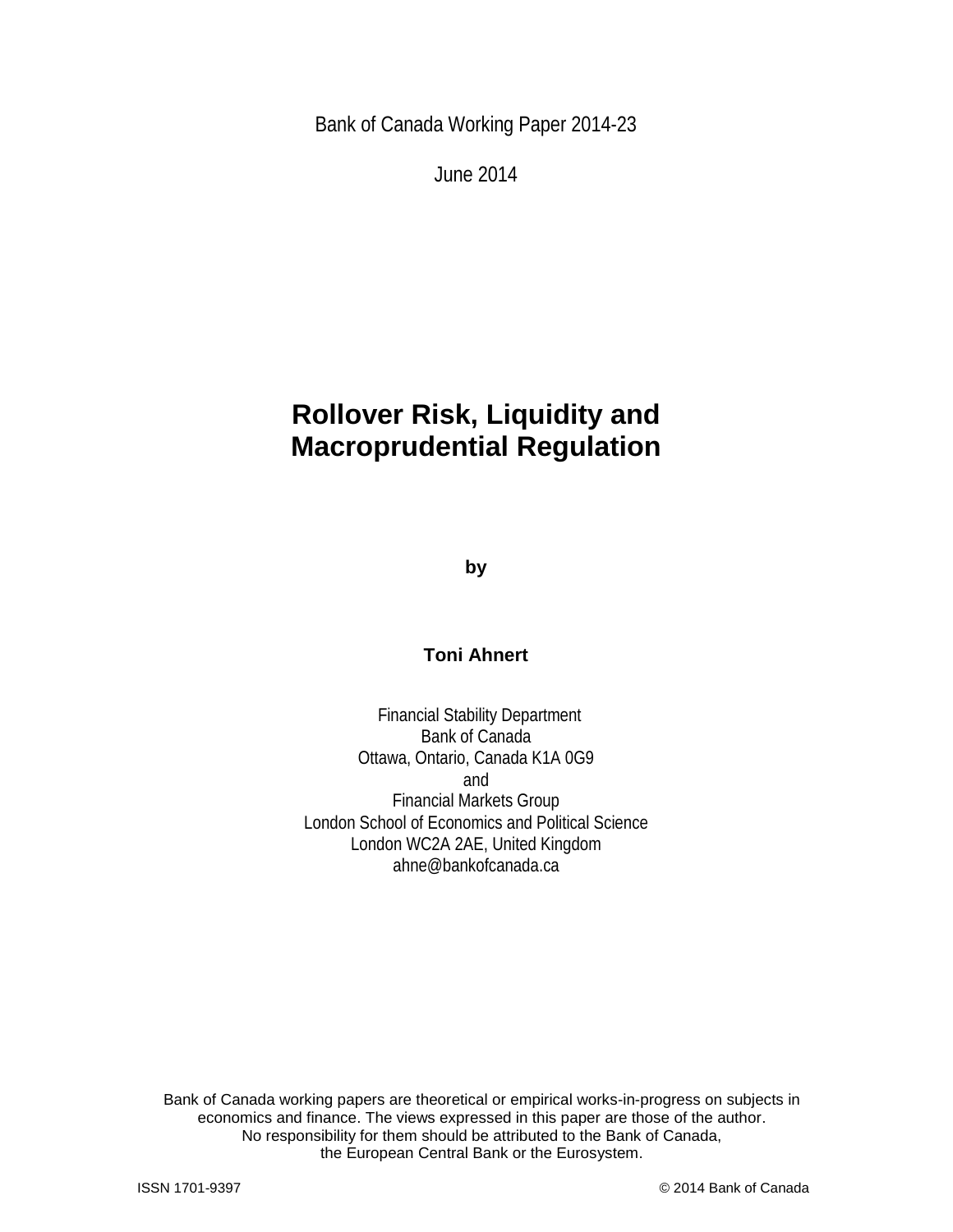## **Acknowledgements**

This paper has been prepared by the author under the Lamfalussy Fellowship Program sponsored by the ECB. I wish to thank Kartik Anand, Christoph Bertsch, Margaret Bray, Jonathan Chiu, Co-Pierre Georg, Stefan Gissler, Philipp Hartmann, Peter Hoffmann, Benjamin Nelson, Dimitri Vayanos, and seminar participants at Copenhagen IRMC 2013, LSE, Nottingham CFCM 2013, and UPF for useful feedback.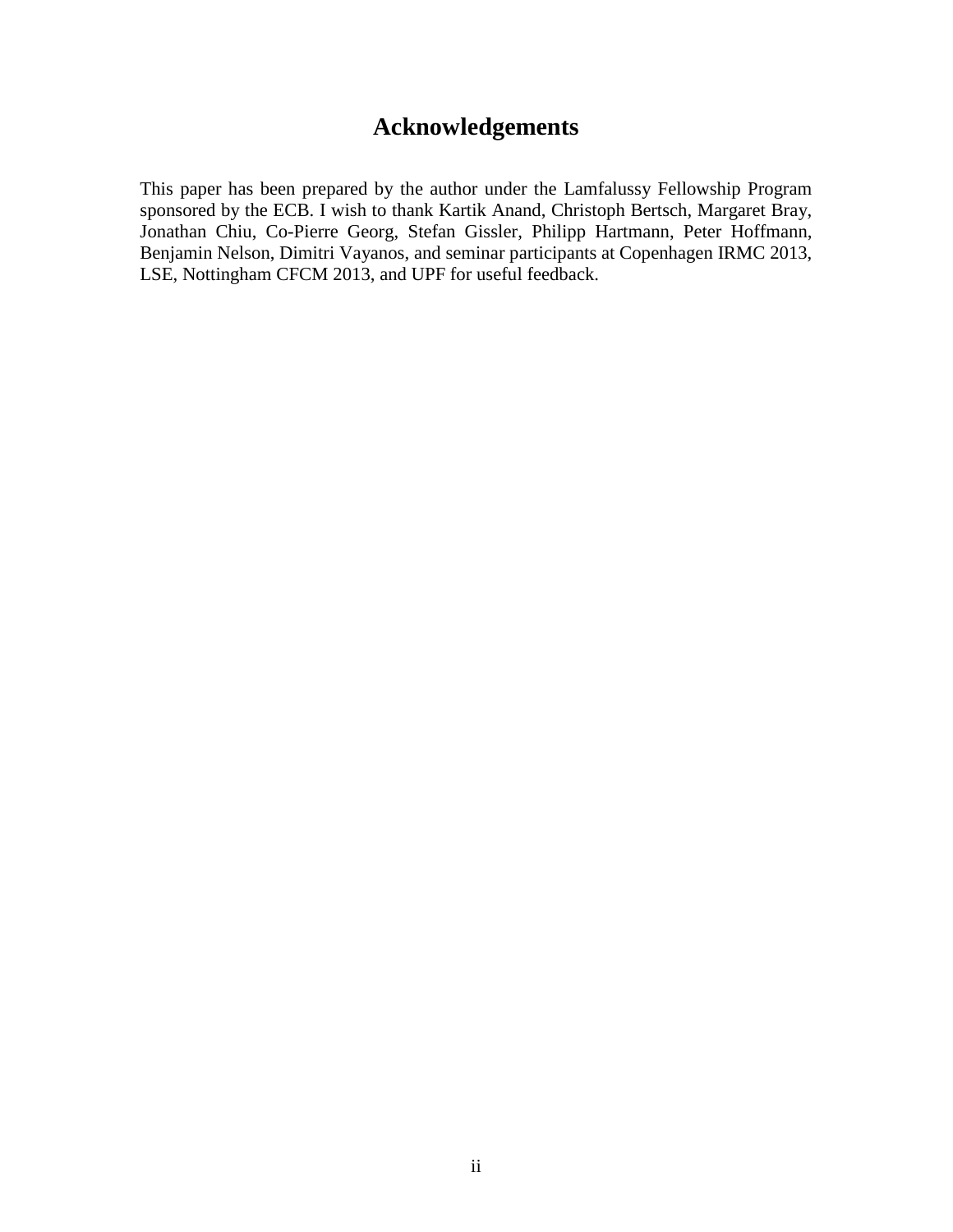## **Abstract**

I study rollover risk in the wholesale funding market when intermediaries can hold liquidity ex ante and are subject to fire sales ex post. Precautionary liquidity restores multiple equilibria in a global rollover game. An intermediate liquidity level supports both the usual run equilibrium and an efficient equilibrium. I provide a uniqueness refinement to characterize the privately optimal liquidity choice. Because of fire sales, liquidity holdings are strategic substitutes. Intermediaries free ride on the liquidity of other intermediaries, causing excessive liquidation. A macroprudential authority internalizes the *systemic* nature of liquidity and restores constrained efficiency by imposing a macroprudential liquidity buffer.

*JEL classification: G01, G11, G28 Bank classification: Financial institutions; Financial system regulation and policies*

## **Résumé**

Nous étudions le risque de refinancement sur le marché du financement de gros lorsque les intermédiaires ont la possibilité de détenir ex ante de la liquidité et d'être confrontés ex post à des liquidations. La liquidité conservée à titre préventif restaure des équilibres multiples dans un jeu mondial de refinancement. Le niveau intermédiaire de liquidité permet à la fois l'équilibre habituel en cas de retraits massifs et un équilibre efficace. Nous fournissons des conditions à la singularité pour caractériser le choix de la quantité optimale de liquidité privée. Les liquidations font des réserves de liquidité des actifs de remplacement stratégiques. Étant donné que les intermédiaires profitent des réserves des autres intermédiaires, on aboutit à des liquidations excessives. Une autorité macroprudentielle internalise la nature *systémique* de la liquidité et rétablit une efficacité contrainte en imposant une réserve macroprudentielle de liquidité.

*Classification JEL : G01, G11, G28 Classification de la Banque : Institutions financières; Réglementation et politiques relatives au système financier*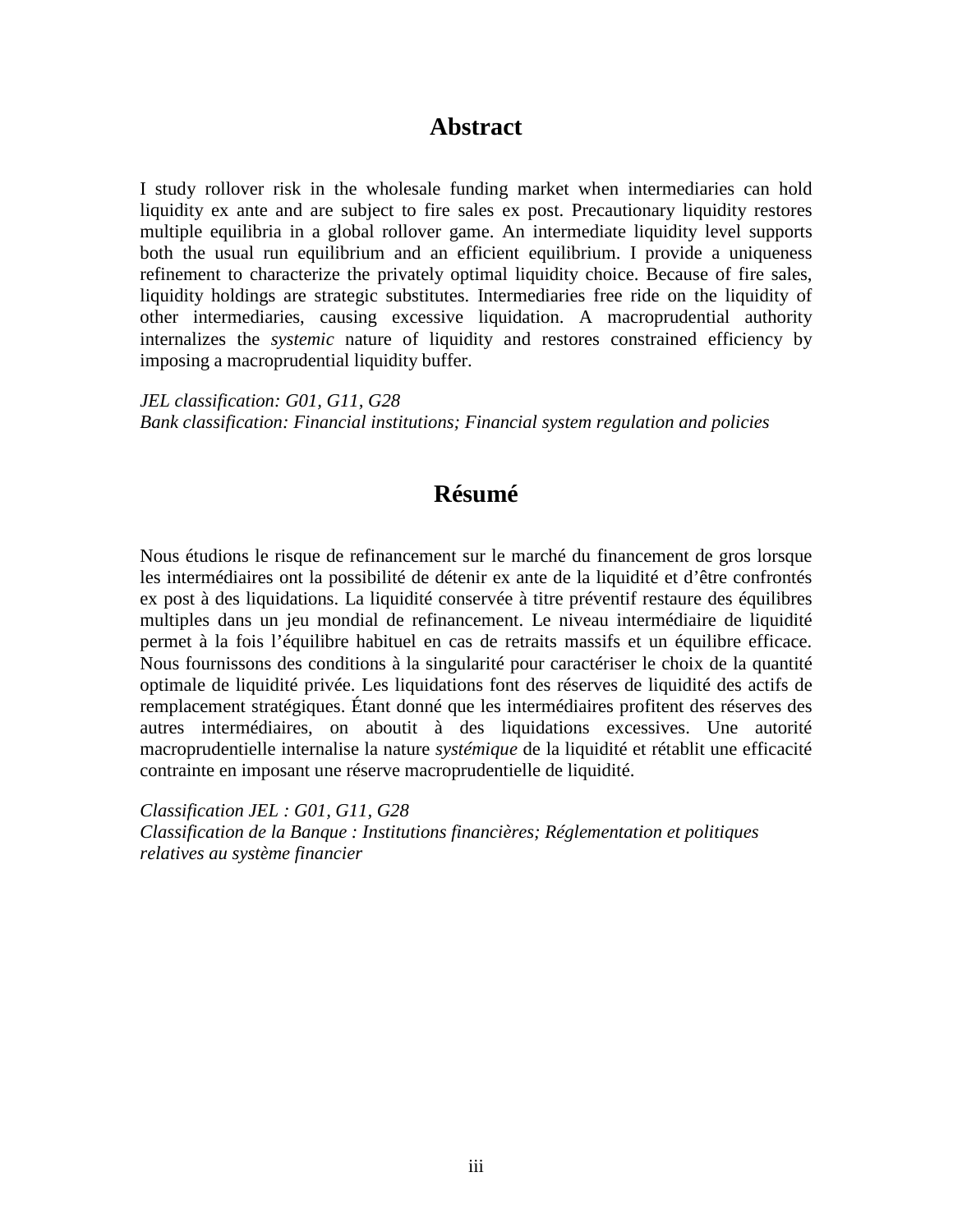#### Non-technical summary

The stability of the financial system is a key concern to central bankers. A particular aspect that has received much attention recently is the wholesale funding of banks. Before the financial crisis, banks funded themselves increasingly with short-term debt. However, such funding dried up as economic news deteriorated. This dark side of wholesale funding in part inspired the Basel III regulation. Specifically, a Liquidity Coverage Ratio (LCR) and a Net Stable Funding Ratio (NSFR) require banks to maintain a minimum level of liquidity.

In this paper, I study rollover risk in wholesale funding markets. Investors may roll over funding to their intermediaries after receiving some noisy information about their solvency. My setup has two noteworthy features. First, financial intermediaries are allowed to hold precautionary liquidity in order to prepare for the possible future drying up of funding. That is, intermediaries choose how much liquidity to hold initially, while the remainder is invested in illiquid projects with high expected returns. Second, a fire sale occurs when intermediaries liquidate their projects jointly.

This paper derives two results. The first is technical and states that the methods previously used to ensure a unique equilibrium require refinement. Uniqueness matters, since it puts subsequent policy implications on a strong theoretical footing. The second result is the inefficiency of private liquidity holdings. Since intermediaries free ride on the liquidity holdings of other intermediaries, there is excessive liquidation. By contrast, a macroprudential authority understands the systemic nature of liquidity, whereby one intermediary's holdings mitigate the risk of fire sales for other intermediaries. Imposing a macroprudential liquidity buffer restores efficiency.

Finally, I link this welfare result to the regulatory debate of Basel III. I argue why this set-up provides a theoretical foundation for the Liquidity Coverage Ratio. It follows a brief discussion about requiring intermediaries to hold additional liquidity versus creating a systemic liquidity fund that all intermediaries contribute to. While the proposed set-up also provides some support for the Net Stable Funding Ratio, I describe how the current set-up could be extended to address the trade-offs associated with the NSFR more directly.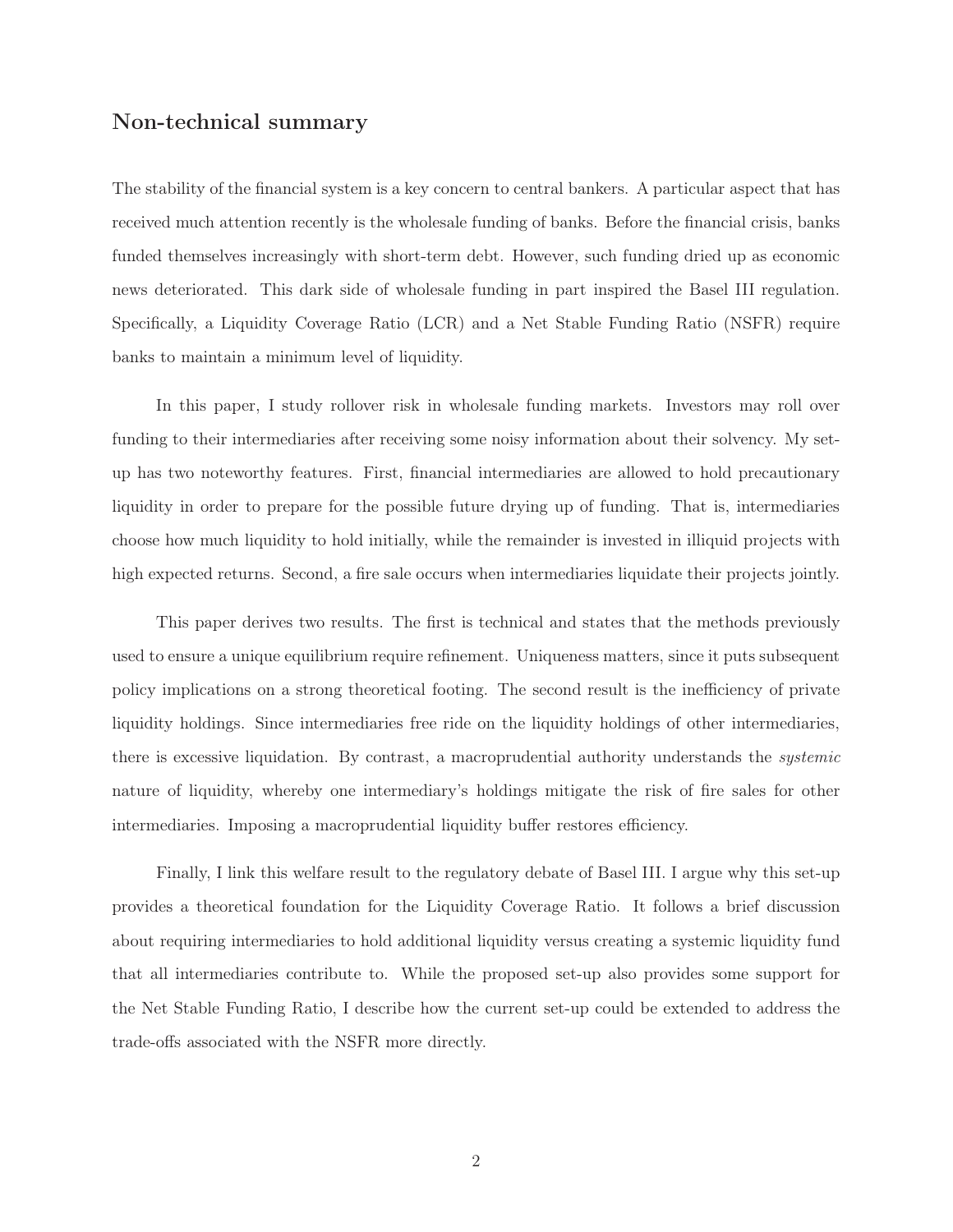### 1 Introduction

Wholesale funding markets have received a great deal of attention since the financial crisis of 2007– 09. Financial institutions funded themselves with very short-term debt provided by uninsured investors. This funding dried up after adverse economic news, such as disappointing data on the U.S. housing market. [Huang and Ratnovski \(2011\)](#page-39-0) point to the dark side of wholesale funding when investors are relatively uninformed. During the financial crisis, money market mutual funds also experienced large outflows from institutional investors [\(Schmidt et al. \(2013](#page-40-0))), and even secured short-term borrowing was a highly unstable source of funds [\(Martin et al. \(2013\)](#page-39-1)). These events in part inspired the recent proposals for the regulation of financial intermediaries, which include balance-sheet rules such as maintaining a Liquidity Coverage Ratio (LCR) and a Net Stable Funding Ratio (NSFR) [\(Basel Committee on Banking Supervision \(2010a](#page-38-0)[,b\)](#page-38-1)).

To address these issues, I study rollover risk in the wholesale funding market, where unin-sured investors can withdraw funding from intermediaries at an interim date.<sup>[1](#page-5-0)</sup> Intermediaries choose their portfolio at the initial date, either holding safe and low-return assets (liquidity) or making long-term investment. While promising a higher expected return, investment is costly to liquidate at the interim date because of a lower and diminishing marginal product in alternative use [\(Shleifer and Vishny \(1992](#page-40-1)), [Kiyotaki and Moore \(1997](#page-39-2))). This cost of liquidation is exacerbated by fire sales that occur when many intermediaries liquidate jointly [\(Allen and Gale \(1994\)](#page-38-2), [Gromb and Vayanos \(2002](#page-39-3))). The stochastic return on investment is determined by aggregate eco-nomic conditions such as business cycle movements, which determine default rates.<sup>[2](#page-5-1)</sup>

Each investor receives a noisy private signal about the return on investment at the interim date, based on the global games approach in [Morris and Shin \(2003\)](#page-39-4). Using the private information, each investor decides whether to roll over funding to the intermediary. As a result, a low (high) realization of the investment return implies that many (few) investors receive unfavorable private information. Hence, a small (large) proportion of investors rolls over their funding to the intermediary, which results in a large (small) amount of investment that the intermediary liqui-

<span id="page-5-0"></span><sup>&</sup>lt;sup>1</sup>I use "refusing to roll over" and "withdrawing" interchangeably.

<span id="page-5-1"></span><sup>&</sup>lt;sup>2</sup>In the case of financial investment, changing aggregate conditions can represent a shock to an asset class in which all intermediaries are invested, such as the effect of a drop in U.S. house prices on asset-backed securities.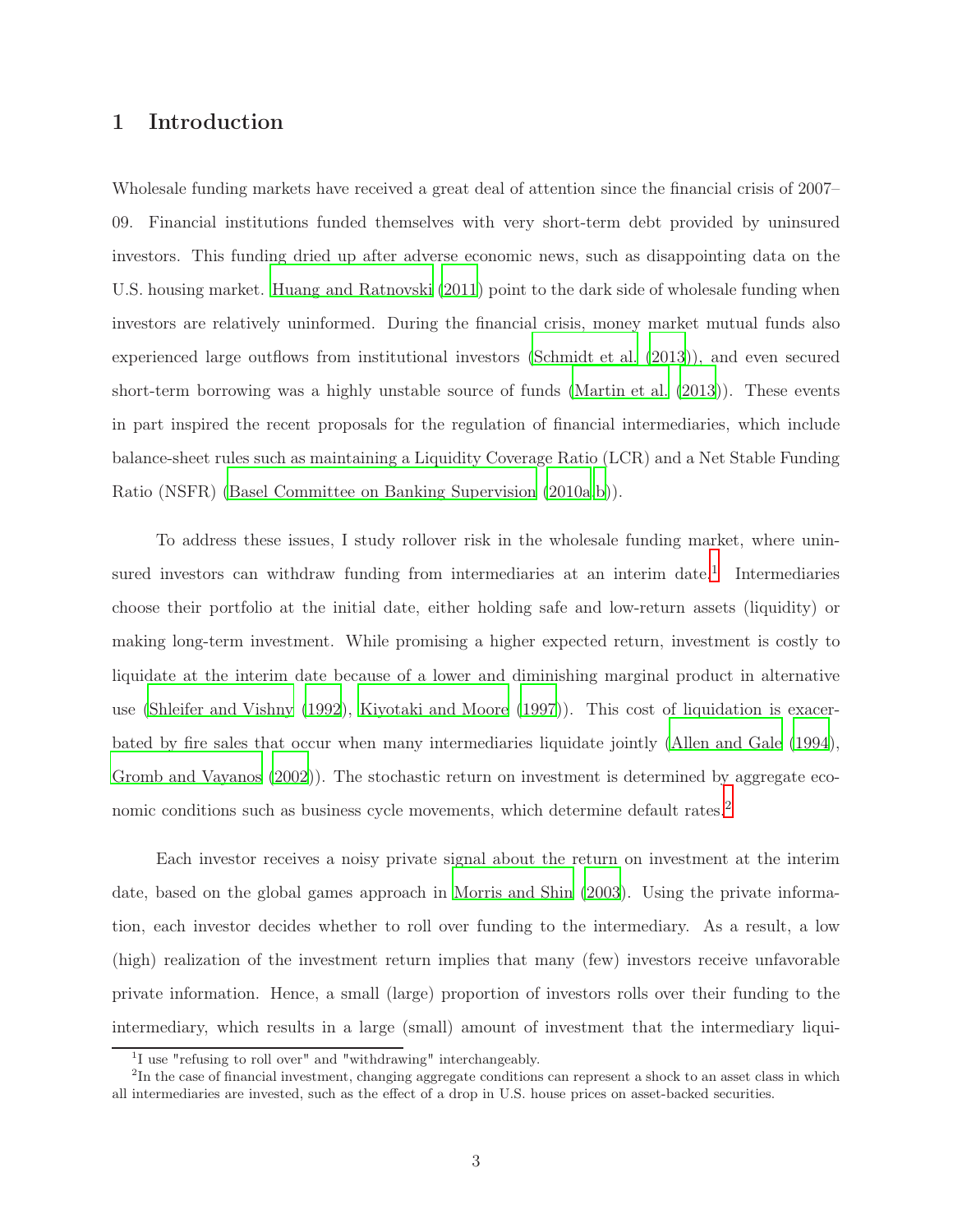dates. However, holding precautionary liquidity allows the intermediary to drive a wedge between the withdrawal and liquidation volumes.

The first result is that the presence of liquidity generates multiple equilibria in the global rollover game (Proposition [1\)](#page-18-0). The usual condition of fairly precise private information (e.g., [Morris and Shin \(2000\)](#page-39-5)) is not sufficient for uniqueness. On the one hand, an efficient equilibrium exists if an intermediary holds an intermediate or high amount of liquidity (Lemma [1\)](#page-16-0). On the other hand, the typical run equilibrium also exists if an intermediary holds a low or intermediate amount of liquidity (Lemma [2\)](#page-17-0). Hence, an intermediate choice of liquidity supports multiple equilibria in the rollover game between investors, even if the private information received is fairly precise. This result, which hinges on the presence of precautionary liquidity holdings, contributes to a recent literature on multiplicity in global coordination games. For example, [Angeletos et al.](#page-38-3) [\(2006\)](#page-38-3) examine how the endogenous public information from a policy intervention generates multiple equilibria, and [Hellwig and Veldkamp \(2009\)](#page-39-6) analyze when the acquisition of information prior to coordination leads to multiple equilibria.[3](#page-6-0)

To obtain intuition for the multiplicity result, consider the strategic incentives of investors to roll over funding (see section [2](#page-9-0) and Remark [1\)](#page-13-0). Despite the risk neutrality of all agents, the incomplete-information game with liquidity holdings yields intriguing strategic interactions, which differ across the cases with and without liquidation. First, intermediate liquidity holdings can support the efficient equilibrium in which no liquidation is forecast by the threshold investor, resulting in a low equilibrium threshold. Exactly at this point, the strategic incentives to roll over funding change from complementarity to substitutability. Second, intermediate liquidity holdings can also support the run equilibrium in which positive liquidation is forecast. Then, there is global strategic complementarity in rollover decisions that leads to coordination failure between investors, resulting in a high equilibrium threshold (e.g., [Morris and Shin \(2000\)](#page-39-5)).[4](#page-6-1)

<span id="page-6-0"></span><sup>&</sup>lt;sup>3</sup>[Angeletos and Werning \(2006](#page-38-4)) show that the aggregation of dispersed private information into a publicly observed market price, similar to [Grossman and Stiglitz \(1980](#page-39-7)), re-establishes multiplicity in a global game. See also [Hellwig et al. \(2006](#page-39-8)) for a market-based model of currency attacks with multiple equilibria.

<span id="page-6-1"></span><sup>&</sup>lt;sup>4</sup>[Rochet and Vives \(2004\)](#page-40-2) analyze the impact of balance-sheet variables, including liquidity, on the run threshold in the context of delegated management, which gives rise to a unique Bayesian equilibrium. By contrast, the rollover game I study may yield multiple equilibria. However, once the uniqueness refinement is applied, I replicate the effect of liquidity on the run threshold stated in their second proposition. Another difference is the analysis of two intermediaries that allows me to study the private and social incentives to hold liquidity from a systemic perspective.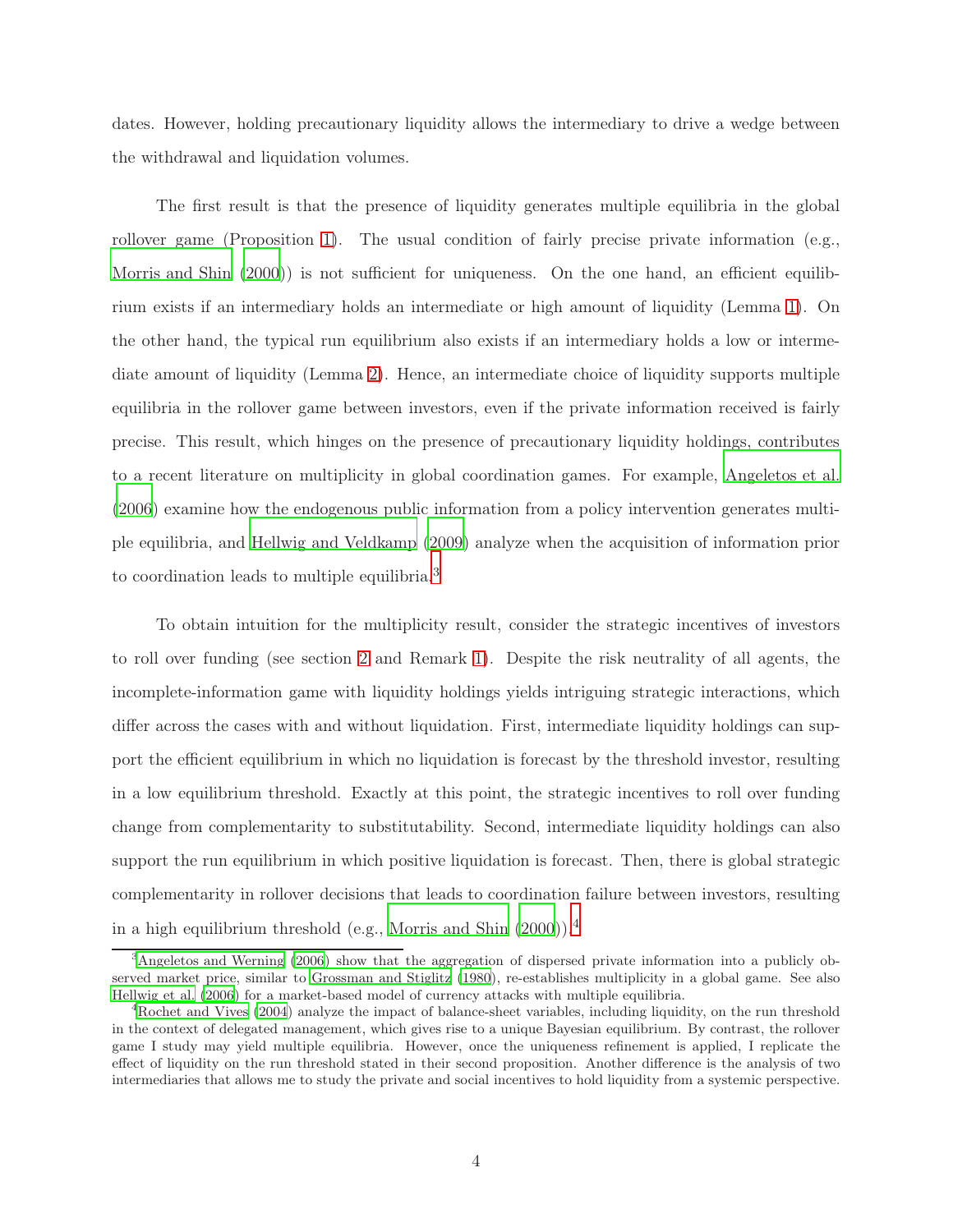To analyze the private incentives to hold liquidity, I provide a uniqueness refinement (Corollary [2\)](#page-21-0). Consider first the benchmark of a single intermediary. The choice of liquidity balances the opportunity cost of a higher expected return on investment with the saved cost of liquidation, which reduces the equilibrium threshold in the run equilibrium. The intermediary optimally holds scarce liquidity and implements the run equilibrium in the rollover game if the expected return on investment takes an intermediate value (Proposition [2\)](#page-25-0). Additionally, the intermediary holds no liquidity at all if the expected return takes a sufficiently large value, where this lower bound on the expected return intuitively increases in the liquidation cost.

The portfolio choice of the single intermediary is constrained efficient (Corollary [3\)](#page-26-0). A planner who takes the optimal rollover behavior of investors as given holds the same level of liquidity. As such, there is no role for a *microprudential* regulation of liquidity. Despite the constrained efficiency, the incomplete information about the return on investment may prevent the decentralized economy from achieving first-best.[5](#page-7-0)

Consider now the main case of multiple intermediaries. The run equilibrium is again implemented if the expected return is sufficiently high, so the private choices of liquidity are strategic substitutes (Proposition [3\)](#page-31-0). Therefore, each intermediary free rides on the liquidity holdings of other intermediaries. If one intermediary holds more liquidity, the liquidation cost of another intermediary is reduced as the effect of fire sales is less pronounced. Since holding liquidity is costly due to the forgone return on investment, the other intermediary optimally reduces its liquidity holding. As a result, excessive liquidation occurs that renders the private choice of liquidity as constrained inefficient from an ex-ante perspective.

This yields a role for a macroprudential regulation of liquidity (Proposition [4\)](#page-33-0). A constrained planner internalizes the systemic nature of liquidity and is therefore interpreted as a macroprudential authority. Specifically, it takes into account that more liquidity held by one intermediary reduces the liquidation cost of other intermediaries in the case of ex-post fire sales. Therefore, the social choice of liquidity exceeds the private choice, so imposing a macroprudential liquidity buffer restores

<span id="page-7-0"></span> $5$ That is, if the expected return on investment is low, the intermediary holds abundant liquidity. This implements the efficient equilibrium in the rollover game and attains first-best. In contrast, if the expected return is high, the intermediary holds scarce liquidity and implements the run equilibrium. First-best is not attained since coordination failure between investors leads to inefficient liquidation ex post.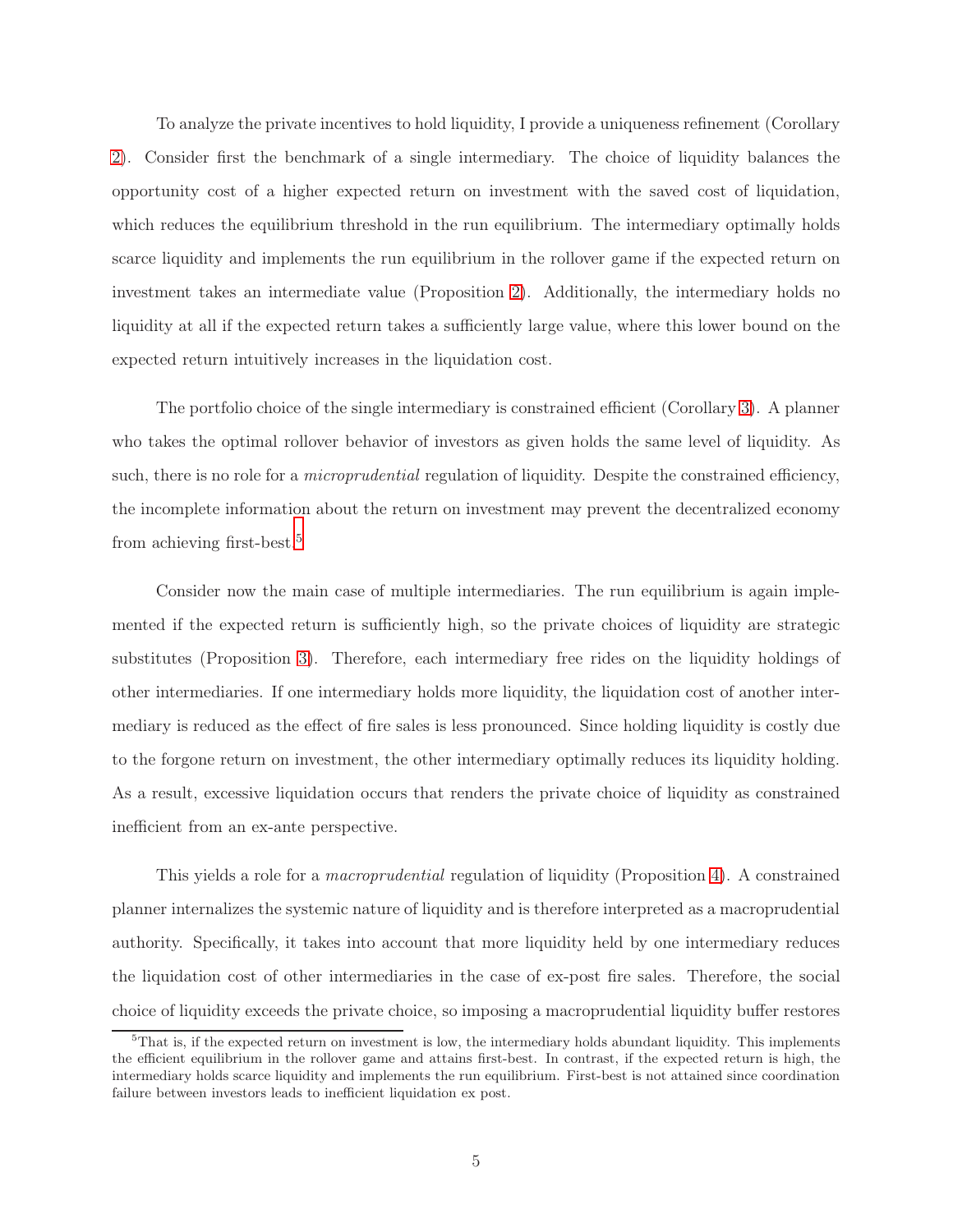constrained efficiency. As a consequence, inefficient liquidation occurs for the smallest possible range consistent with incomplete information.

The most-related papers are the global rollover games of [Morris and Shin \(2000](#page-39-5)) and [Eisenbach](#page-38-5) [\(2013\)](#page-38-5). Building on the seminal works of [Carlsson and van Damme \(1993\)](#page-38-6) and [Diamond and Dybvig](#page-38-7) [\(1983\)](#page-38-7), [Morris and Shin \(2000](#page-39-5)) solve for the unique equilibrium in a bank run game, using global games techniques.<sup>[6](#page-8-0)</sup> By contrast, I analyze the ex-ante portfolio choice of intermediaries and show how precautionary liquidity can restore multiple equilibria under the sufficient condition proposed by [Morris and Shin \(2000](#page-39-5)).[7](#page-8-1) Next, I extend the analysis to multiple intermediaries and fire sales to explore macroprudential regulation of liquidity. [Eisenbach \(2013\)](#page-38-5) also analyzes an ex-post coordination game in which investors roll over short-term debt. He studies the ex-ante optimal maturity choice of funding to discipline a bank manager tempted by moral hazard and derives a two-sided inefficiency. In contrast, I study the optimal portfolio choice of intermediaries on the asset side.

Other consequences of fire sales have already been analyzed. [Wagner \(2011](#page-40-3)) studies the diversification-diversity trade-off in ex-ante portfolio choices. Since joint liquidation is costly ex post, investors have an incentive to hold diverse portfolios ex ante.<sup>[8](#page-8-2)</sup> In contrast, I examine the consequences of fire sales for the ex-ante liquidity holdings of intermediaries subject to rollover risk. [Uhlig \(2010](#page-40-4)) studies endogenous liquidation costs in a model of a two-tiered banking sector, where a system-wide externality also generates strategic complementarities in withdrawal decisions between investors. Instead of a positive analysis of the previous financial crisis and a discussion of ex-post policy interventions, I take an ex-ante perspective by focusing on macroprudential regulation of liquidity. Studying ex-ante regulation has the advantage of precluding the issue of moral hazard arising from an ex-post policy intervention, as stressed by [Farhi and Tirole](#page-38-8) [\(2012](#page-38-8)).

<span id="page-8-0"></span> $6$ Multiple equilibria occur in [Diamond and Dybvig \(1983](#page-38-7)) because of self-fulfilling beliefs. In such a set-up, [Goldstein and Pauzner \(2005](#page-39-9)) obtain a unique equilibrium by extending the global games techniques to the case of one-sided strategic complementarities. See section [5](#page-34-0) for a comparison of the strategic incentives of investors to their set-up.

<span id="page-8-1"></span><sup>&</sup>lt;sup>7</sup>[Vives \(2013](#page-40-5)) and [Morris and Shin \(2010\)](#page-39-10) also analyze the role of liquidity in rollover coordination games. However, they do not study the ex-ante portfolio choice of intermediaries and abstract from cases that induce the efficient equilibrium in the rollover game.

<span id="page-8-2"></span><sup>8</sup>[Wagner \(2009\)](#page-40-6) analyzes the effect of ex-post fire sales on the ex-ante diversification choice of banks. He finds ambiguous welfare implications of optimal diversification choices, since banks may be 'too correlated' (as in the standard case) or 'too diversified' under laissez-faire.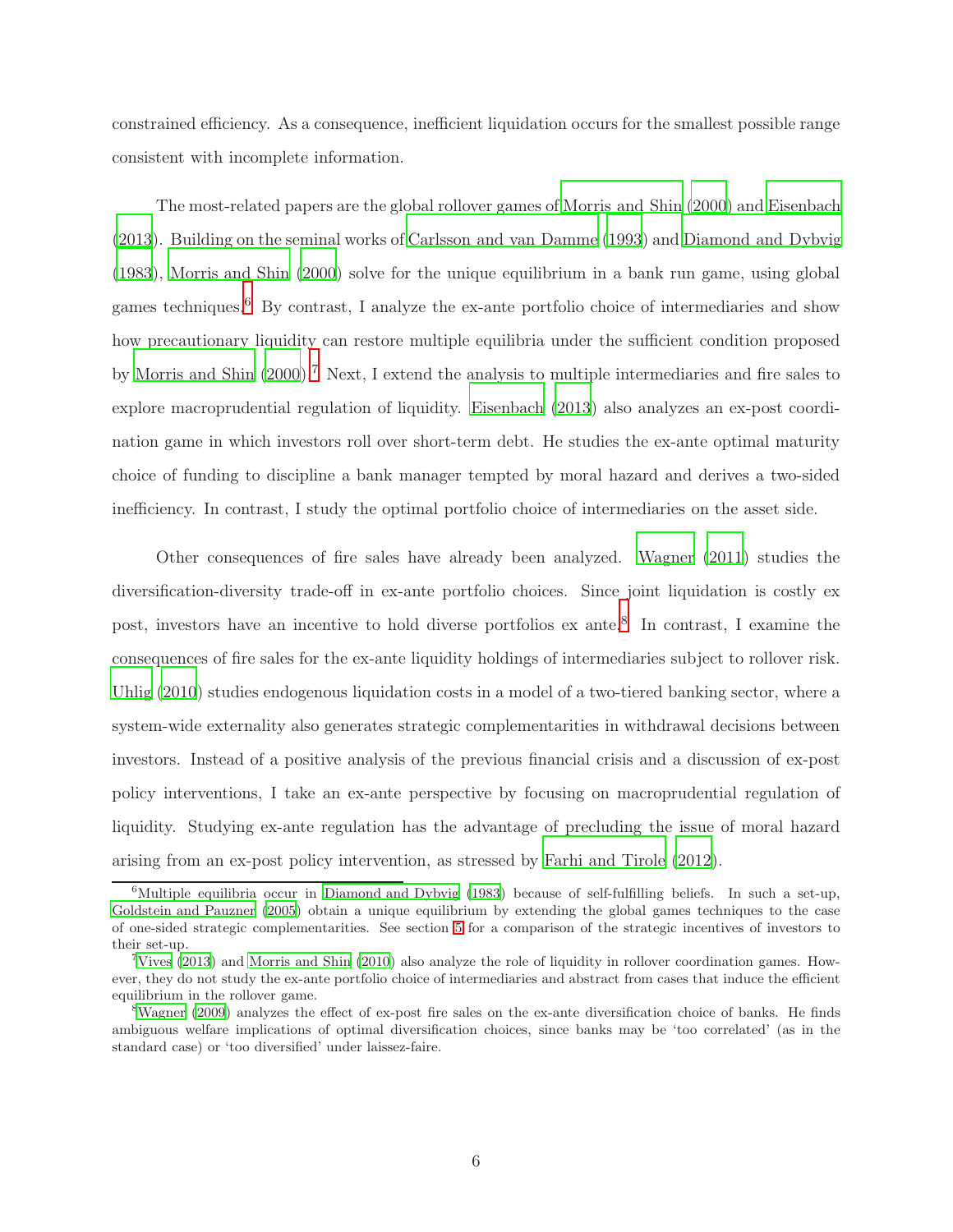### <span id="page-9-0"></span>2 Model

I present a simple model of financial intermediation that extends the single-intermediary model of [Morris and Shin \(2000\)](#page-39-5) in two ways. First, there are many intermediaries whose ex-post liquidation decisions impose fire sale externalities on each other. Second, intermediaries are allowed to hold precautionary liquidity. This set-up is suitable to revisit the issue of equilibrium uniqueness in a global rollover game and to analyze the ex-ante liquidity choices and their welfare properties.

Agents and preferences The economy extends over three dates,  $t \in \{0, 1, 2\}$ , and there is a single good for consumption and investment. A finite number of intermediaries  $N \in \{1,2\}$  raise funds from a continuum of risk-neutral uninsured investors  $i \in [0, N]$ .<sup>[9](#page-9-1)</sup> Investors consume at the final date and receive a payoff  $\pi_i = c_2$ . They are akin to wholesale short-term debt holders who played a pivotal role in the recent financial crisis.

Investment technology and funding Intermediaries simultaneously choose their portfolios at the initial date. Intermediaries can hold a liquid asset  $y_n$ , such as central bank reserves and government bonds, which yield a unit safe return at the subsequent date. They can also invest by originating loans to the real economy at the initial date, which constitutes a constant returns-toscale technology, that yield a risky payoff  $r$  at the final date. The portfolio choice of intermediaries is publicly observed at the interim date.

Investors are endowed with one unit of the good at the initial date. Apart from claims on the intermediary, investors can hold liquidity but direct investment is infeasible because of inferior skills in monitoring or loan collection. The intermediary is funded purely with debt.<sup>[10](#page-9-2)</sup> Because of free entry, an intermediary maximizes the expected utility of its investors (see also [Gale \(2010](#page-39-11))). Combined with the intermediary's access to investment, the participation constraint of investors is satisfied and each intermediary attracts one unit of funding at the initial date.<sup>[11](#page-9-3)</sup>

<span id="page-9-1"></span> $9$ This specification ensures a constant average amount of funding per intermediary.

<span id="page-9-2"></span><sup>&</sup>lt;sup>10</sup>Absent an agency conflict between the intermediary and its debt holders, there is no role for microprudential regulation of intermediaries (Corollary [3\)](#page-26-0). Thus, equity is not required as an incentive device.

<span id="page-9-3"></span> $11$ Instead of providing liquidity insurance for risk-averse investors [\(Diamond and Dybvig \(1983](#page-38-7))), financial intermediation occurs in this paper because of an intermediary's superior monitoring or loan collection skills.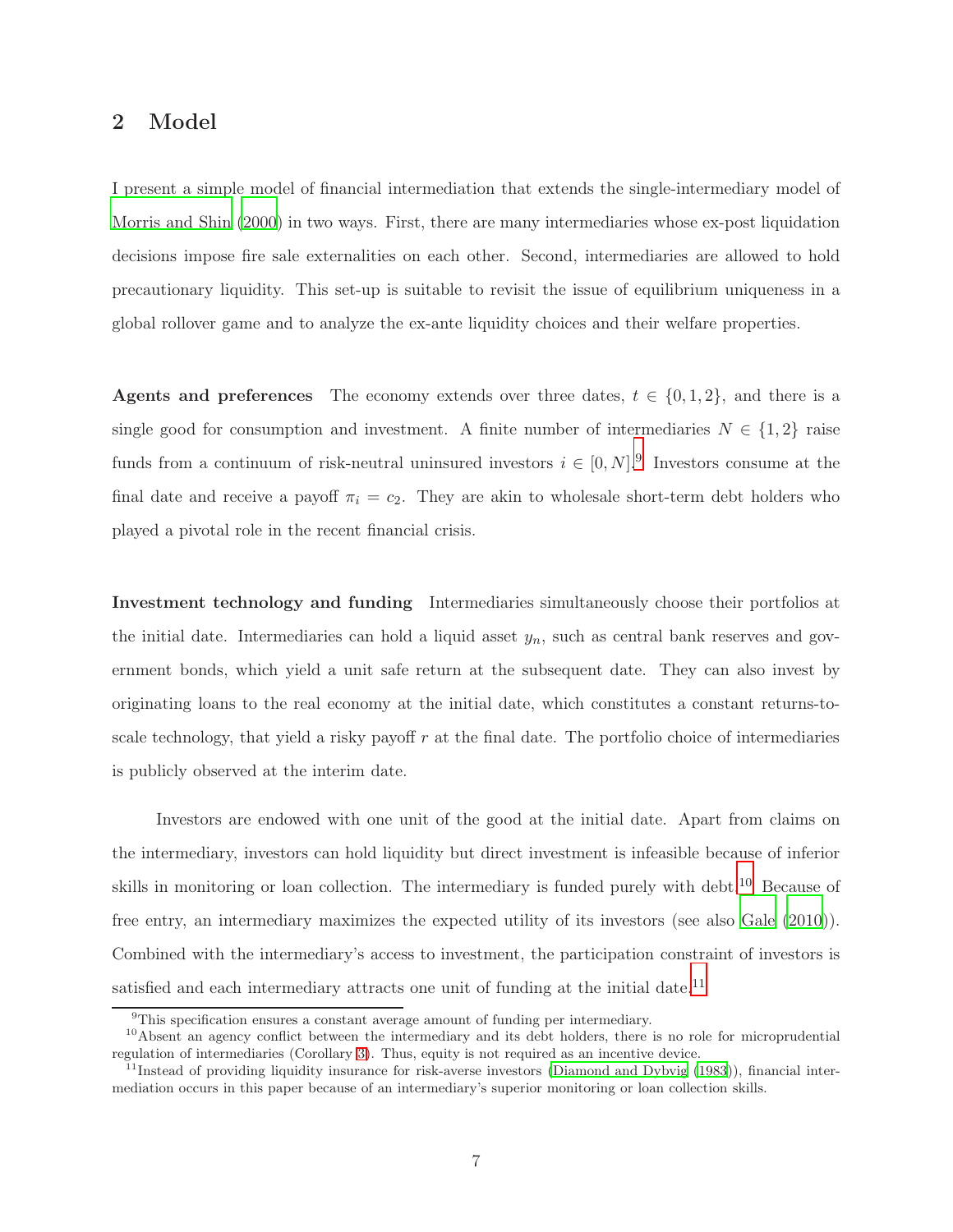Information The following information structure is common knowledge. Investors share a common prior about the profitability of risky investment:

$$
r \sim \mathcal{N}\left(\bar{r}, \alpha^{-1}\right),\tag{1}
$$

where investment produces an expected return superior to liquidity,  $\bar{r} > 1$ , and  $\alpha \in (0, \infty)$  measures the precision (inverse variance) of public information.<sup>[12](#page-10-0)</sup> Following the seminal contribution of [Carlsson and van Damme](#page-38-6) [\(1993](#page-38-6)), the return on the risky investment is realized at the interim date but not publicly observed. Instead, each investor receives a private signal at the interim date:

$$
x_i = r + \epsilon_i, \ \epsilon_i \sim \mathcal{N}\left(0, \gamma^{-1}\right), \tag{2}
$$

where the idiosyncratic noise  $\epsilon_i$  is identically and independently distributed as well as independent of the investment return, and  $\gamma \in (0,\infty)$  measures the precision of private information.

Liquidity-return trade-off Loans are costly to liquidate at the interim date. As in [Morris and Shin](#page-39-5) [\(2000\)](#page-39-5), the liquidation of an amount  $l_n \in [0,1]$  by intermediary n reduces the final-date return by  $\chi_n(l_n, l_{-n})$ , where  $l_{-n}$  is the amount of liquidation by the other intermediary. This specification allows for many intermediaries compared to the case of a single intermediary in [Morris and Shin](#page-39-5) [\(2000\)](#page-39-5). Costs occur only in the case of liquidation, so  $\chi_n(0, a) = 0 \,\forall a \geq 0$ . To ensure that liquidity is not dominated, I assume  $\bar{r} < 1 + \chi(1, 1) < \infty$  throughout.

The liquidation cost is determined endogenously from a downward-sloping demand for liquidated investment, as in [Eisenbach](#page-38-5) [\(2013](#page-38-5)). For example, assets are relocated to another, less-productive sector [\(Shleifer and Vishny \(1992\)](#page-40-1), [Kiyotaki and Moore \(1997](#page-39-2))).<sup>[13](#page-10-1)</sup> Since the marginal product of liquidated assets in alternative use is strictly positive, continuous, and diminishing, the cost function is symmetric, weakly convex, and increases in an intermediary's liquidation volume

<span id="page-10-0"></span><sup>&</sup>lt;sup>12</sup>This prior may be induced by a public signal:  $\bar{r} = r + \eta$ , where the noise  $\eta \sim \mathcal{N}(0, \alpha^{-1})$  is independent of the return. Furthermore, the aggregate noise is independent of each of the idiosyncratic noise terms  $\epsilon_i$ .

<span id="page-10-1"></span><sup>&</sup>lt;sup>13</sup>In [Shleifer and Vishny \(1992](#page-40-1)), liquidation values are depressed after an industry-specific shock, since distress sales take place to unlevered industry outsiders who value industry-specific assets less.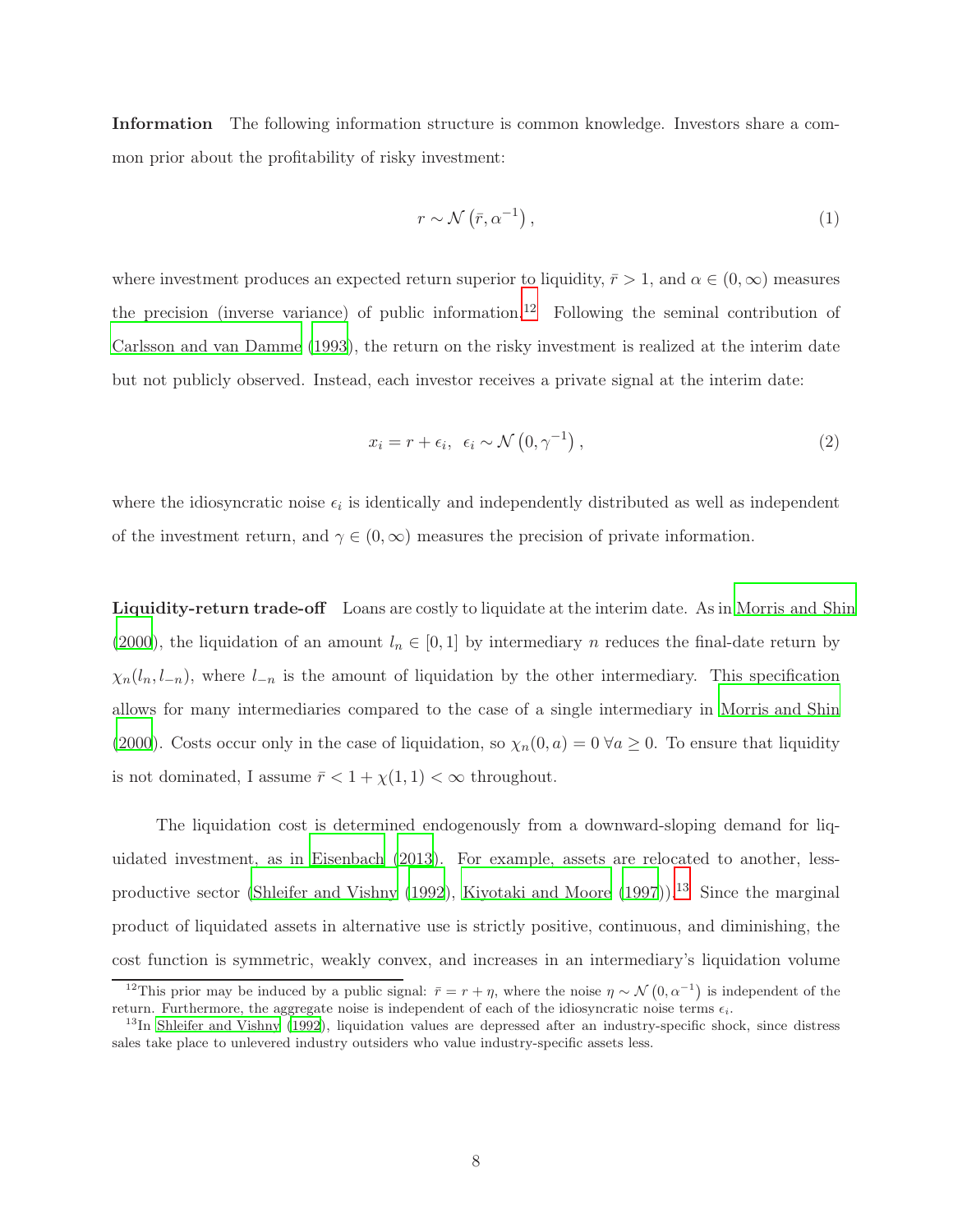conditional on a positive amount of liquidation,  $l_n > 0$ :

$$
\frac{\partial \chi_n}{\partial l_n} > 0 \quad \text{if } l_n > 0. \tag{3}
$$

Fire sales occur when intermediaries jointly liquidate investment:

$$
\frac{\partial \chi_n}{\partial l_{-n}} > 0 \quad \text{if } l_n > 0. \tag{4}
$$

Limited participation in asset markets can lead to cash-in-the-market pricing and therefore underpricing of assets [\(Allen and Gale \(1994](#page-38-2))). In the interpretation of financial investment, financial arbitrageurs cannot pick up assets in fire sales, since they are constrained by losses and outflows themselves [\(Gromb and Vayanos \(2002](#page-39-3))). Where loans are secured on real estate, for example, foreclosures generate negative spillovers for the owners of nearby property. [Campbell et al. \(2011\)](#page-38-9) quantify this effect for housing in Massachusetts, finding that forced sales following bank foreclosures take place at discounts of up to 27 per cent.

A simple specification of the liquidation cost function that satisfies all constraints is

<span id="page-11-1"></span>
$$
\chi_n(l_n, l_{-n}) = \chi \cdot [l_n + l_{-n}] \, 1 \, \{l_n > 0\},\tag{5}
$$

for some constant  $\chi > 0$ . I use the general specification in the first part of the paper. When analyzing welfare, I restrict attention to the simple specification, which produces succinct results.

Upon receiving the private information  $x_i$ , investors may withdraw their funds at par at the interim date.<sup>[14](#page-11-0)</sup> A proportion of investors  $w_n \in [0,1]$  withdraws and is served with liquidity. In the case of high withdrawals,  $w_n > y_n$ , intermediaries also liquidate some investment  $l_n \equiv w_n - y_n \in$  $[0, 1 - y_n]$ . In this case, more liquidity reduces the liquidation cost by driving a wedge between withdrawals and liquidation. Hence, an intermediary may hold precautionary liquidity ex ante to avoid costly liquidation in states with high withdrawals ex post.

<span id="page-11-0"></span> $14$ Similar to [Dasgupta \(2004\)](#page-38-10), [Goldstein \(2005](#page-39-12)), and [Shapiro and Skeie \(2013](#page-40-7)), this ensures the viability of intermediaries at the interim date, since the promised payment does not exceed the liquidation value.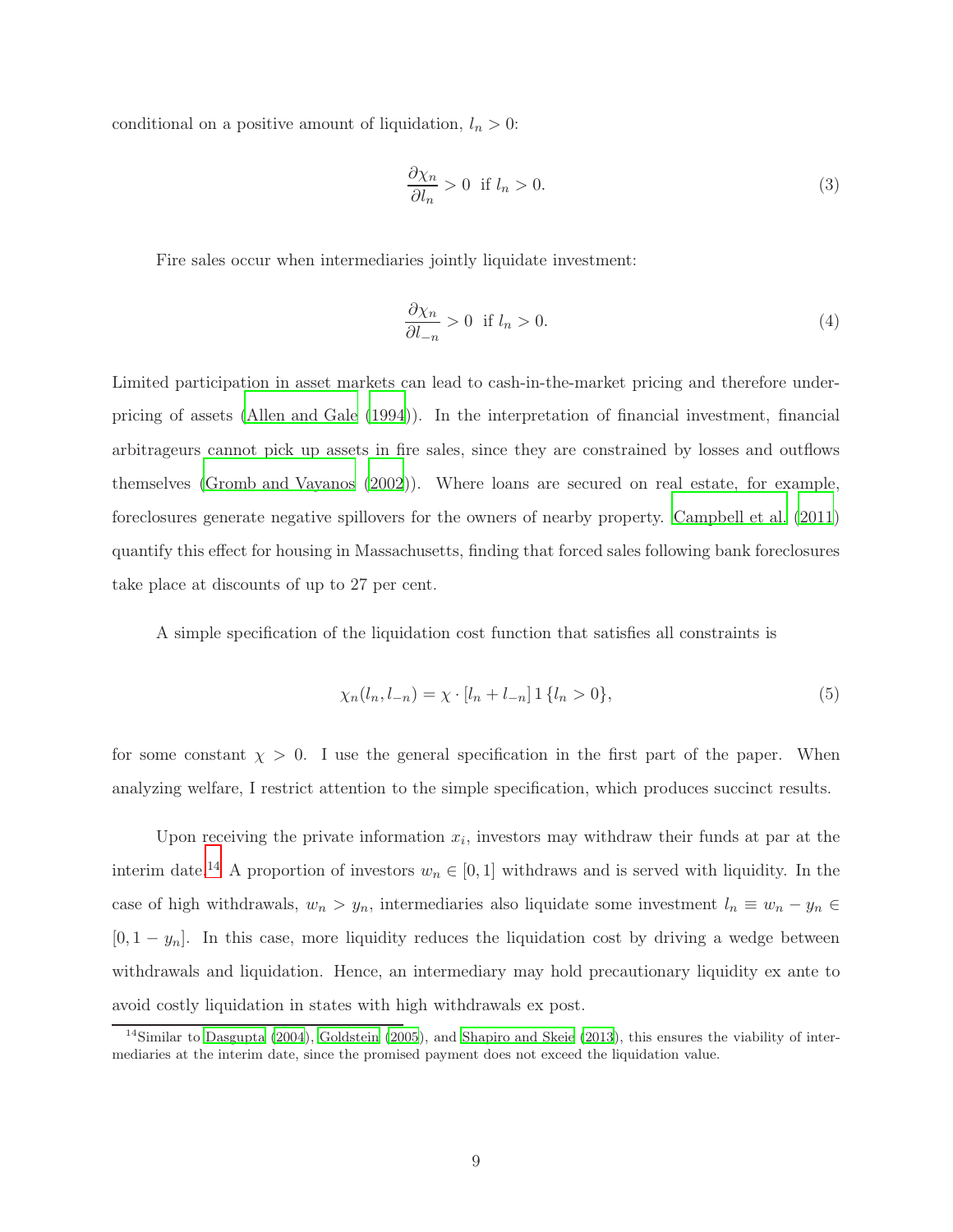#### 2.1 Payoffs and strategic incentives to roll over

What are the strategic incentives to roll over funding to an intermediary? To address this, consider for now the benchmark case of common knowledge about the investment return. The payoffs, and thus the strategic incentives to rolling over, depend critically on the liquidation volumes of each intermediary. I consider the cases of no liquidation and some liquidation in turn.

First, if many investors withdraw from intermediary n, all liquidity is exhausted and some liquidation occurs. Then the payoff to an investor who rolls over to this intermediary simplifies to

$$
c_{2n} = r - \chi_n(l_n, l_{-n}).
$$
\n(6)

Second, if withdrawals are small relative to the intermediary's liquidity holdings, then no liquidation occurs and the payoff to an investor who rolls over is

$$
c_{2n} = \frac{y_n - w_n + (1 - y_n)r}{1 - w_n},\tag{7}
$$

where investors that roll over share the proceeds from some excess liquidity and investment.

An investor's incentive to roll over is affected by more withdrawals from the same intermediary. There is *strategic complementarity* in rollover decisions if liquidation occurs,  $l_n > 0$ . The more investors roll over, the smaller the liquidation cost, the higher the relative payoff from rolling over. However, if no liquidation occurs, the strategic incentives depend on the realized investment return (if the intermediary makes some investment,  $y_n < 1$ ). If the investment return is low,  $r < 1$ , then there is again strategic complementarity in rolling over decisions.

By contrast, if the investment return is high,  $r > 1$ , and no liquidation occurs, then the payoff exhibits strategic substitutability in rolling over decisions. Then, the more investors withdraw from intermediary n, the larger is a given investor's incentive to roll over. Strategic substitutability in rolling over decisions is a 'last-man-standing effect' (see also [Perotti and Suarez \(2011](#page-40-8))). In the absence of liquidation, withdrawing investors receive less than their equal share of an intermediary's total resources since the investment return is high. Thus, investors who roll over receive more than an equal share and consequently have a greater incentive to roll over.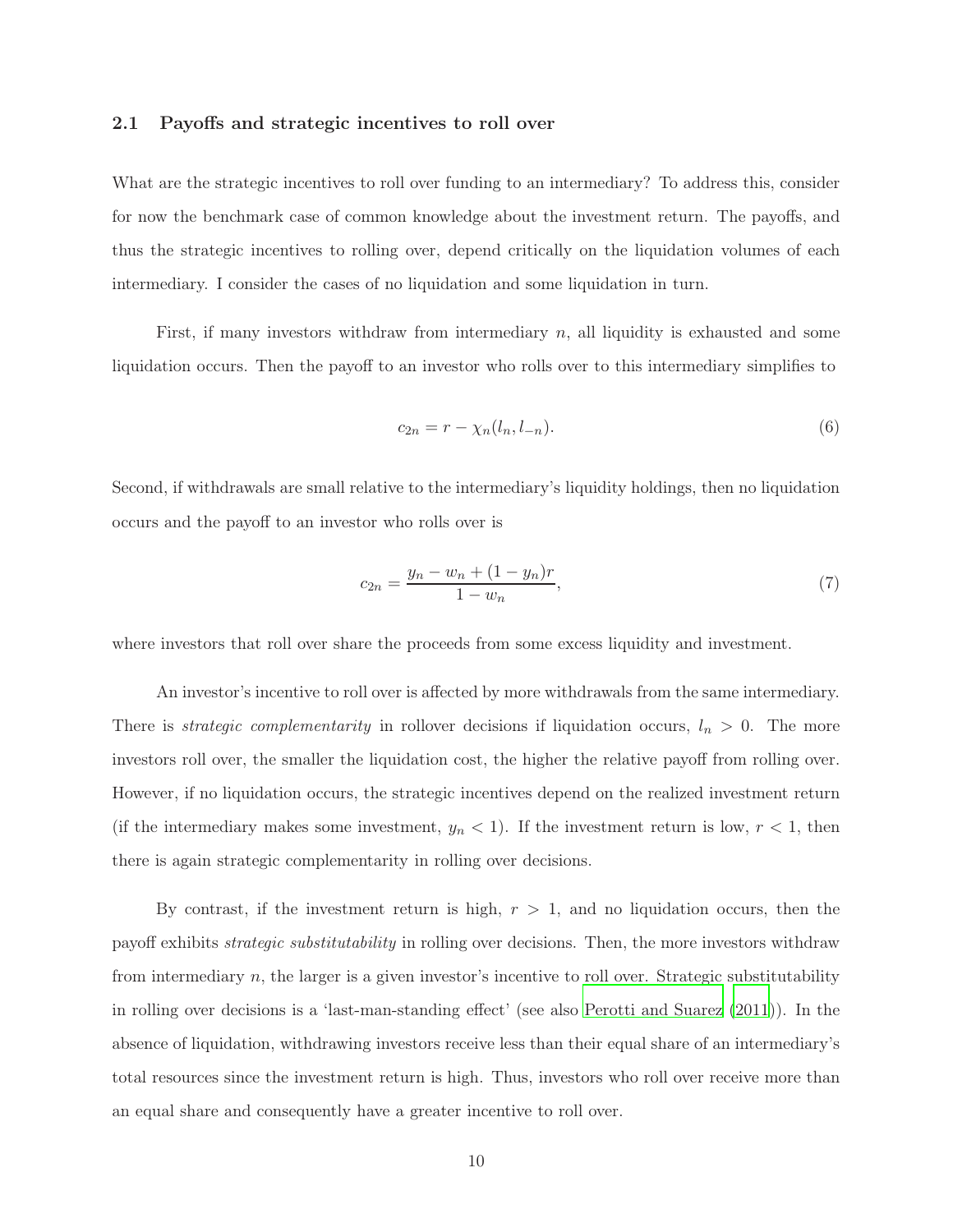Zero liquidation and the last-man-standing effect can only occur with precautionary liquidity holdings. This holds in the complete-information case with a positive amount of withdrawals. Furthermore, in the case of incomplete information, there are always some investors who receive a bad signal and withdraw at the interim date. Therefore, precautionary liquidity holdings, which are absent in [Morris and Shin](#page-39-5) [\(2000](#page-39-5)), are necessary to prevent some liquidation from taking place.

How is an investor's incentive to roll over affected by more withdrawals from another intermediary? First, there is no effect if these withdrawals are small, so the liquidity of the other intermediary  $-n$  suffices to serve withdrawals. There is also no effect if the withdrawals from intermediary n are small because no liquidation occurs at this intermediary. Second, if withdrawals from both intermediaries are large and joint liquidation (fire sales) occurs, there is strategic complementarity in rollover decisions between investors across intermediaries. The relative payoff from rolling over funding increases in the proportion of investors who roll over to another intermediary.

The strategic incentives of investors to roll over at the interim date are rich and nest, for example, the set-up of [Goldstein](#page-39-12) [\(2005](#page-39-12)) that features the interaction of strategic complementarities. In a model of twin crises, the incentive of investors to withdraw from a bank as well as the incentive of speculators to attack a currency increase in the proportions of attacking speculators and withdrawing investors. Such a 'triple-decker' of strategic complementarity in rollover decisions also arises here if both intermediaries liquidate some investment at the interim date. Then, each investor's incentive to withdraw from the intermediary increases in the proportion of investors who withdraw from either intermediary. However, other forms of strategic interaction are also possible. In particular, strategic substitutability in rollover decisions to the same intermediary can arise if no liquidation occurs.

<span id="page-13-0"></span>Remark 1. The ex-ante portfolio choices of intermediaries determine the ex-post liquidation volume and therefore shape the strategic incentives of investors to roll over funding.

The strategic interaction between investors at the interim date is driven by the portfolio choice of intermediaries at the initial date. This link arises because an intermediary's liquidity holdings affect the liquidation amount for some withdrawal volumes. The more liquidity held by the intermediary, the larger the wedge between withdrawals and liquidation for any given adverse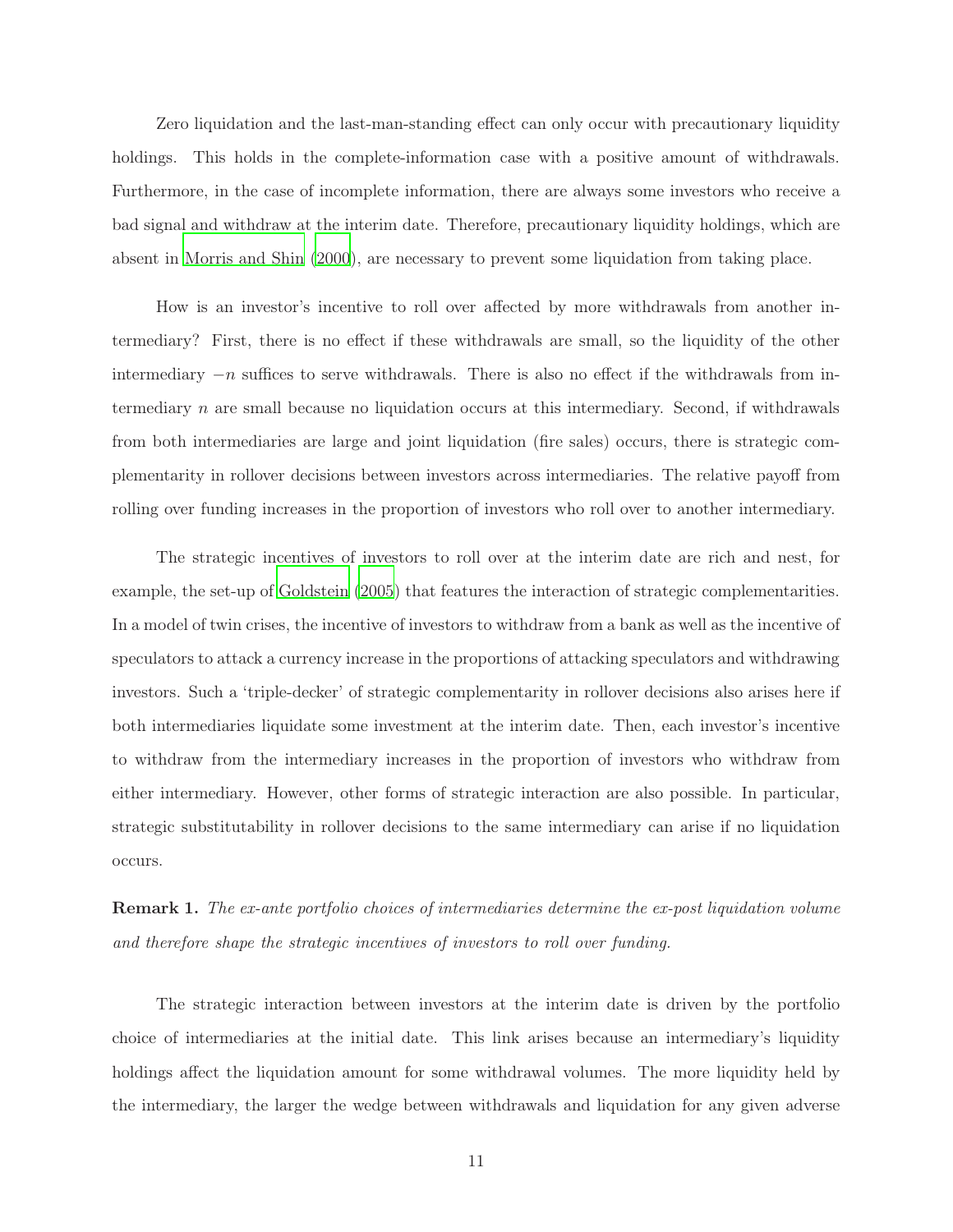realization of the investment return. However, liquidity has no marginal benefit for low amounts of withdrawals, since no liquidation takes place. In the incomplete-information model studied here, the amount of withdrawals is tied to the realized investment return. Hence, a low realized return leads to adverse signals for many investors and thus many withdrawals. Liquidation occurs and liquidity has a positive marginal benefit. Likewise, a high realized return leads to high signals for many investors and thus few withdrawals. There is no liquidation and no marginal benefit of liquidity.

Solving for the equilibrium Working backwards, I start by analyzing Bayesian equilibria in the incomplete-information rollover game at the interim date, which is a proper subgame. An investor's strategy is a plan of action for each private signal  $x_i$ . For any portfolio choice  $(y_1, y_2)$ , a profile of strategies is a Bayesian equilibrium in the subgame if the actions of each investor's strategy maximize the expected utility conditional on the private information  $x_i$ , taking as given the strategies followed by all other investors. I focus on threshold strategies, whereby an investor rolls over if and only if the private information is sufficiently good relative to an intermediary-specific threshold that depends on the portfolio choices of intermediaries:

$$
x_i \ge x_n^*(y_n, y_{-n}).\tag{8}
$$

Turning to the initial date, the liquidity holdings  $(y_1^*, y_2^*)$  constitute a Nash equilibrium in the complete-information portfolio choice game if each intermediary's liquidity choice  $y_n^*$  maximizes its objective function subject to the withdrawal threshold  $x_n^*(y_n, y_{-n})$ , taking as given the level of liquidity held by the other intermediary  $y_{-n}^*$ . The following timeline summarizes the model.

| Initial date $(t = 0)$           | Interim date $(t = 1)$                                      | Final date $(t = 2)$         |
|----------------------------------|-------------------------------------------------------------|------------------------------|
| 1. Endowed investors             | 1. Private information $x_i$                                | 1. Investment matures and    |
| fund intermediaries.             | about the return on investment.                             | return is publicly observed. |
| 2. Intermediaries simultaneously | 2. Investors simultaneously                                 | 2. Remaining investors       |
| choose investment, $1 - y_n$ .   | decide whether to roll over.                                | withdraw.                    |
|                                  | 3. Intermediaries may liquidate<br>some investment, $l_n$ . | 3. Consumption.              |

Table 1: Timeline of the model.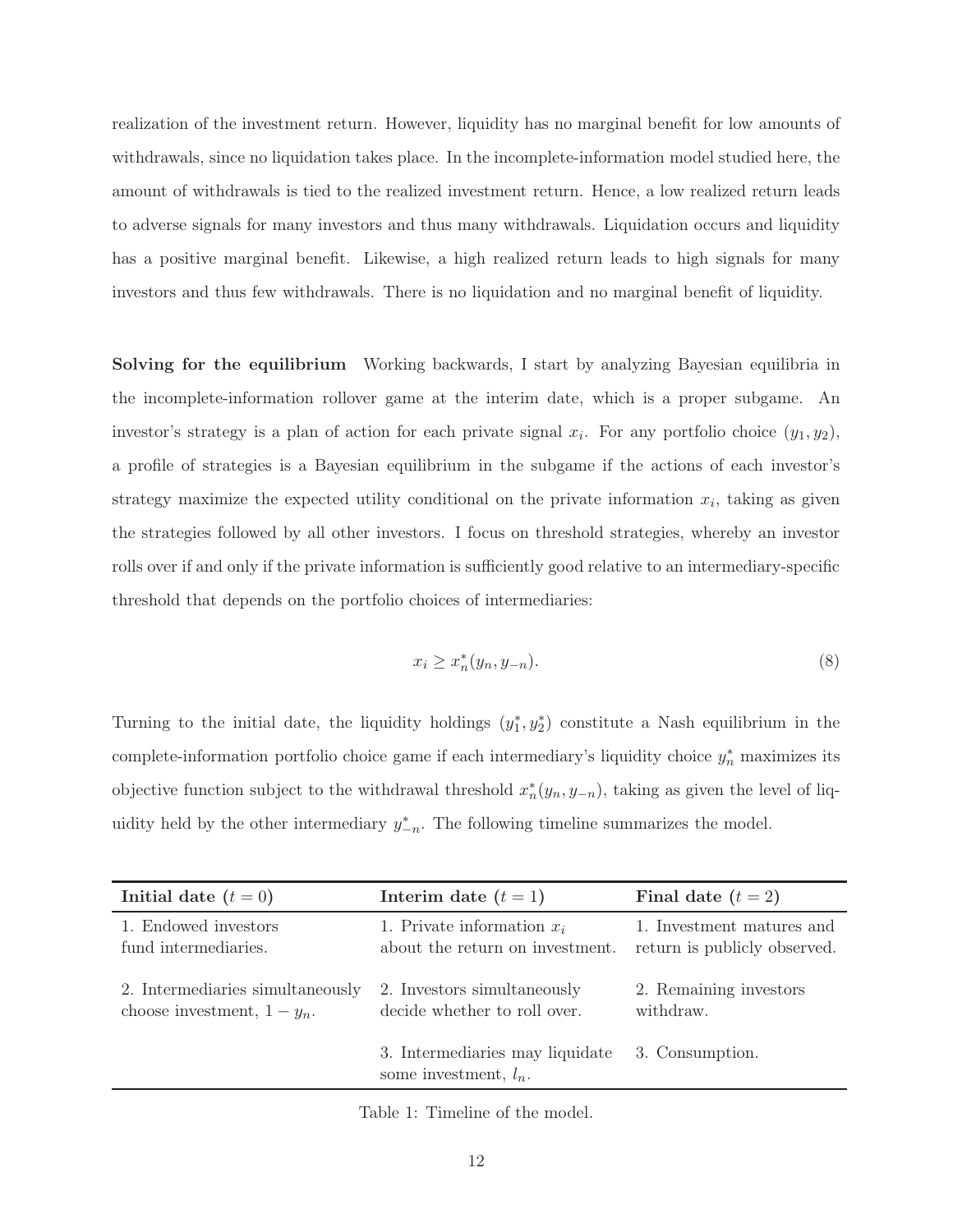## 3 Equilibrium

Analyzing the case of a single intermediary first  $(N = 1)$ , I show that introducing liquidity can restore multiple equilibria despite the standard global game refinement of slightly noisy but precise private information. In order to analyze the optimal ex-ante portfolio choice, I provide a stronger condition sufficient for overall uniqueness. The privately optimal liquidity choice is characterized and shown to be constrained efficient, so there is no role for *microprudential* regulation of liquidity. This contrasts with the case of multiple intermediaries studied in section [4,](#page-26-1) where the private choices of intermediaries are constrained inefficient, so there is a role for macroprudential regulation.

#### 3.1 Rollover subgame

Consider the equilibrium withdrawal behavior of investors at the interim date. Each investor uses the private information  $x_i$  to form a posterior about the return on investment,  $R_i \equiv \mathbb{E}[r|x_i]$ , and the proportion of withdrawing investors,  $W_i \equiv w | x_i$ , both of which are derived in Appendix [A.1.](#page-41-0) By definition, a 'threshold investor' is indifferent between withdrawing and rolling over upon receiving the threshold signal  $x_i = x^*$ , which is defined by

<span id="page-15-0"></span>
$$
E[\pi_i|x_i = x^*] \equiv 1,\tag{9}
$$

where the left-hand side is the expected payoff from rolling over conditional on receiving the threshold signal x ∗ and the right-hand side is the payoff from withdrawing. Because of the one-to-one mapping between the posterior mean  $R_i$  and the private signal  $x_i$  (see Appendix [A.1\)](#page-41-0), equation [\(9\)](#page-15-0) defines an equilibrium threshold  $R^*$ , which is more convenient to use than the threshold signal  $x^*$ .

Since liquidation affects the payoff from rolling over, the cases of whether or not the threshold investor forecasts liquidation to occur are considered in turn below.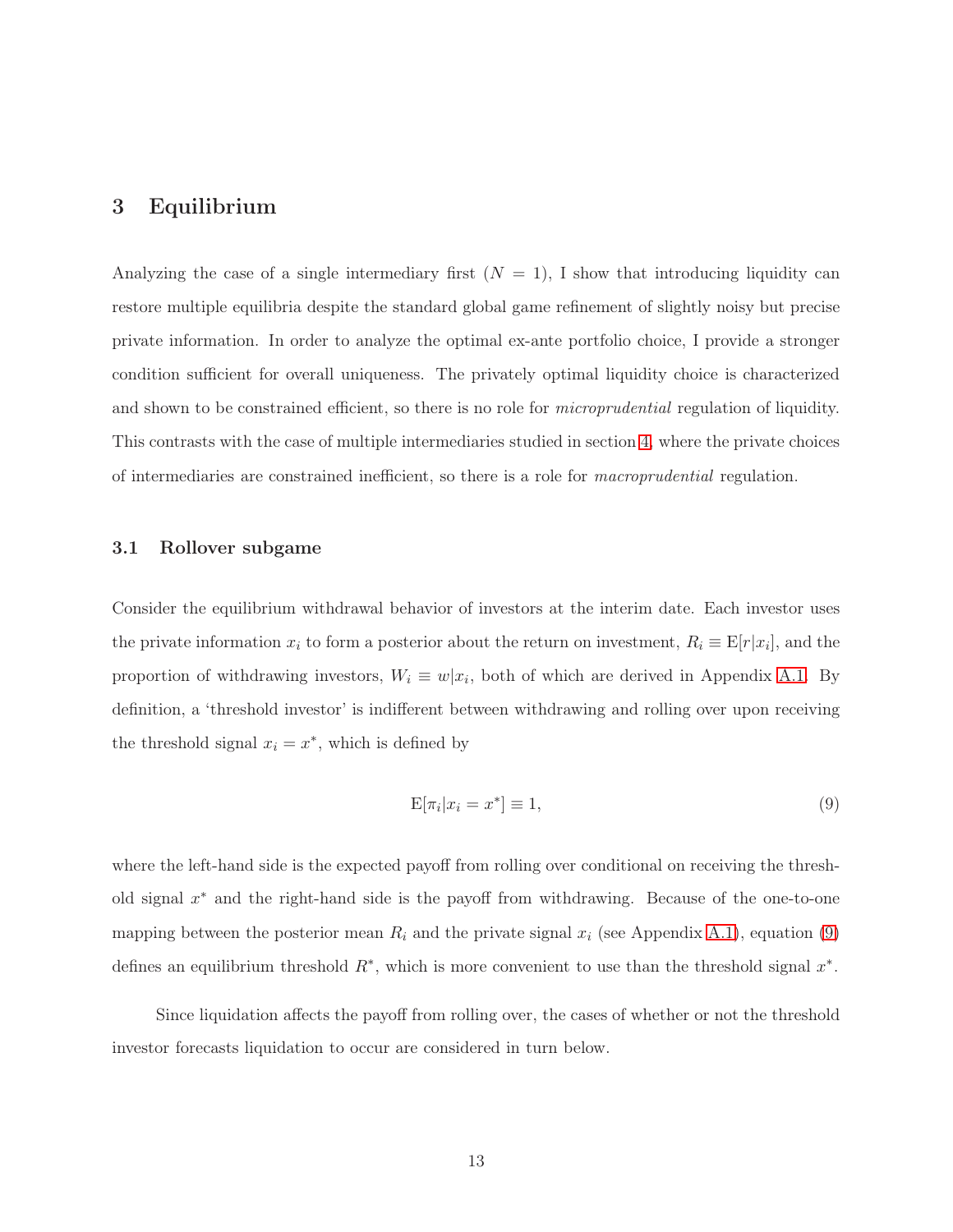Zero liquidation forecast by threshold investor If the threshold investor forecasts zero liquidation,  $W^* \leq y$ , then the indifference condition yields

$$
(1 - y)(R^* - 1) = 0.
$$
\n(10)

If there is maturity transformation,  $y < 1$ , then the equilibrium threshold is  $R^* \equiv 1.15$  $R^* \equiv 1.15$  For the consistency of this equilibrium threshold with the supposed zero liquidation forecast by the threshold investor, liquidity must be abundant. This lower bound on liquidity is derived by using the posterior about the proportion of investors who withdraw from the intermediary derived in Appendix [A.1:](#page-41-0)

<span id="page-16-2"></span>
$$
y \ge \underline{y} \equiv \Phi\left(\sqrt{\delta}[1-\bar{r}]\right) < \frac{1}{2},\tag{11}
$$

where  $\delta \equiv \frac{\alpha^2(\alpha+\gamma)}{\gamma(\alpha+2\gamma)}$  $\frac{\alpha - (\alpha + \gamma)}{\gamma(\alpha + 2\gamma)}$  collects precision parameters. Lemma [1](#page-16-0) summarizes the case of zero liquidation forecast by the threshold investor.

<span id="page-16-0"></span>**Lemma 1. Efficient equilibrium.** In the single-intermediary case,  $N = 1$ , with abundant liquidity,  $y \in [y, 1)$ , there exists a threshold equilibrium in which the threshold investor forecasts zero liquidation,  $W^* \leq y$ . For any finite precision of private information,  $\gamma \in (0,\infty)$ , this equilibrium prescribes an investor to roll over if and only if  $R_i \geq R^* = 1$ , generating efficient runs on the intermediary  $(R^{FB} \equiv 1)$ .

The strategic incentives of investors to roll over determine the ex-post efficiency of equilibrium. In the case of abundant liquidity, no liquidation is forecast by the threshold investor. As described in detail in section [2,](#page-9-0) strategic complementarity in rolling over arises for an investment return below unity, while strategic substitutability arises for a return above unity. Therefore, the unique equilibrium threshold must be unity. The privately optimal rollover rule,  $R^* = 1$ , coincides with the first-best rollover rule,  $R^{FB} \equiv 1$ , so no coordination failure occurs among investors. Whenever the realized return on investment is below the unit return on liquidity, it is efficient not to roll over to the intermediary to terminate investment.

<span id="page-16-1"></span><sup>&</sup>lt;sup>15</sup>If there is no maturity transformation,  $y = 1$  or 'narrow banking,' then the rollover decision of investors is irrelevant, since the asset value of the intermediary is unity irrespective of the return on investment. I set  $R^* \to -\infty$ in this case without loss of generality.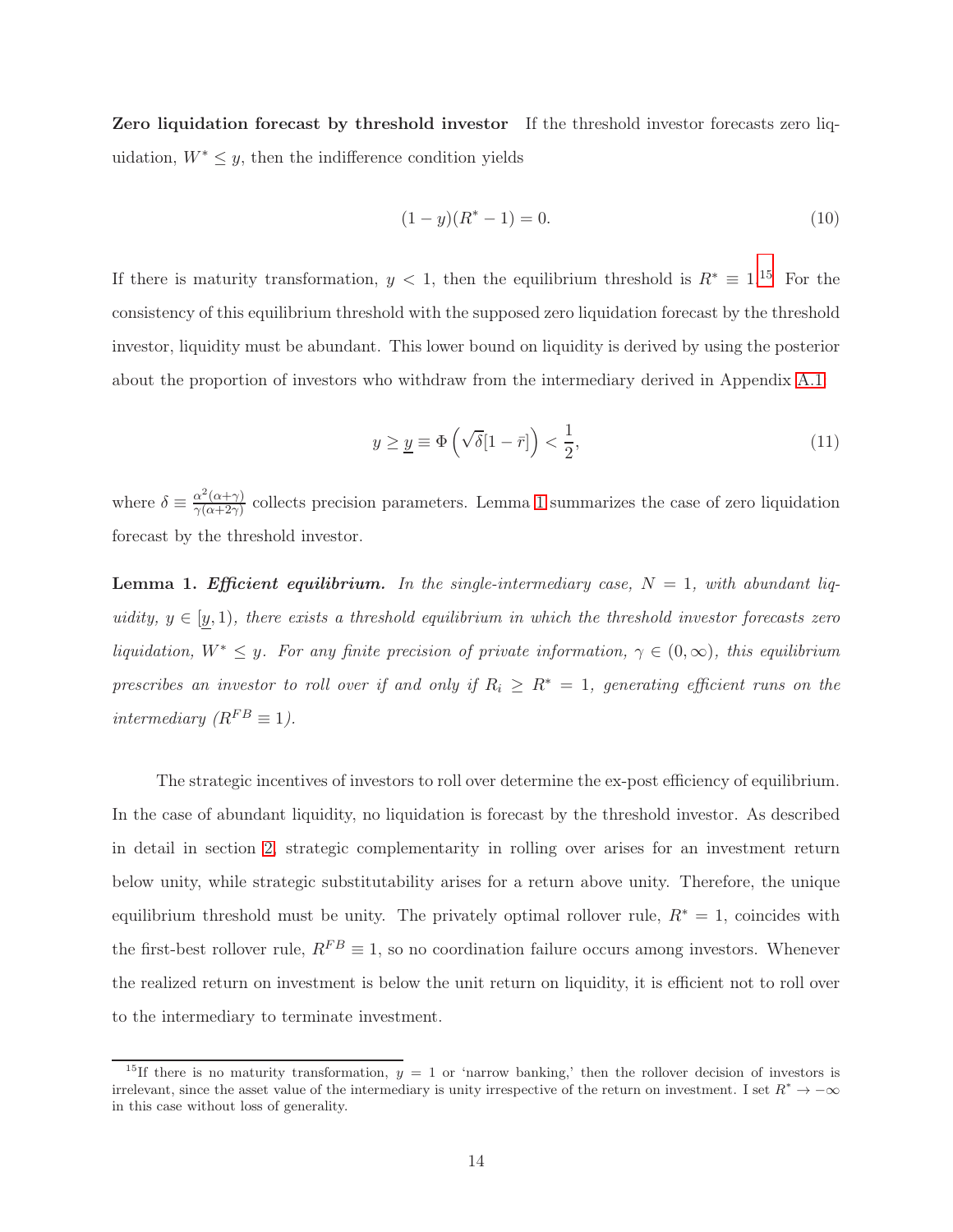Threshold investor forecasts liquidation If the threshold investor forecasts some liquidation,  $W^*$  > y, then the indifference condition yields

<span id="page-17-2"></span>
$$
R^{**} = 1 + \chi \left( \Phi \left( \sqrt{\delta} [R^{**} - \bar{r}] \right) - y \right), \qquad (12)
$$

which defines  $R^{**}$  implicitly. As in [Morris and Shin \(2003\)](#page-39-4), uniqueness of the equilibrium threshold  $R^{**}$  requires a sufficiently precise private signal  $\gamma > \gamma < \infty$ .<sup>[16](#page-17-1)</sup> For the consistency of this equilibrium threshold with the supposed positive liquidation forecast by the threshold investor, liquidity must be scarce:

<span id="page-17-3"></span>
$$
y < \overline{y} \equiv \Phi\left(\sqrt{\delta} [R^{**} - \overline{r}] \right). \tag{13}
$$

Consequently, the ranking of equilibrium thresholds is  $R^{**} > 1 = R^*$ , which also determines the ranking of bounds on liquidity,  $\overline{y} > y$ . Lemma [2](#page-17-0) summarizes the case of positive liquidation forecast by the threshold investor.

<span id="page-17-0"></span>**Lemma 2. Run equilibrium.** In the single-intermediary case,  $N = 1$ , with scarce liquidity,  $y \in$  $[0, \overline{y})$ , there exists a threshold equilibrium in which the threshold investor forecasts some liquidation,  $W^*$  > y. If private information is sufficiently precise,  $\gamma \in (\underline{\gamma}, \infty)$ , then this equilibrium prescribes an investor to roll over if and only if  $R_i \geq R^{**} > 1$ , as defined by equation [\(12\)](#page-17-2). There are inefficient runs on the intermediary,  $R^{**} > R^{FB}$ .

The strategic incentives of investors to roll over again determine the efficiency of equilibrium. In the case of scarce liquidity, however, liquidation is forecast by the threshold investor. As described in detail in section [2,](#page-9-0) strategic complementarity in rollover decisions of investors arises globally. Hence, there is coordination failure between investors that pushes the equilibrium threshold above the efficient level,  $R^{**} > 1$ . Fearing that other investors refrain from rolling over funding to the intermediary, and thereby cause costly liquidation, each investor has an incentive not to roll over to the intermediary for a larger range of investment returns.

<span id="page-17-1"></span> $16$ More precisely, since the right-hand side of equation [\(12\)](#page-17-2) is bounded, the uniqueness of the threshold is guaranteed if the slope of the left-hand side exceeds the slope of the right-hand side:  $1 > \sqrt{\delta} \chi'(l) \phi \left( \sqrt{\delta} [R^* - \bar{r}] \right) \equiv D^*$ , where  $\phi(\cdot)$  is the probability distribution function of the standard normal distribution. Since  $\phi(\cdot) \leq \frac{1}{\sqrt{2\pi}}$  and  $\chi'(l) > 0$ , the finite precision of private information must be sufficiently high. If the liquidation cost function takes the simple linear form, the lower bound on the private precision  $\gamma \in (0, \infty)$  is defined as the largest  $\gamma$  that solves  $\delta(\gamma) = \frac{2\pi}{\chi^2}$ .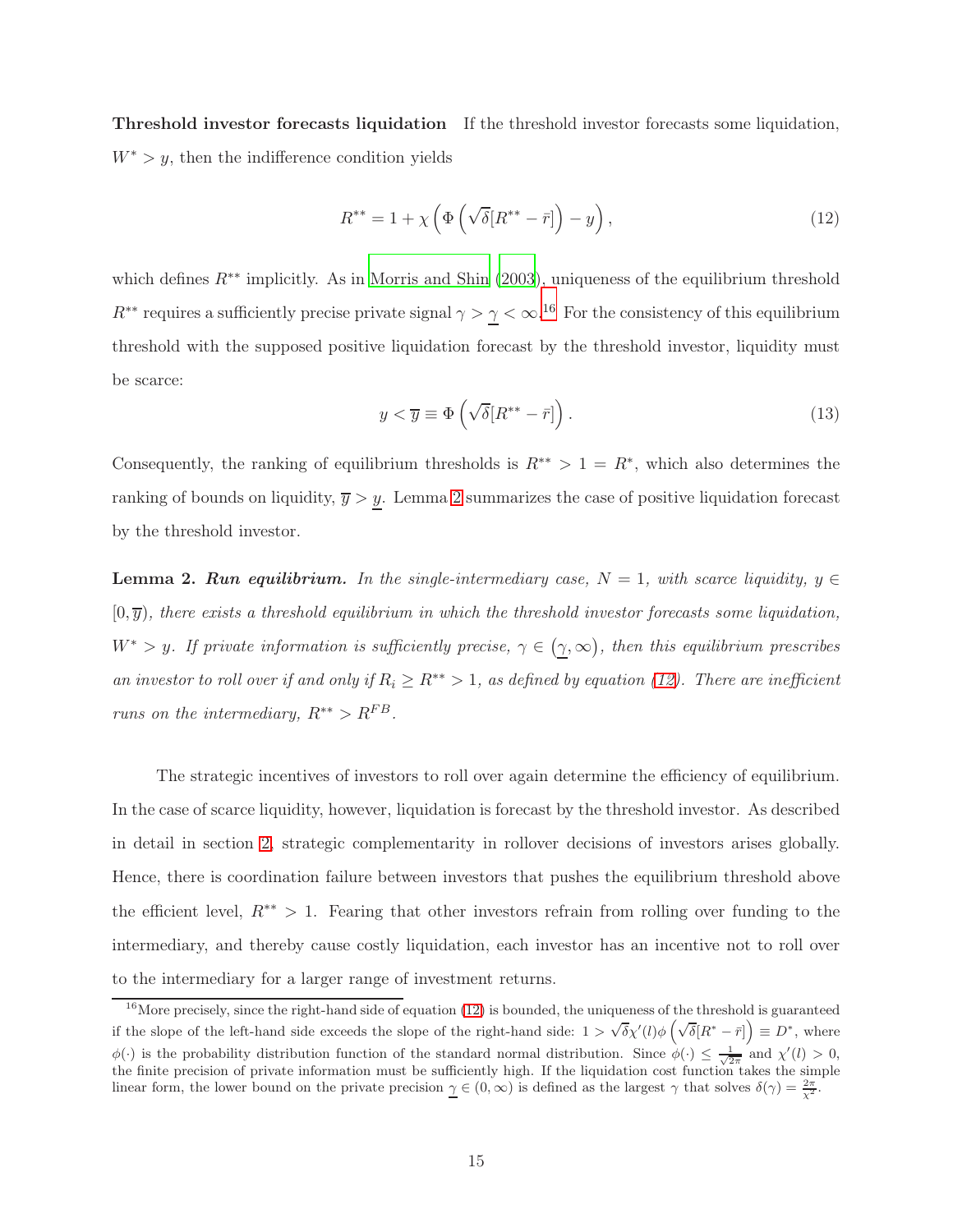Optimal rollover decisions Lemmas [1](#page-16-0) and [2](#page-17-0) allow one to characterize the optimal behavior of investors in the rollover subgame at the interim date. Proposition [1](#page-18-0) follows directly and describes how the number of threshold equilibria depends on the intermediary's liquidity choice at the initial date.

<span id="page-18-0"></span>Proposition 1. Multiple Bayesian equilibria in rollover subgame. Consider the rollover subgame at the interim date with a single intermediary and a sufficiently high but finite precision of private information,  $\gamma \in (\gamma, \infty)$ . The number of Bayesian equilibria in threshold strategies is determined by the intermediary's liquidity choice at the initial date:

- If the intermediary holds abundant liquidity,  $y \geq \overline{y}$ , then the efficient equilibrium is the unique Bayesian equilibrium in the rollover subgame.
- If the intermediary holds scarce liquidity,  $y < y$ , then the run equilibrium is the unique Bayesian equilibrium in the rollover subgame.
- However, if the intermediary holds an intermediate amount of liquidity,  $y \in [y, \overline{y})$ , both the efficient equilibrium and the run equilibrium exist.

The standard condition in global games does not guarantee uniqueness. That is, high but finite precision of private information is insufficient for uniqueness in the current rollover subgame once intermediaries are allowed to hold liquidity ex ante. Apart from the usual run equilibrium when the intermediary holds scarce liquidity, there exists also an efficient equilibrium. For such an equilibrium to be present, the threshold investor must forecast zero liquidation to occur, which requires the intermediary to hold abundant liquidity. This explains the existence of different equilibria in the subgame, depending on the liquidity choice of an intermediary (see also [Rochet and Vives \(2004](#page-40-2))).

Why can intermediate liquidity holdings support multiple equilibria? To obtain intuition for the multiplicity result, recall the strategic incentives to roll over funding described in section [2.](#page-9-0) An important insight is that the strategic incentives of investors to roll over differ across the cases with and without liquidation (see also Remark [1](#page-13-0) and the preceding discussion of strategic incentives). First, intermediate liquidity holdings can support an equilibrium with no liquidation forecast by the threshold investor. The strategic incentives described in detail below Lemma [1](#page-16-0) ensure a low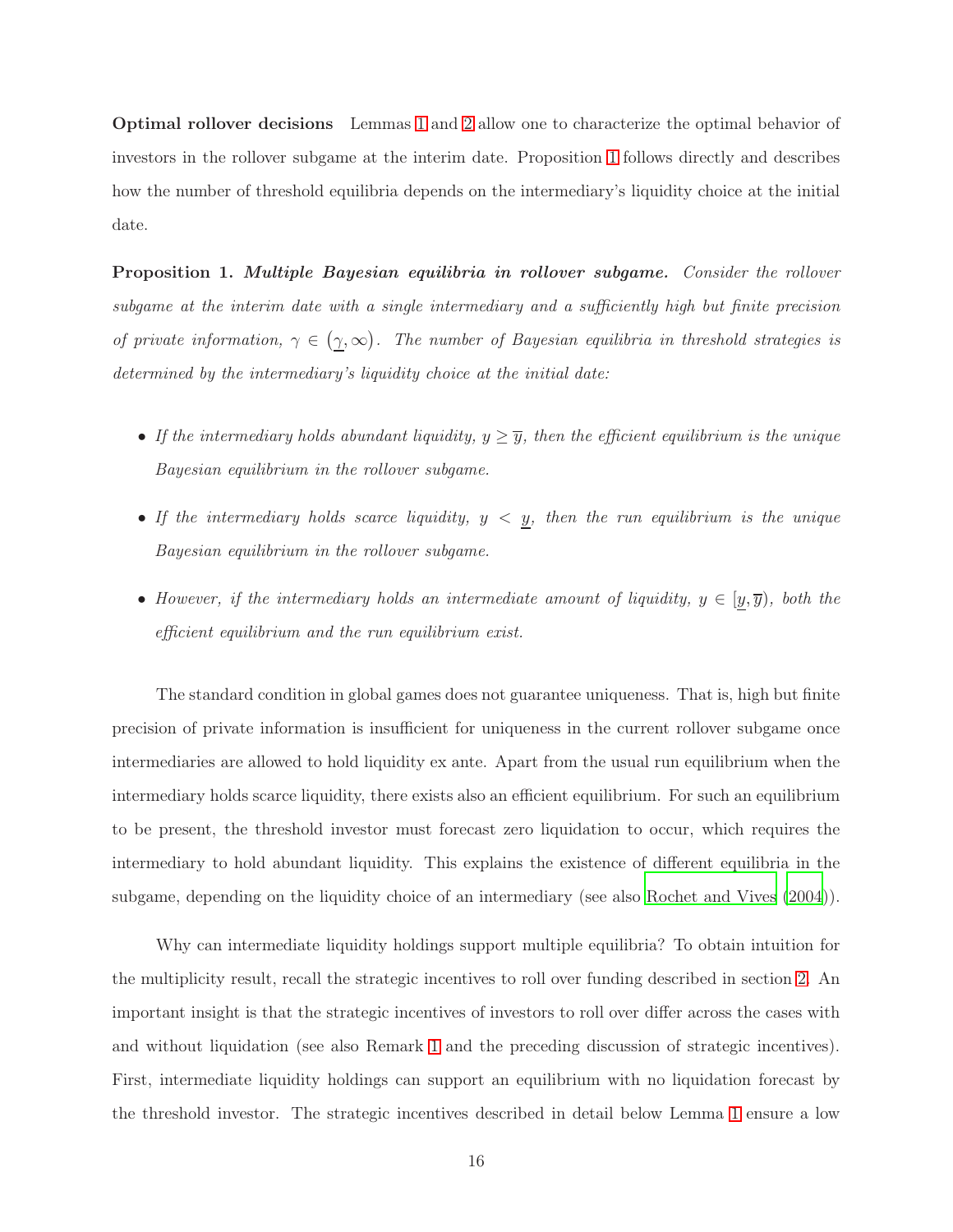equilibrium threshold. Exactly at this point, the strategic incentives to roll over funding change from complementarity to substitutability. Second, intermediate liquidity holdings can also support an equilibrium with positive liquidation forecast. There are global strategic complementarities in rollover decisions of investors that lead to coordination failure and a high equilibrium threshold.

Proposition [1](#page-18-0) nests the unique Bayesian equilibrium in [Morris and Shin \(2000\)](#page-39-5), which corresponds to the run equilibrium in the rollover subgame, as a special case. In the absence of liquidity,  $y = 0 < y$ , there is always positive liquidation forecast by the threshold investor. There are always some investors who receive adverse signals and do not roll over, even if the realized return on investment is high. Thus, the efficient equilibrium cannot be obtained, resulting in the run equilibrium as the unique equilibrium in the subgame.

Actual withdrawals A consequence of Proposition [1](#page-18-0) is that some intermediate realizations of the investment return are consistent with both equilibria. To develop this point, I determine the amount of actual liquidation in each equilibrium, which depends on the realized return on investment.

No liquidation occurs if the liquidity holdings suffice to serve actual withdrawals,  $w|r \leq y$ , which requires a sufficiently high realized return on investment for a given ex-ante liquidity choice. The private signal conditional on the return is distributed as  $x_i | r \sim \mathcal{N}(r, \gamma^{-1})$ , so the proportion of investors who withdraw is  $\Phi(\sqrt{\gamma}[\bar{x} - r])$  for any signal threshold  $\bar{x}$ . Hence, the lower bound on the realized return on investment is, for any signal threshold  $\bar{x}$ :

$$
r \ge \bar{x} + \frac{\Phi^{-1}(y)}{\sqrt{\gamma}},\tag{14}
$$

where  $\Phi^{-1}(\cdot)$  is the inverse of the cumulative probability function of the standard normal.

First, consider the efficient equilibrium. From the posterior distribution of the return on investment (Appendix [A.1\)](#page-41-0), we can express the signal threshold as  $x^* \equiv 1 - \frac{\alpha}{\gamma}$  $\frac{\alpha}{\gamma}(\bar{r}-1) < 1$ . Therefore, zero actual liquidation occurs if the realized investment return is sufficiently high:

$$
r \ge r_L \equiv 1 - \frac{\alpha}{\gamma}(\bar{r} - 1) - \frac{\Phi^{-1}(y)}{\sqrt{\gamma}}.
$$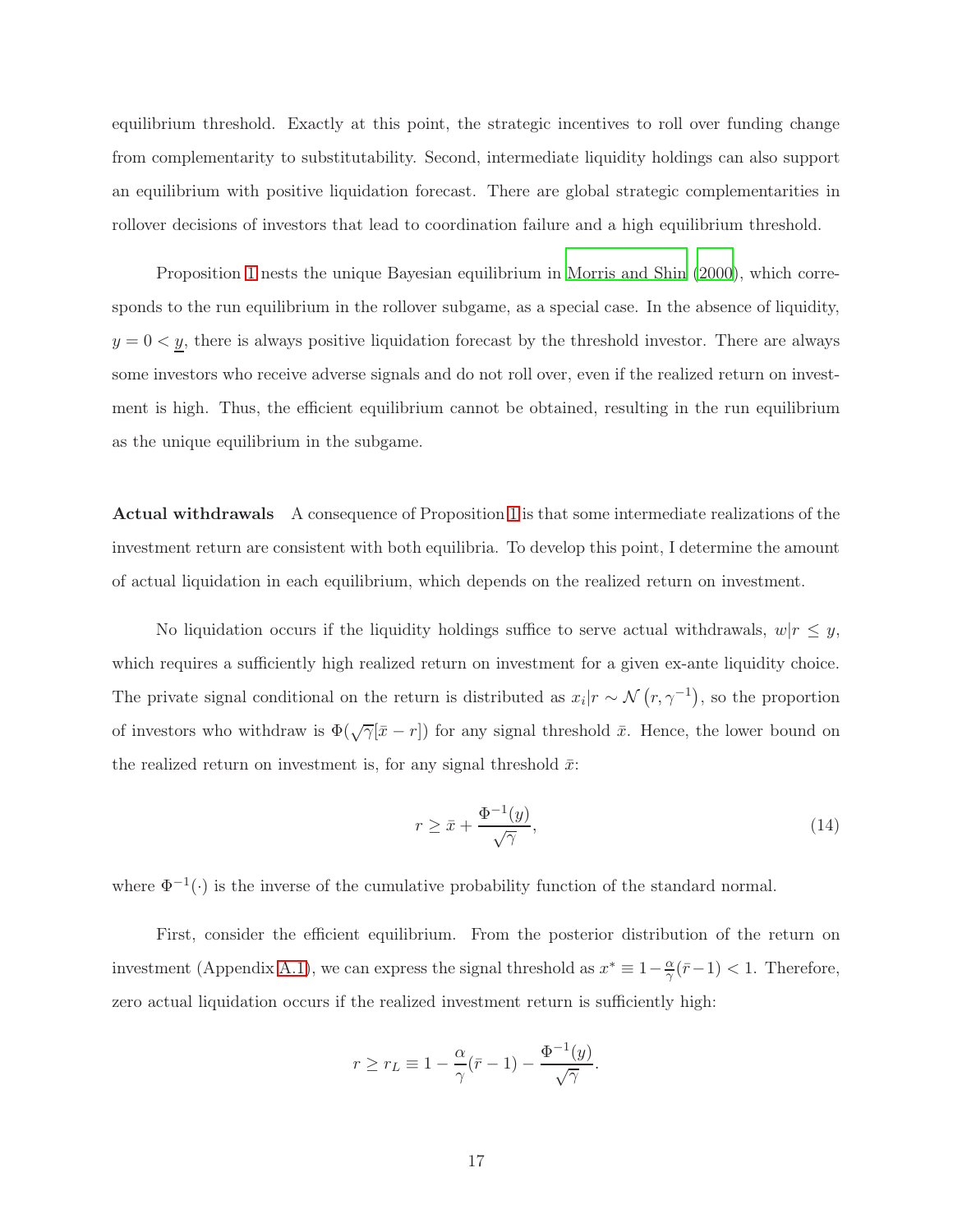Intuitively, more liquidity allows the intermediary to serve more withdrawals without liquidating investment. More withdrawals occur for lower realized investment returns, so the lower bound on the investment return decreases in the liquidity holding,  $\frac{\partial r_L}{\partial y} < 0$ .

Second, consider the run equilibrium. The lower bound on the investment return is determined analogously and now depends on the implicitly defined equilibrium threshold  $R^{**}$ . Zero actual liquidation occurs if the realized return on investment is sufficiently high:

$$
r \ge r_H \equiv R^{**} - \frac{\alpha}{\gamma} (\bar{r} - R^{**}) - \frac{\Phi^{-1}(y)}{\sqrt{\gamma}}.
$$

For the same reasons, the lower bound on the investment return decreases in the liquidity holding,  $\frac{\partial r_H}{\partial y}$  < 0. Since investors roll over less frequently in the run equilibrium than in the efficient equilibrium,  $R^{**} > 1$ , a higher realized return on investment is required to ensure zero actual liquidation in the run equilibrium,  $r_H > r_L$ .

Corollary [1](#page-20-0) expresses the multiplicity result of Proposition [1](#page-18-0) in terms of actual liquidation at the interim date. In sum, the liquidity holding of intermediaries determines whether the threshold investor forecasts liquidation to occur, while the realized return on investment determines, for a given level of liquidity, whether liquidation actually occurs.

<span id="page-20-0"></span>**Corollary 1.** If the intermediary holds an intermediate level of liquidity,  $y \in [y, \overline{y})$ , then any realized return on investment  $r \in [r_L, r_H)$  is consistent with actual liquidation (in the run equilibrium) and no liquidation (in the efficient equilibrium).

#### 3.2 Uniqueness refinement

For an analysis of the private and social incentives to hold liquidity at the initial date to be meaningful, the equilibrium in the rollover subgame at the interim date must be unique. In this section, I provide a simple condition sufficient for uniqueness in the rollover subgame.

Uniqueness requires the range of intermediate liquidity holdings  $[\underline{y}, \overline{y}]$  to vanish. These bounds are defined in equations and [\(11\)](#page-16-2) and [\(13\)](#page-17-3). Since the threshold in the run equilibrium is always higher,  $R^{**} > 1$ ,  $\delta \to 0$  is required to ensure that  $\underline{y} - \overline{y} \to 0$ . This means that the precision of public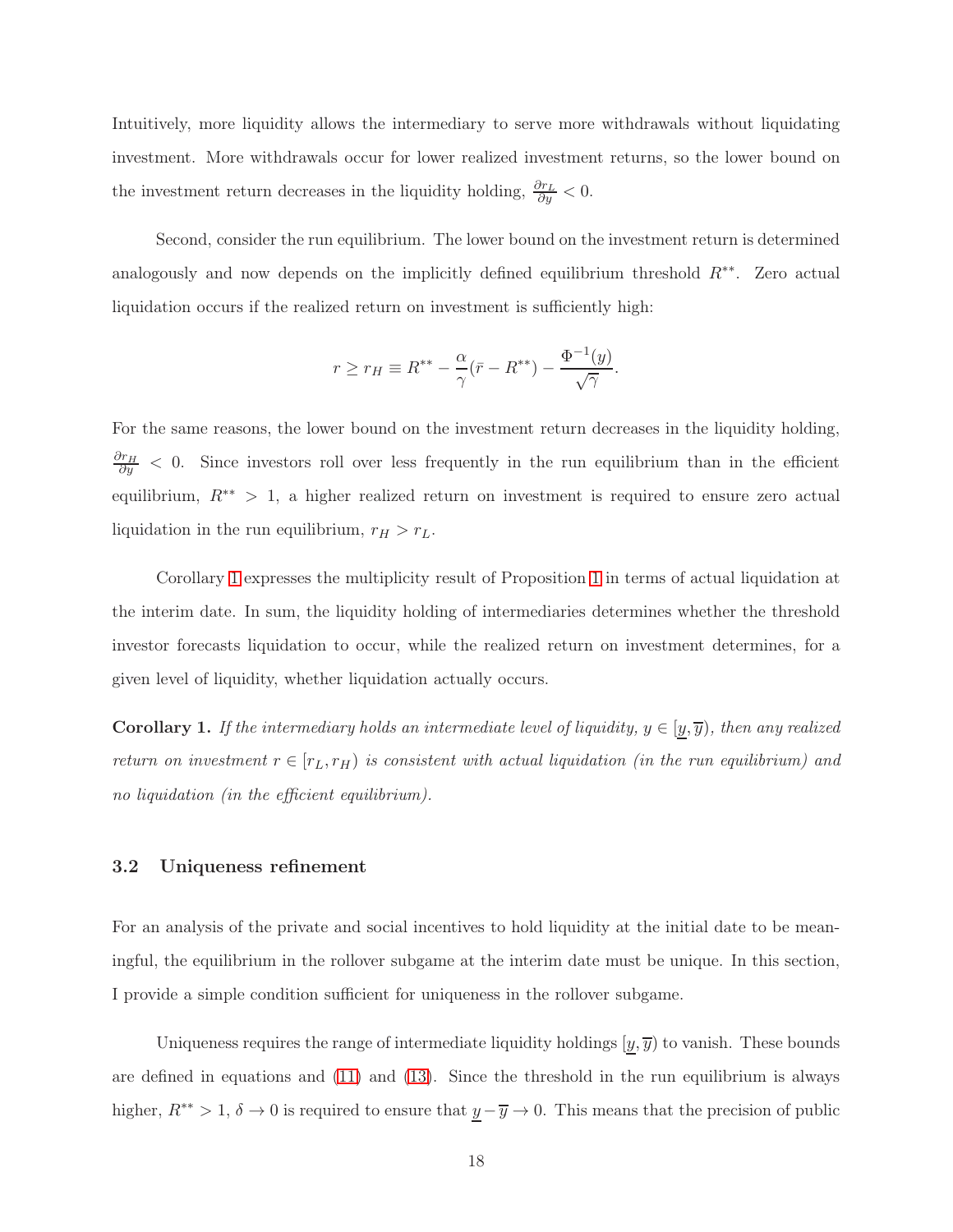information relative to private information must vanish,  $\frac{\alpha}{\gamma} \to 0$ , which is ensured by vanishing private noise,  $\gamma \to \infty$ . As a consequence, the bounds on the liquidity holding that define scarcity and abundance converge, while the lower bounds on the realized return on investment required for no actual liquidation converge to the equilibrium thresholds:

$$
\underline{y} \to \frac{1}{2} \leftarrow \overline{y}
$$
\n
$$
r_L \to R^* = 1
$$
\n
$$
r_H \to R^{**} \to 1 + \chi \left(\frac{1}{2} - y\right) > 1.
$$
\n
$$
(15)
$$

These results are summarized in Corollary [2](#page-21-0) and shown in Figure [1.](#page-22-0)

<span id="page-21-0"></span>Corollary 2. Uniqueness refinement for the rollover subgame. Consider the rollover subgame at the interim date with a single intermediary. If fundamental uncertainty vanishes,  $\gamma \to \infty$ , then there exists a unique Bayesian equilibrium in threshold strategies:

- If the intermediary holds abundant liquidity,  $y \geq \frac{1}{2}$  $\frac{1}{2}$ , then the efficient equilibrium occurs. Actual liquidation occurs if and only if the realized return on investment is low,  $r \leq r_L$ .
- If the intermediary holds scarce liquidity,  $y < \frac{1}{2}$ , then the run equilibrium occurs. Actual liquidation occurs if and only if the realized return on investment is low,  $r \leq r_H$ .

The refinement establishes a unique link between an intermediary's liquidity choice and the withdrawal threshold of investors in the rollover subgame. [Rochet and Vives \(2004](#page-40-2)) obtain uniqueness away from the limit in the case of delegated management. While I replicate their result under the uniqueness refinement, I also analyze the optimal liquidity choice, as reported below.

#### 3.3 Liquidity choice

Using the uniqueness refinement, I analyze the intermediary's optimal liquidity choice at the initial date and derive consequences for individual fragility. See section [4](#page-26-1) for multiple intermediaries and systemic fragility.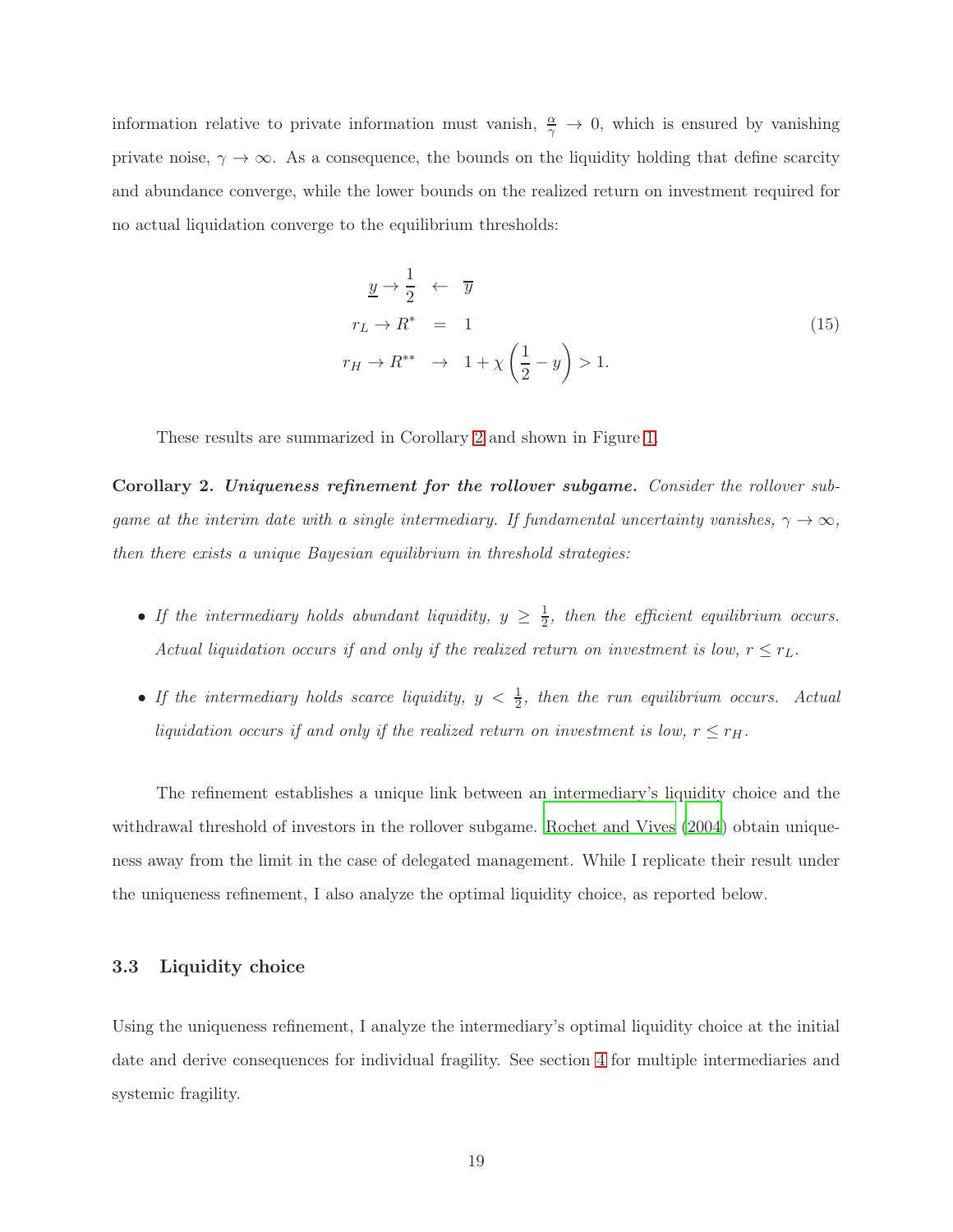

<span id="page-22-0"></span>Figure 1: The rollover threshold and an intermediary's liquidity for vanishing private noise.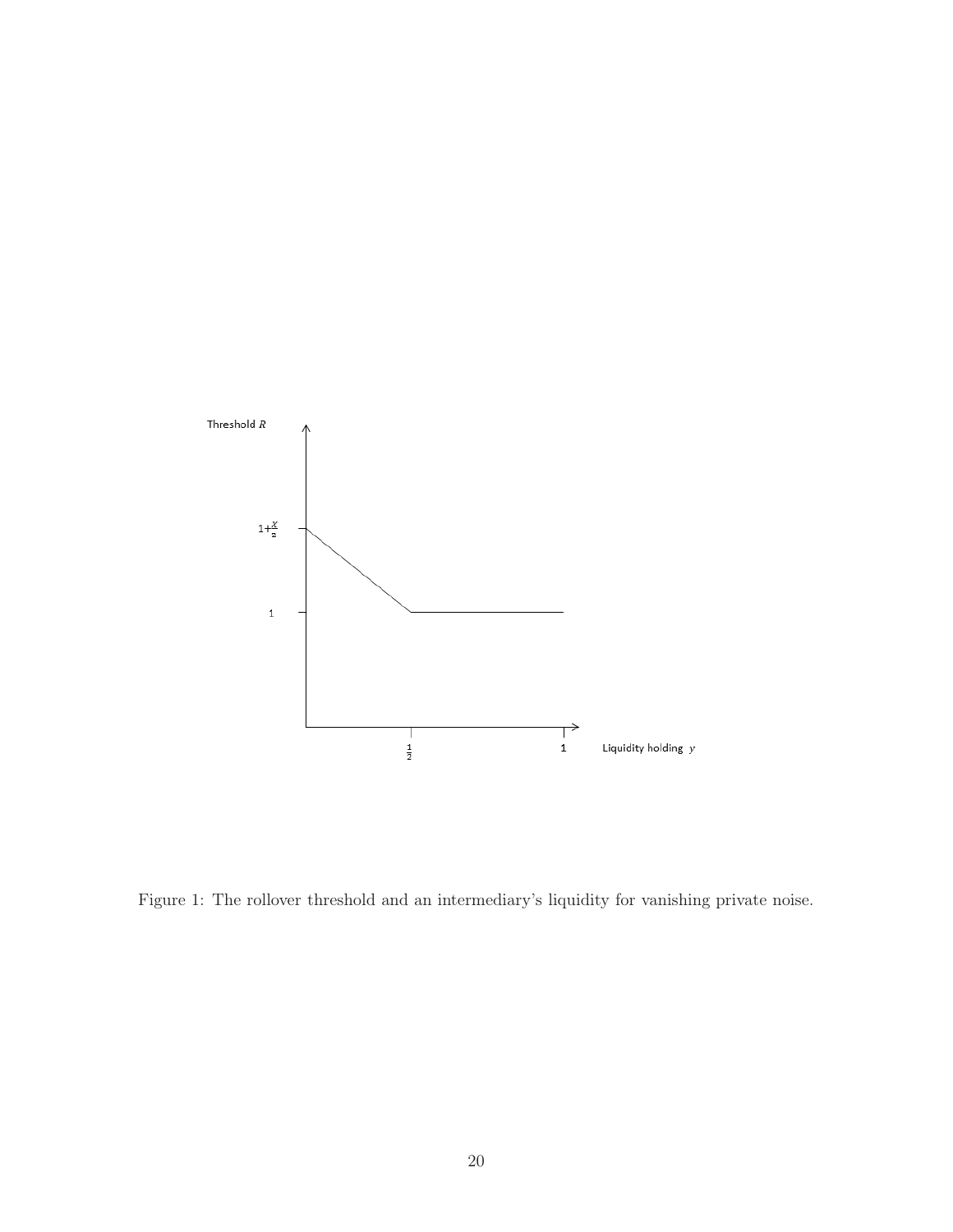The liquidity choice has both marginal and discrete impact. The marginal impact is present only in the run equilibrium, where more liquidity reduces the equilibrium threshold  $R^{**}$ . The discrete impact is the selection of the equilibrium in the rollover subgame as summarized by Corollary [2.](#page-21-0) Therefore, the optimal liquidity levels in cases of abundant and scarce liquidity are derived in turn and the objective function is compared globally next. As derived in Appendix [A.2,](#page-42-0) the objective function of the intermediary is the expected utility of an investor:

$$
EU(y) = y + (1 - y) [F(R) + (1 - F(R))E[r|r > R]],
$$
\n(16)

where R is any threshold, and  $f(r) = \phi(\sqrt{\alpha}[r - \bar{r}])$  is the probability distribution function of the investment return with the associated cumulative distribution function  $F(r)$ .

The expected utility comprises the unit payoff from liquidity and the proceeds from investment. Investment is liquidated if its realized return falls short of a threshold  $R$ , which occurs with probability  $F(R)$ . Otherwise, investment is continued, where the expected investment return conditional on continuation is  $E[r|r > R] = \bar{r} + \frac{f(R)}{\sqrt{\alpha}(1 - F(R))}$ .

What are the effects of changes in liquidity holdings or the equilibrium threshold on the expected utility? As derived in Appendix [A.2,](#page-42-0) the marginal cost of liquidity from an ex-ante perspective is the forgone net return on investment, which is always positive:

$$
\frac{\partial EU}{\partial y} = -(1 - F(R)) \left( \mathcal{E}[r|r \ge R] - 1 \right) < 0. \tag{17}
$$

The marginal cost of liquidity is exacerbated by liquidating investment that shields investors from low returns. First, the expected return on investment conditional on liquidation exceeds the unit return of liquidity, where no liquidation occurs with probability  $1 - F(R)$ . Second, the liquidation value of investment equals the unit return of liquidity, so the case of liquidation, which occurs with probability  $F(R)$ , drops out. Next, a lower equilibrium threshold increases expected utility, since it results in a smaller area of inefficient runs on the intermediary  $[1, R]$ :

$$
\frac{\partial EU}{\partial R} = -(1 - y)(R - 1)\sqrt{\alpha}f(R) \le 0.
$$
\n(18)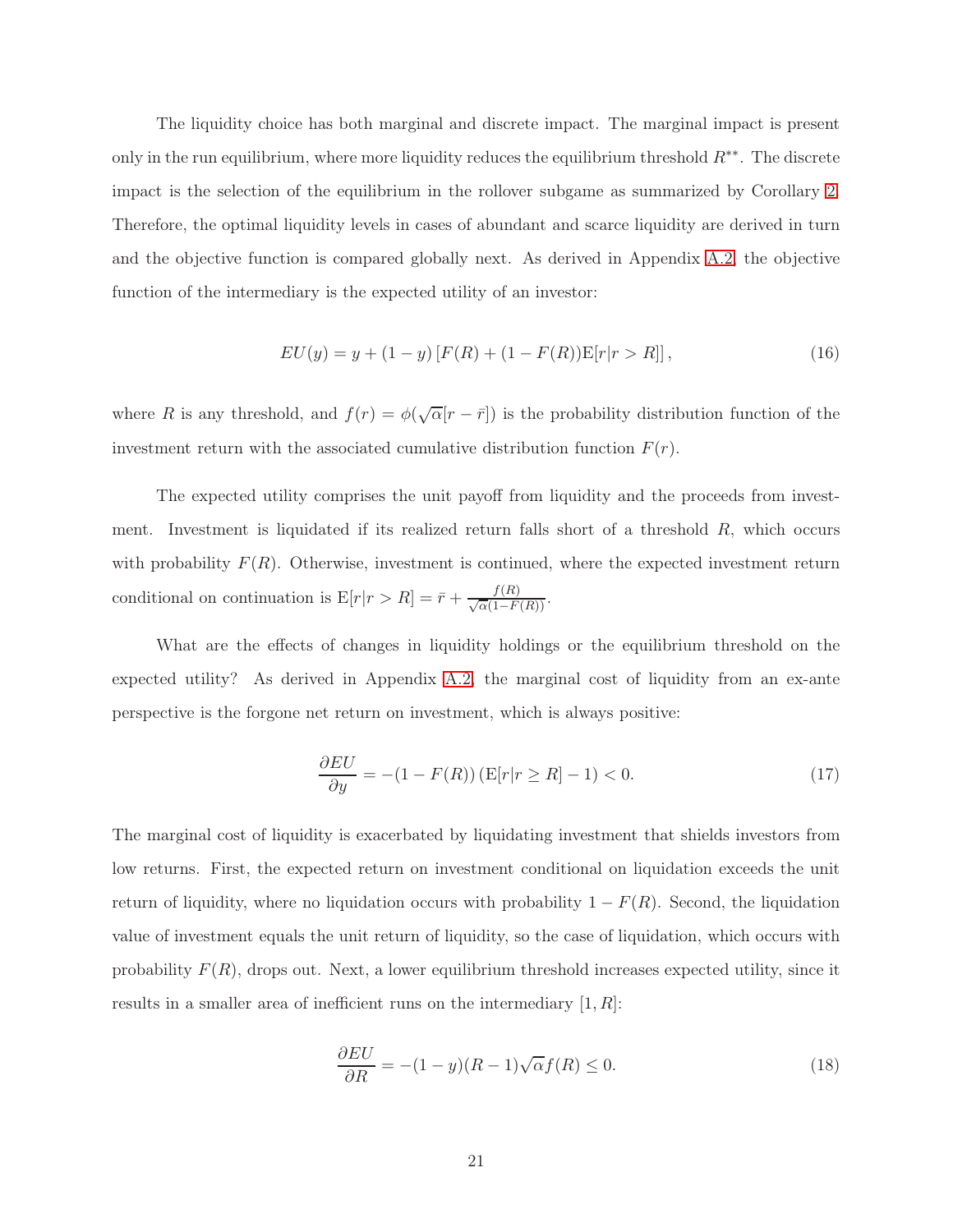Abundant liquidity,  $y \geq \frac{1}{2}$ , ensures the efficient equilibrium in the rollover subgame. The equilibrium threshold  $R^* = 1$  is independent of liquidity, so there is no marginal benefit of liquidity in this subgame. The marginal cost of liquidity is positive, so the optimal amount of liquidity to implement the efficient equilibrium is the lower bound  $y^* = \frac{1}{2}$ , which yields the expected utility:

$$
EU(y^*) = 1 + \frac{1}{2} \left[ (\bar{r} - 1)(1 - F[1]) + \frac{f[1]}{\sqrt{\alpha}} \right] > 1 = EU(y = 1), \tag{19}
$$

so the intermediary prefers to implement the efficient equilibrium over narrow banking,  $y = 1$ .

Second, consider the case of scarce liquidity  $y < \frac{1}{2}$ , which implies the run equilibrium  $R^{**}$ . In contrast to the efficient equilibrium, the marginal benefit of liquidity is strictly positive:

$$
\frac{\partial R^{**}}{\partial y} = -\chi' \left(\frac{1}{2} - y\right) < 0. \tag{20}
$$

Holding more liquidity, within the feasible bounds of  $y < \frac{1}{2}$ , allows the intermediary to serve a larger proportion of withdrawing investors without liquidating investment. As liquidation is costly, this reduces the amount of coordination failure between investors. This lowers the equilibrium threshold and therefore increases the expected utility indirectly:

$$
\frac{\partial EU}{\partial R^{**}} \frac{\partial R^{**}}{\partial y} > 0.
$$

The intermediary's optimal amount of liquidity to implement the run equilibrium solves

$$
y^{**} \equiv \arg \max EU(y) \text{ s.t. } R^{**} = R^{**}(y).
$$

If an interior solution  $y^{**} \in (0, \frac{1}{2})$  $\frac{1}{2}$ ) exists, then the first-order condition balances the benefits of liquidity in terms of reducing the equilibrium threshold with the cost of liquidity in terms of forgone investment return:

<span id="page-24-0"></span>
$$
\frac{MC}{-\frac{\partial EU}{\partial y}} = \frac{\frac{MB}{\partial EU}}{\frac{\partial RV}{\partial R^{**}}} \frac{\partial R^{**}}{\partial y}.
$$
\n(21)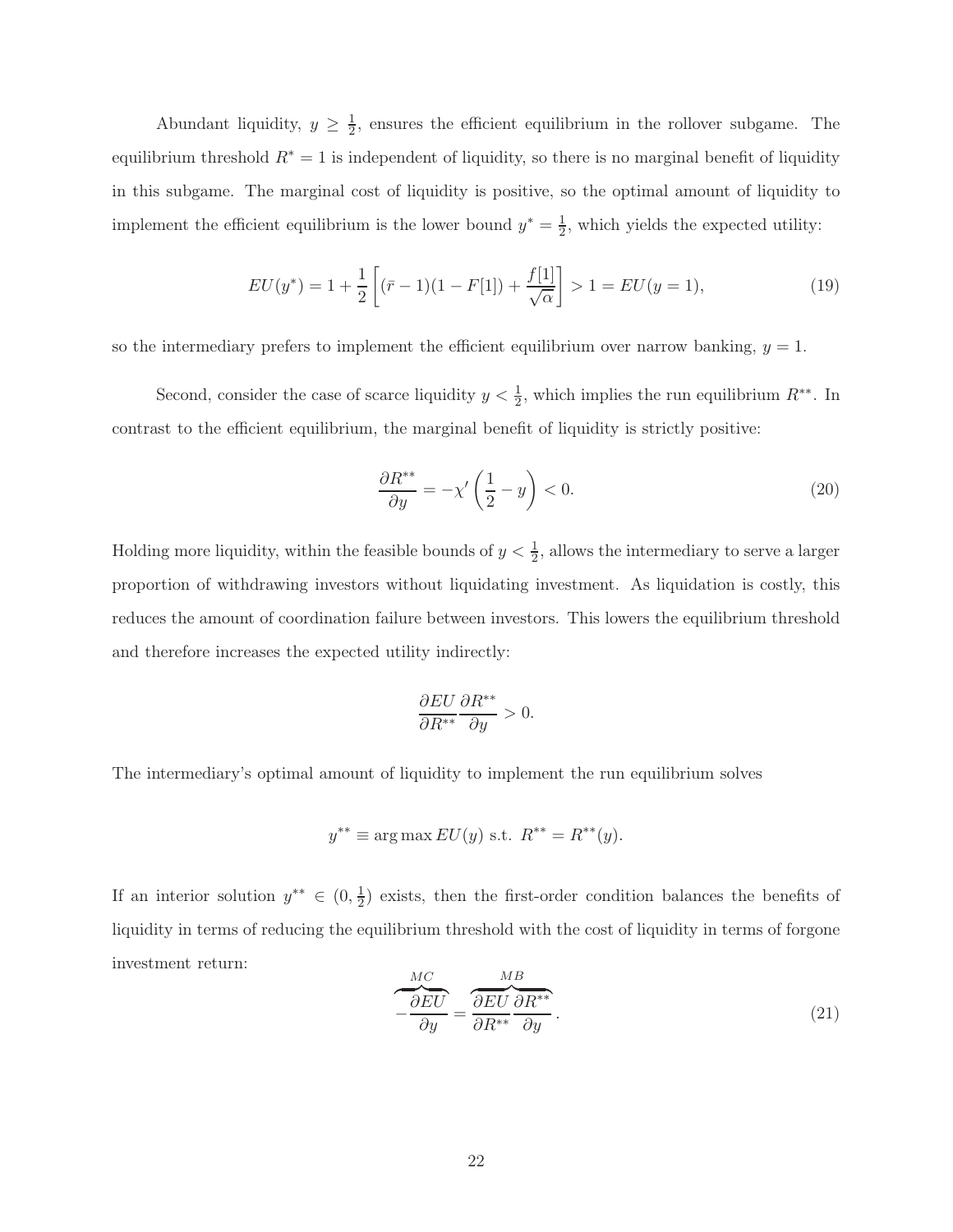Then, the associated level of expected utility is

<span id="page-25-2"></span>
$$
EU^{**} = 1 + (1 - y^{**}) \left[ (\bar{r} - 1)(1 - F(R^{**})) + \frac{f(R^{**})}{\sqrt{\alpha}} \right]. \tag{22}
$$

We can now characterize the optimal liquidity choice of the intermediary. Having determined the optimal liquidity choices that implement the run equilibrium and the efficient equilibrium, respectively, the intermediary compares the expected utility in either case. Therefore, the intermediary holds scarce liquidity to implement the run equilibrium in the rollover subgame if and only if  $EU^{**} \geq EU^*$ . Let  $y^{global} \equiv \arg \max \{EU^*, EU^{**}\}.$ 

The liquidity choice trades off the forgone expected investment return with reducing the equilibrium threshold by avoiding costly liquidation. The intermediary optimally implements the run equilibrium if the liquidation cost, and therefore the benefit of liquidity, is low relative to the opportunity cost of liquidity, as summarized by Lemma [3.](#page-25-1)

<span id="page-25-1"></span>Lemma 3. Consider the case of a single intermediary and vanishing fundamental uncertainty. If the expected return on investment is high relative to the cost of liquidation,  $\bar{r} \geq \bar{r}_0 \equiv 1 + \chi(0.5)$ , then the intermediary always implements the run equilibrium in the rollover subgame,  $y^{global} = y^{**}$ .

#### **Proof.** See Appendix [A.3.](#page-43-0)  $\blacksquare$

Furthermore, the intermediary optimally holds no liquidity,  $y^{**} = 0$ , if the opportunity cost of liquidity is particularly large relative to the cost of liquidation. Proposition [2](#page-25-0) summarizes the optimal portfolio choice of the intermediary.

<span id="page-25-0"></span>**Proposition 2. Optimal portfolio choice.** Consider the case of a single intermediary and vanishing fundamental uncertainty. If the expected return on investment is high relative to the cost of liquidation,  $\bar{r} \geq 1 + \chi(0.5)$ , then the intermediary implements the run equilibrium in the rollover subgame. Furthermore, the optimal liquidity level takes an interior value  $y^{global} = y^{**} \in (0, \frac{1}{2})$  $(\frac{1}{2})$ that is uniquely defined by equation  $(21)$  if and only if the expected return on investment satisfies  $\bar{r}_0 < \bar{r} < \bar{r}_H$ , where  $\bar{r}_0$  is defined in Lemma [3](#page-25-1) and  $\bar{r}_H$  in the proof. However, the intermediary holds no liquidity,  $y^{global} = 0$ , if  $\bar{r} \geq \bar{r}_H$ .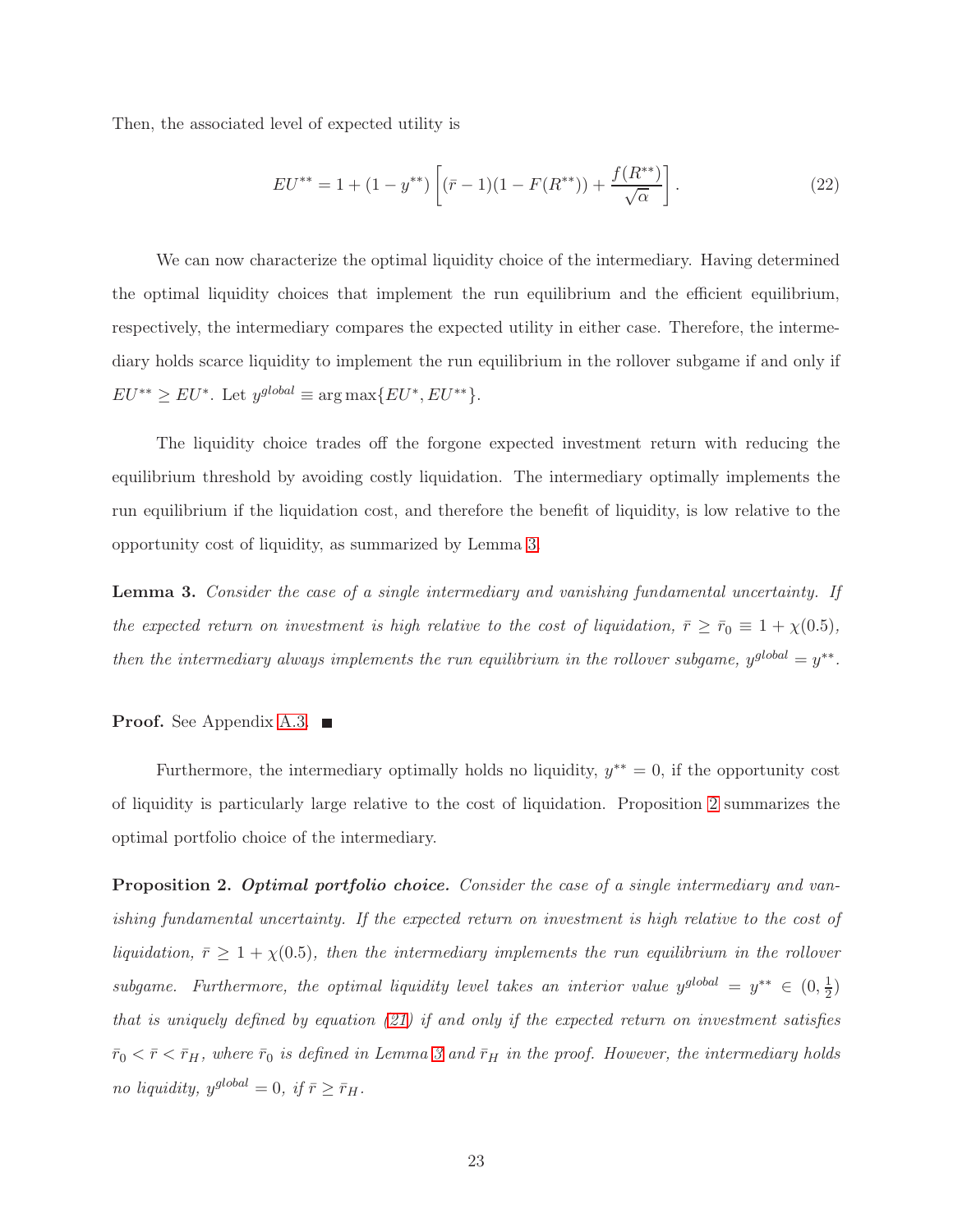**Proof.** See Appendix [A.4,](#page-43-1) which also proves the existence and uniqueness of  $\bar{r}_H$ .

Appendix [A.4](#page-43-1) also contains an analysis of the linear liquidation cost function. For example, I show that the larger the unit cost of liquidation, the larger the expected return on investment  $\bar{r}_H$ that is required for the intermediary to hold zero liquidity,  $\frac{d\bar{r}_H}{dx} > 0$ .

I conclude this section by briefly analyzing whether there is a role for government intervention. To address this question, I adopt the notion of constrained efficiency. While a direct choice of the equilibrium threshold would achieve the first-best rollover rule, such an intervention is infeasible. By contrast, the social planner is only allowed to choose the liquidity holdings and takes the optimal rollover decisions of investors at the interim date as given.

<span id="page-26-0"></span>Corollary 3. Constrained efficiency. The liquidity choice of the intermediary is constrained efficient. Given the incomplete information of investors about the return on investment, a constrained social planner does not choose a different liquidity holding. As such, there is no role for a microprudential regulation of liquidity.

#### <span id="page-26-1"></span>4 Macroprudential liquidity regulation

While Corollary [3](#page-26-0) concluded that there is no role for microprudential liquidity regulation, I analyze multiple intermediaries  $(N = 2)$  in this section and show that the liquidity choices of intermediaries are constrained inefficient. This implies a role for macroprudential liquidity regulation.

Since part of the analysis overlaps with the previous section, I focus on the case where the existence of multiple intermediaries matters for the private and social incentives to hold liquidity. That is, I focus on the run equilibrium in the rollover subgame.<sup>[17](#page-26-2)</sup> This is the relevant equilibrium for a sufficiently large expected return on investment, as shown below.

This section has three parts. I start by establishing the existence of a unique equilibrium in the rollover subgame. Next, I derive conditions sufficient for the existence of a unique private choice of liquidity at the initial date. This equilibrium is characterized by partial free riding on the liquidity

<span id="page-26-2"></span><sup>&</sup>lt;sup>17</sup>For example, the efficient equilibrium generalizes directly, where the equilibrium threshold  $R_1^* = 1 = R_2^*$  arises for vanishing fundamental uncertainty and abundant liquidity,  $y_1^* = \frac{1}{2} = y_2^*$ .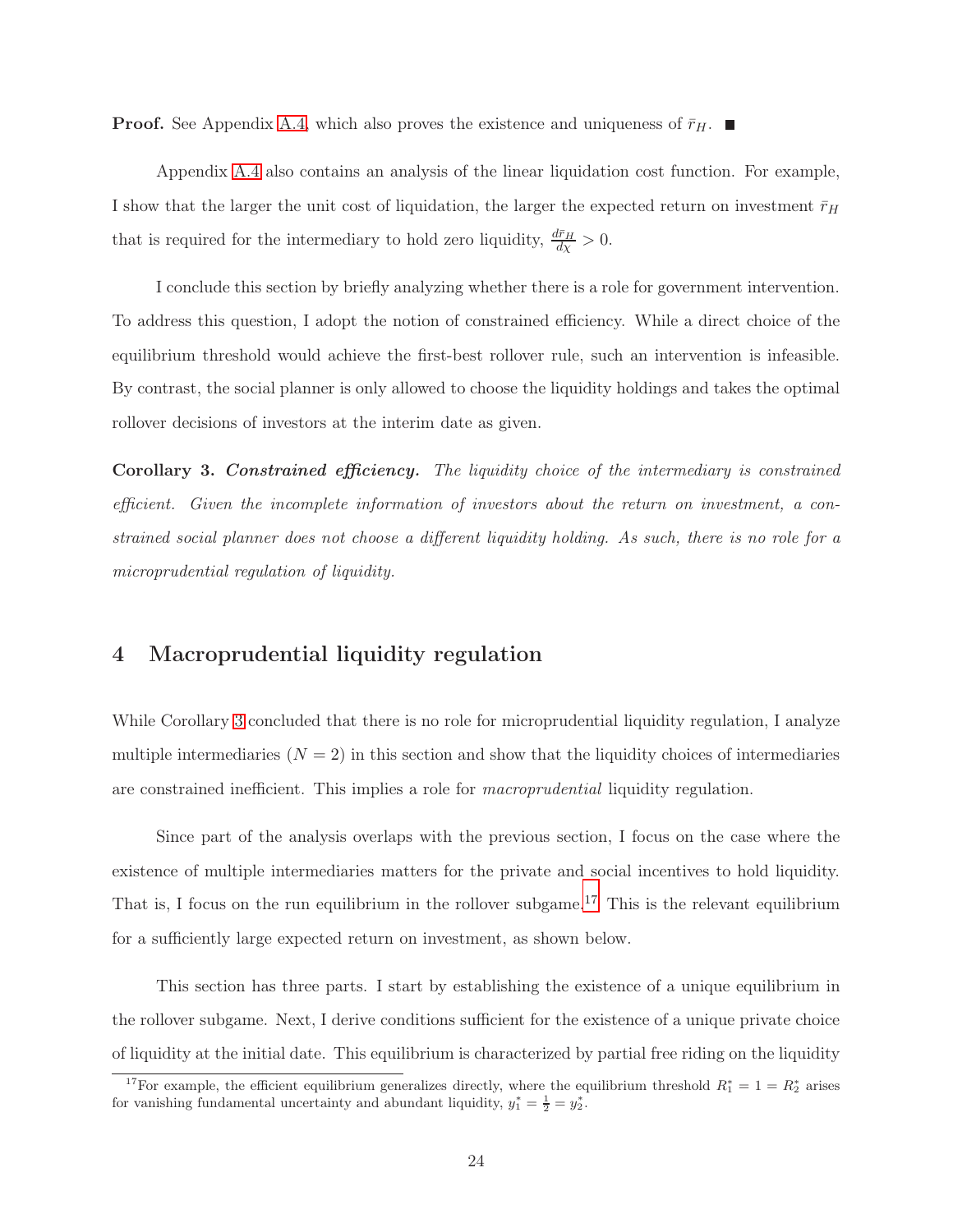holdings of other intermediaries and leads to a constrained inefficiently large range of liquidation. As a result, I analyze the problem of a constrained planner who internalizes the beneficial effect of an intermediary's liquidity holding on other intermediaries. Since it internalizes the systemic nature of liquidity, I prefer to interpret the constrained planner as a macroprudential authority. More liquidity held by one intermediary reduces the equilibrium threshold of another intermediary by mitigating the coordination failure between investors across intermediaries. Therefore, the macroprudential authority holds more liquidity than private intermediaries, so inefficient liquidation and runs on intermediaries occur less frequently than under laissez-faire.

#### 4.1 Rollover subgame

Suppose that the threshold investor at intermediary n forecasts positive liquidation,  $W_{n,n}^{***} > y_n$ . Furthermore, suppose that the threshold investor at intermediary  $n$  also forecasts positive liquidation by the other intermediary,  $W_{n,-n}^{***} > y_{-n}$ , which is verified below.<sup>[18](#page-27-0)</sup> The threshold investor's forecast of the proportion of investors who withdraw from another intermediary is derived in Appendix [A.1.](#page-41-0) For any finite precision of private information, the indifference condition of the threshold investor at intermediary n yields the following best-response correspondence:

<span id="page-27-2"></span>
$$
R_n^{***}(R_{-n}^{***}; y_n, y_{-n}) = 1 + \chi \left( W_{n,n}^{***} - y_n, W_{n,-n}^{***} - y_{-n} \right). \tag{23}
$$

While the analysis goes through for a general liquidation cost function, the linear specification  $\chi_n(l_n + l_{-n}) \equiv \chi \cdot [l_n + l_{-n}]$  produces succinct results and is used in the remainder of the paper. For example, the unique and symmetric equilibrium threshold in the run equilibrium is identical across intermediaries, as described by Lemma [4.](#page-27-1)

<span id="page-27-1"></span>Lemma 4. Consider the case of multiple intermediaries and vanishing fundamental uncertainty. If the liquidation cost function takes the linear form of equation [\(5\)](#page-11-1), then there exists a unique run equilibrium characterized by the equilibrium threshold:

$$
R^{***} \equiv 1 + \chi(1 - y_1 - y_2) = R_1^{***} = R_2^{***} > 1,
$$
\n(24)

<span id="page-27-0"></span><sup>&</sup>lt;sup>18</sup>In contrast, if the threshold investor forecasts  $W^{***}_{n,-n} \leq y_{-n}$ , then there is no effect of the presence of the other intermediary on the equilibrium threshold.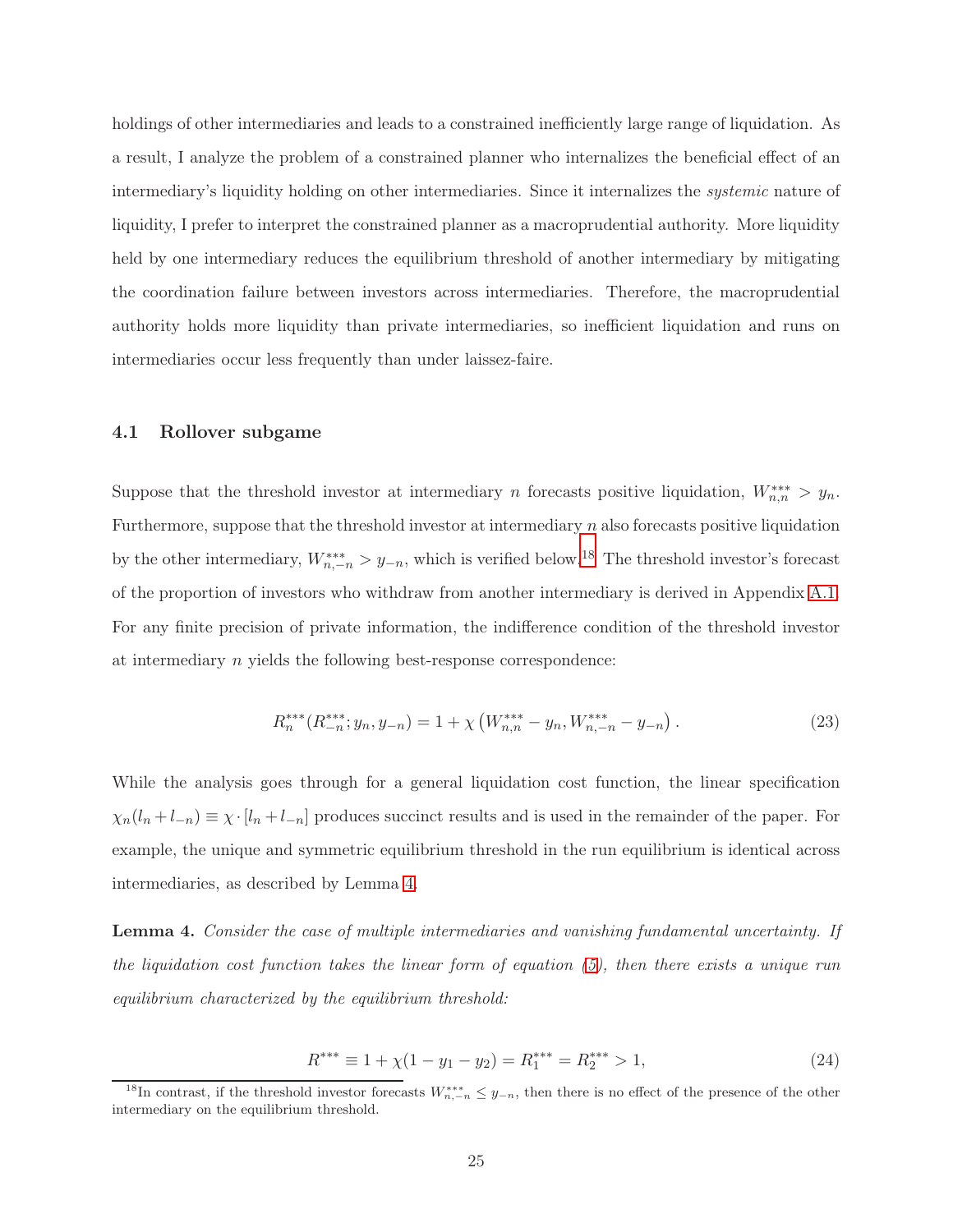for scarce liquidity choices  $y_1, y_2 \in [0, \frac{1}{2}]$  $\frac{1}{2}$ ). The threshold investor at each intermediary forecasts liquidation by both intermediaries.

#### **Proof.** See Appendix [A.5.](#page-45-0)  $\blacksquare$

The equilibrium threshold in the run equilibrium is larger in the case of multiple intermediaries than in the case of a single intermediary,  $R^{***} > R^{**} > R^{FB} = 1$  $R^{***} > R^{**} > R^{FB} = 1$ . As stated in Remark 1 and the preceding description, two forms of strategic complementarity in rollover decisions are present in the incomplete-information set-up. First, as in the case of a single intermediary, there is strategic complementarity in rollover decisions between investors of the same intermediary. This leads to coordination failure among investors of each intermediary and pushes the equilibrium threshold above the first-best level,  $R^{**} > 1$ .

However, there is also strategic complementarity in rollover decisions between investors across intermediaries. This leads to coordination failure among investors of different intermediaries and pushes the equilibrium threshold in the run equilibrium further up,  $R^{***} > R^{**}$ . An investor fears that other investors refuse to roll over to one intermediary, thereby increasing the extent of fire sales, since the marginal product of liquidated investment in alternative use decreases. As a consequence, an investor has a higher incentive not to roll over to the other intermediary. Comparable to [Goldstein](#page-39-12) [\(2005\)](#page-39-12), this is a 'triple-decker' model of strategic complementarity in rollover decisions of investors.

I complete the description of the run equilibrium in the rollover subgame with two observations. First, a more restrictive lower bound on the expected return on investment,  $\bar{r} > \bar{r}_1 \equiv$  $1 + \chi(0.5, 0.5) = 1 + \chi > \bar{r}_0$  ensures that  $R^{***} < \bar{r}$ , which is useful for constructing subsequent proofs. Second, the marginal benefit of liquidity is strictly positive in the run equilibrium:

$$
\frac{\partial R^{***}}{\partial y_1} = -\chi = \frac{\partial R^{***}}{\partial y_2} < 0. \tag{25}
$$

In the multiple-intermediary case, liquidity has a *systemic* nature. More liquidity held by one intermediary reduces the equilibrium threshold of another intermediary  $R_{-n}^{***}$  by mitigating the coordination failure between investors across intermediaries. This is in addition to the result of the single-intermediary case, where more liquidity held by an intermediary also reduces the coordination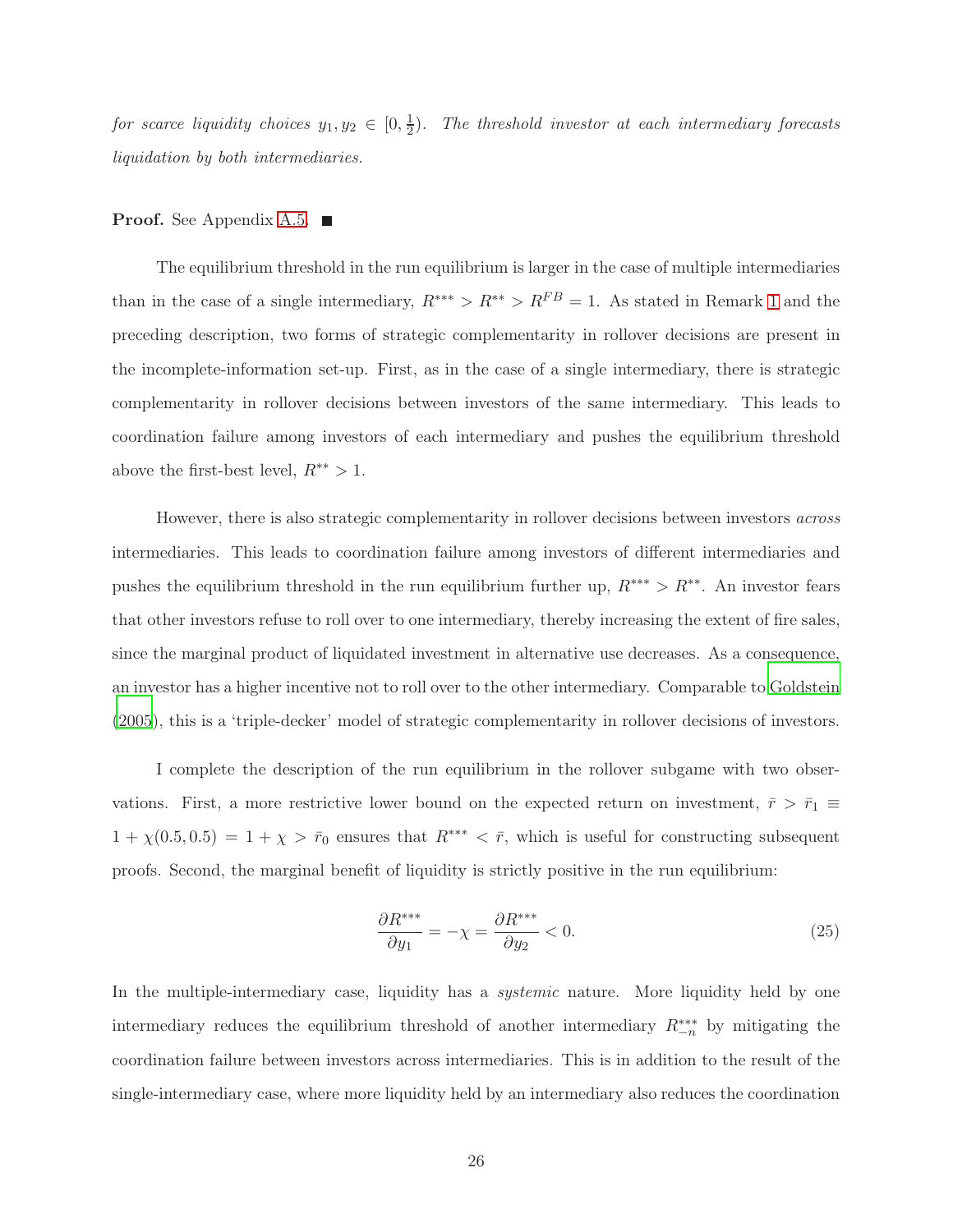failure among investors of the same intermediary and thereby lowers the equilibrium threshold  $R_n^{***}$ .

#### 4.2 Private choice of liquidity

Turning to the initial date, I solve for the equilibrium in the portfolio choice game. Each intermediary chooses its precautionary liquidity holding by taking the equilibrium in rollover subgame  $R^{***}(y_n, y_{-n})$  into account and another intermediary's liquidity holding  $y_{-n}$  as given:

$$
y_n^{***}(y_{-n}) \equiv \arg \max_{y_n} EU_n(y_n, y_{-n}) \text{ s.t. } R^{***} = R^{***}(y_n, y_{-n}).
$$
 (26)

If an interior solution exists,  $y^{***} > 0$ , then the best-response correspondence  $y_n^{***}(y_{-n})$  is defined by the first-order condition:

$$
\underbrace{-\frac{\partial EU_n}{\partial y_n}}_{MC} = \underbrace{\frac{\partial EU_n}{\partial R_n^{***}} \frac{\partial R_n^{***}(y_n, y_{-n})}{\partial y_n}}_{MB},
$$
\n(27)

where the private choice of liquidity again balances the private marginal benefit of liquidity (avoiding costly liquidation and thus reducing the equilibrium threshold) with the private marginal cost (forgone investment return).

In Appendix [A.6,](#page-46-0) I derive conditions on the expected return on investment,  $\bar{r}_L \leq \bar{r} \leq \bar{r}_H$ , that are sufficient for the existence of a best-response  $function y_n^{***}(y_{-n})$ . A sketch of the argument follows. Since the objective function  $EU_n$  is globally concave in the level of liquidity  $y_n$  when evaluated at the equilibrium threshold  $R^{***}(y_n, y_{-n})$ , there exists at most one solution. Next, the upper and lower bounds on the expected return on investment ensure the existence of a solution, where the upper bound is identical to  $\bar{r}_H$ , which guaranteed an interior solution of  $y^{**}$  in the single-intermediary case.

As derived in Appendix [A.7,](#page-48-0) the private choices of liquidity are strategic substitutes. If another intermediary holds more liquidity, the liquidation cost of a given intermediary is reduced. The fire sale effect is less pronounced since the marginal product of liquidated investment in alternative use is higher. Since holding liquidity is costly (forgone investment return), the given intermediary optimally reduces its liquidity holding. That is, intermediaries free ride on the liquidity held by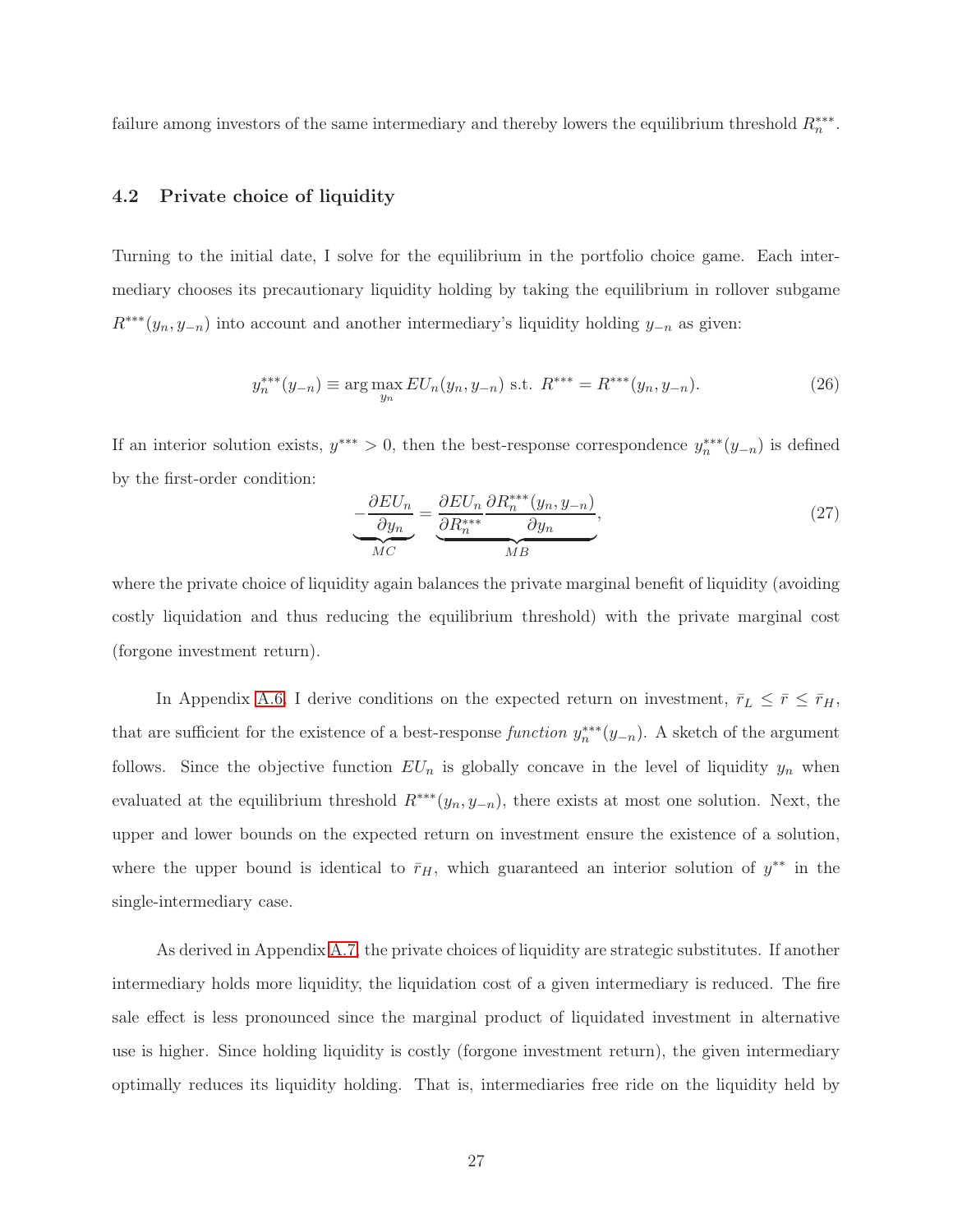other intermediaries.

However, another intermediary's liquidity holding is only partially useful. While other liquidity holdings help to reduce the cost from liquidation by mitigating the fire sale effect, only the liquidity held by an intermediary can be used to serve withdrawing investors and to prevent costly liquidation. For this reason, liquidity holdings of intermediaries are only partial substitutes, despite the full symmetry in their effect on the equilibrium threshold in the run equilibrium:

$$
\frac{dy_n^{***}}{dy_{-n}} \in (-1,0). \tag{28}
$$

There exists a unique crossing of best-response functions because the slope of the best-response function lies strictly within the unit circle and the best-response function is symmetric. Therefore, the private choice of liquidity is identical across intermediaries,  $y_n^{***} \equiv y^{***}$ . Since the previous bounds on the expected return on investment are sufficient for  $y^{***} \in [0, \frac{1}{2}]$  $(\frac{1}{2})$ , the private choice of liquidity is implicitly given by  $\frac{dEU_n}{dy_n}(y^{***}, y^{***}) = 0.$ 

To evaluate the consequences of free riding on other liquidity holdings, I compare the range of ex-post inefficient liquidation in the multiple-intermediary case to the single-intermediary case. Ex-post inefficient liquidation, which is a consequence of incomplete information, always occurs in the run equilibrium,  $R^{**} > R^{FB}$ . In this statement, 'inefficient' refers to a comparison with the first-best liquidation rule. It is critical to emphasize that the welfare criterion adopted in this paper is not first-best but constrained efficiency from an ex-ante perspective. Therefore, I compare the extent of ex-post inefficient liquidation across various choices of ex-ante liquidity holdings. Then, exante constrained inefficiency occurs whenever 'excessive' liquidation occurs in the run equilibrium, which is defined as  $R > R^{SP}$ . In a nutshell, inefficient refers to (the absence of) first-best, while excessive refers to (the absence of) second-best.

Proposition [3](#page-31-0) summarizes the private choice of liquidity and its welfare properties. It can be shown that the free riding on liquidity holdings leads to an excessive ex-post liquidation in the run equilibrium,  $R^{***} > R^{**}$ . Since the range of inefficient liquidation  $[1, R]$  is larger in the multipleintermediary case than in the single-intermediary case, the private portfolio choice is constrained inefficient from an ex-ante perspective.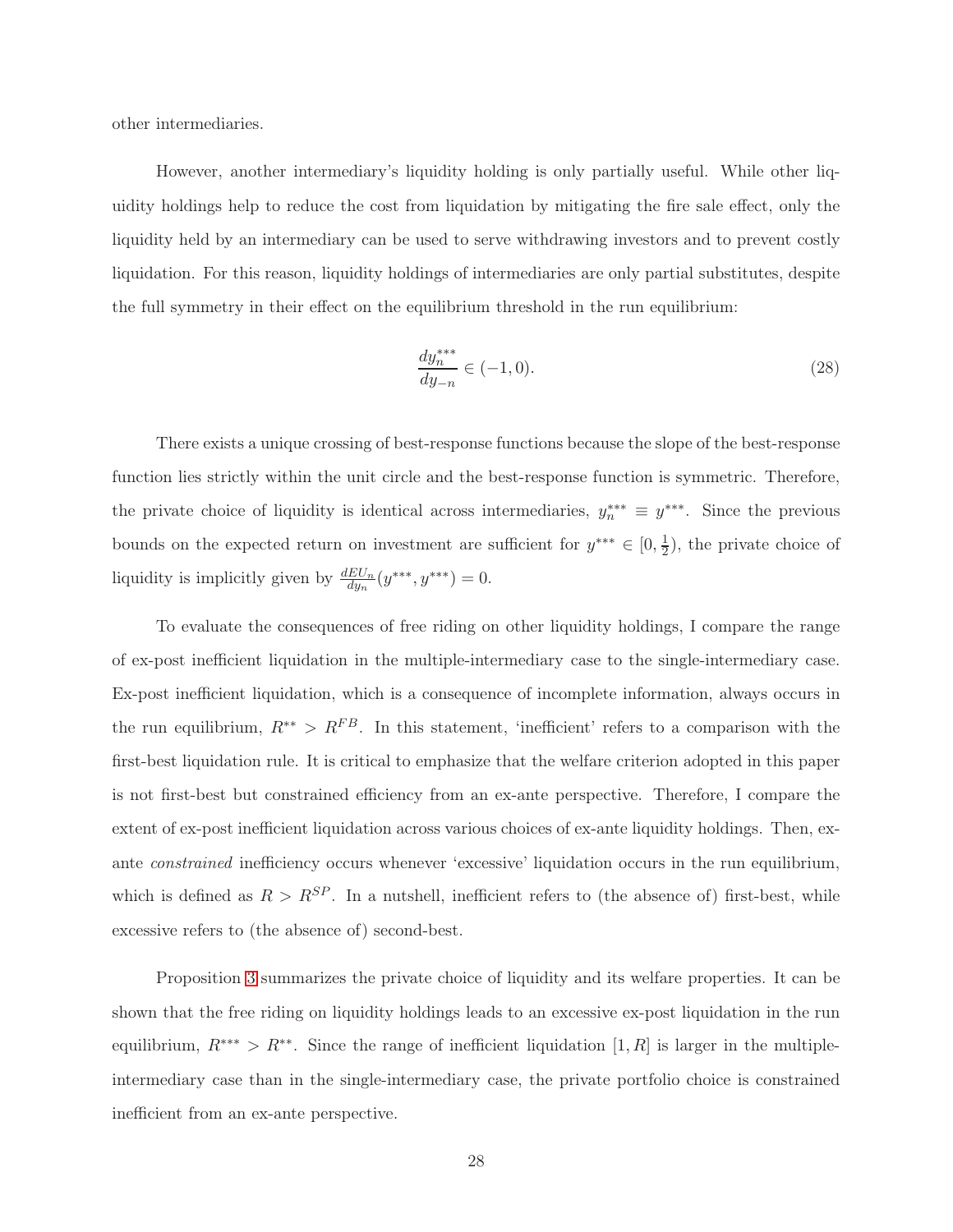<span id="page-31-0"></span>Proposition 3. Free riding and constrained inefficiency. Consider the case of multiple intermediaries and vanishing fundamental uncertainty. If the expected return on investment takes an intermediate value,  $\bar{r} \in [\bar{r}_L, \bar{r}_H]$ , then there exists a unique and symmetric equilibrium. This equilibrium is characterized by a private choice of liquidity at the initial date,  $y_1^{***} = y_2^{***} \equiv y^{***} \in [0, \frac{1}{2}]$  $(\frac{1}{2})$ , that implements the run equilibrium in the rollover subgame between investors at the interim date. Each investor rolls over funding to the intermediary if and only if  $R_i \geq R^{***}$ . The quantities are implicitly defined by

$$
R^{***} = 1 + \chi(1 - 2y^{***}) > 1
$$
 (29)

$$
\chi(1 - y^{***})(R^{***} - 1) = \frac{1}{\alpha} + (\bar{r} - 1)\frac{1 - F(R^{***})}{\sqrt{\alpha}f(R^{***})}.
$$
\n(30)

This equilibrium is characterized by partial free riding on the liquidity of other intermediaries. As a result, the coordination failure among investors across intermediaries leads to excessive liquidation ex post and renders the private choice of liquidity as constrained inefficient:

$$
R^{***} > R^{**}.\tag{31}
$$

The constrained inefficiency from an ex-ante perspective is related to the strategic complementarity in rollover decisions between investors across intermediaries. Fearing that investors refuse to roll over to another intermediary, thereby exacerbating the fire sale effect of joint liquidation, investors have a greater incentive not to roll over funding to their intermediary. However, an intermediary does not consider the beneficial impact of its private choice of liquidity on other intermediaries, which would reduce the coordination failure between investors across intermediaries. Instead, an intermediary free rides on the liquidity held by other intermediaries in the system and holds insufficient liquidity itself. Therefore, excessive liquidation occurs and the private liquidity holdings are constrained inefficient.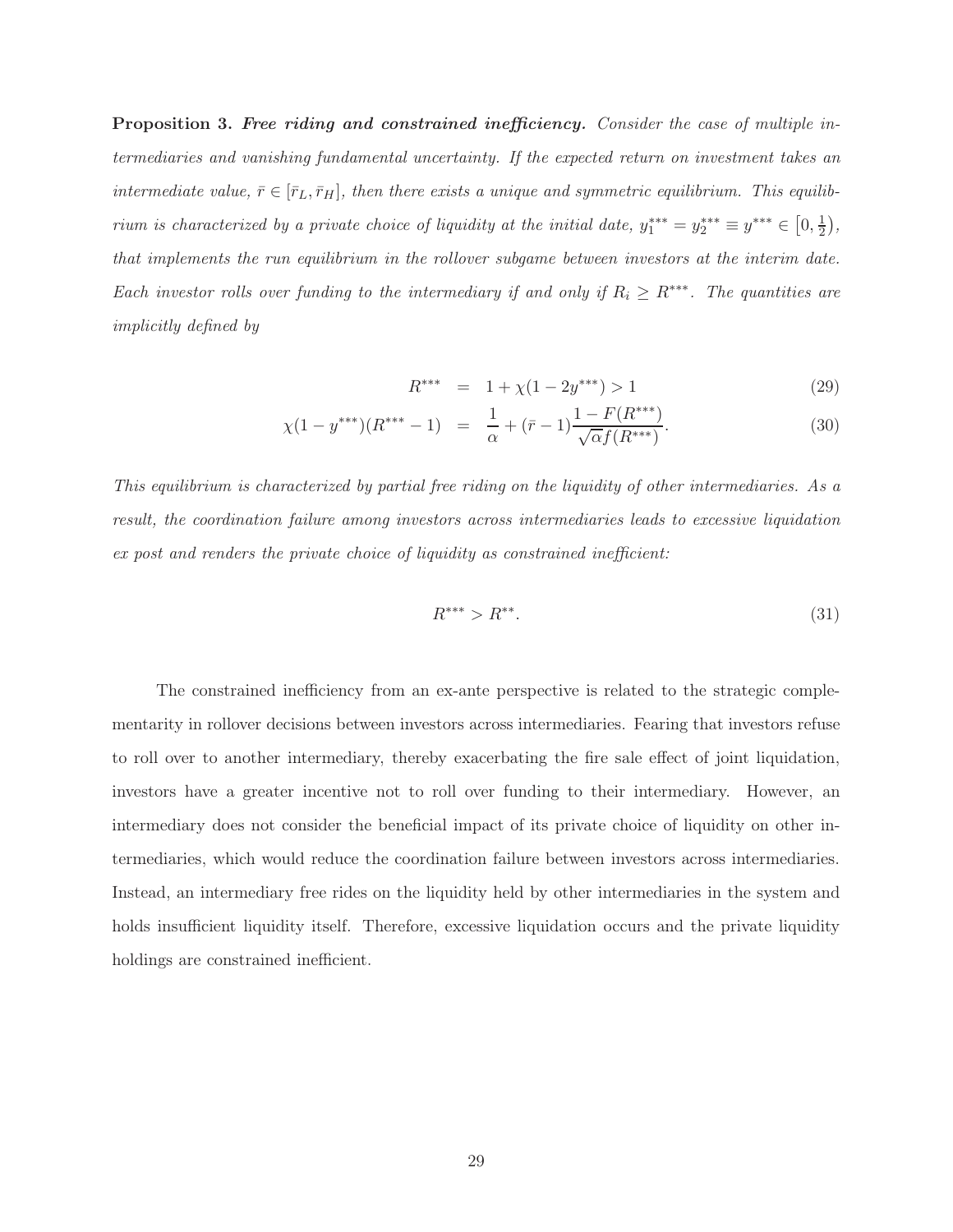#### 4.3 Social choice of liquidity

A constrained planner chooses the liquidity holdings of both intermediaries at the initial date, taking the optimal rollover decision of investors at the interim date into account. In contrast to an intermediary, the planner internalizes the benefit of one intermediary's liquidity holding on another intermediary. Since the constrained planner captures these systemic effects of liquidity, my preferred interpretation is that of a macroprudential authority.

The social choice of liquidity that implements the run equilibrium,  $y_k^{SP} \in [0, \frac{1}{2}]$  $(\frac{1}{2})$ , maximizes the social welfare function  $SWF$ :

$$
(y_1^{SP}, y_2^{SP}) \equiv \arg\max_{y_1, y_2} SWF \equiv EU_1 + EU_2 \text{ s.t. } R_k^{SP} = R^{SP}(y_1, y_2). \tag{32}
$$

If an interior solution exists, it is characterized by the first-order condition:

<span id="page-32-0"></span>
$$
\frac{SMC}{-\frac{\partial EU_n}{\partial y_n}} = \frac{\partial EU_n}{\partial R_n^{SP}} \frac{\partial R_n^{SP}}{\partial y_n} + \frac{\partial EU_{-n}}{\partial R_{-n}^{SP}} \frac{\partial R_{-n}^{SP}}{\partial y_n}.
$$
\n(33)

The social choice of liquidity balances the social marginal cost of liquidity (forgone investment return) with the social marginal benefits of liquidity (lower equilibrium thresholds by avoiding costly liquidation). The private and social marginal costs of liquidity coincide because the opportunity cost of holding liquidity is unchanged. By contrast, the social marginal benefit of liquidity exceeds the private marginal benefit. Apart from the beneficial effect of liquidity on the investors of one intermediary  $(\partial R_n^{SP}/\partial y_n < 0)$ , which is identical to the private marginal benefit of liquidity, the planner also considers the beneficial effect on the other intermediary's investors  $(\partial R_{-n}^{SP}/\partial y_n < 0)$ . More liquidity allows an intermediary to serve more withdrawing investors and therefore mitigates the effect of fire sales. Therefore, the marginal product of liquidated investment in alternative use is higher, which reduces the coordination failure between investors across intermediaries.

The optimization problem is fully symmetric. From a social perspective, there is full substitutability between liquidity held at one intermediary and that held at another in order to reduce the equilibrium threshold  $R_n^{SP} = R^{SP} = 1 + \chi[1 - y_1^{SP} - y_2^{SP}]$ . Furthermore, both first-order conditions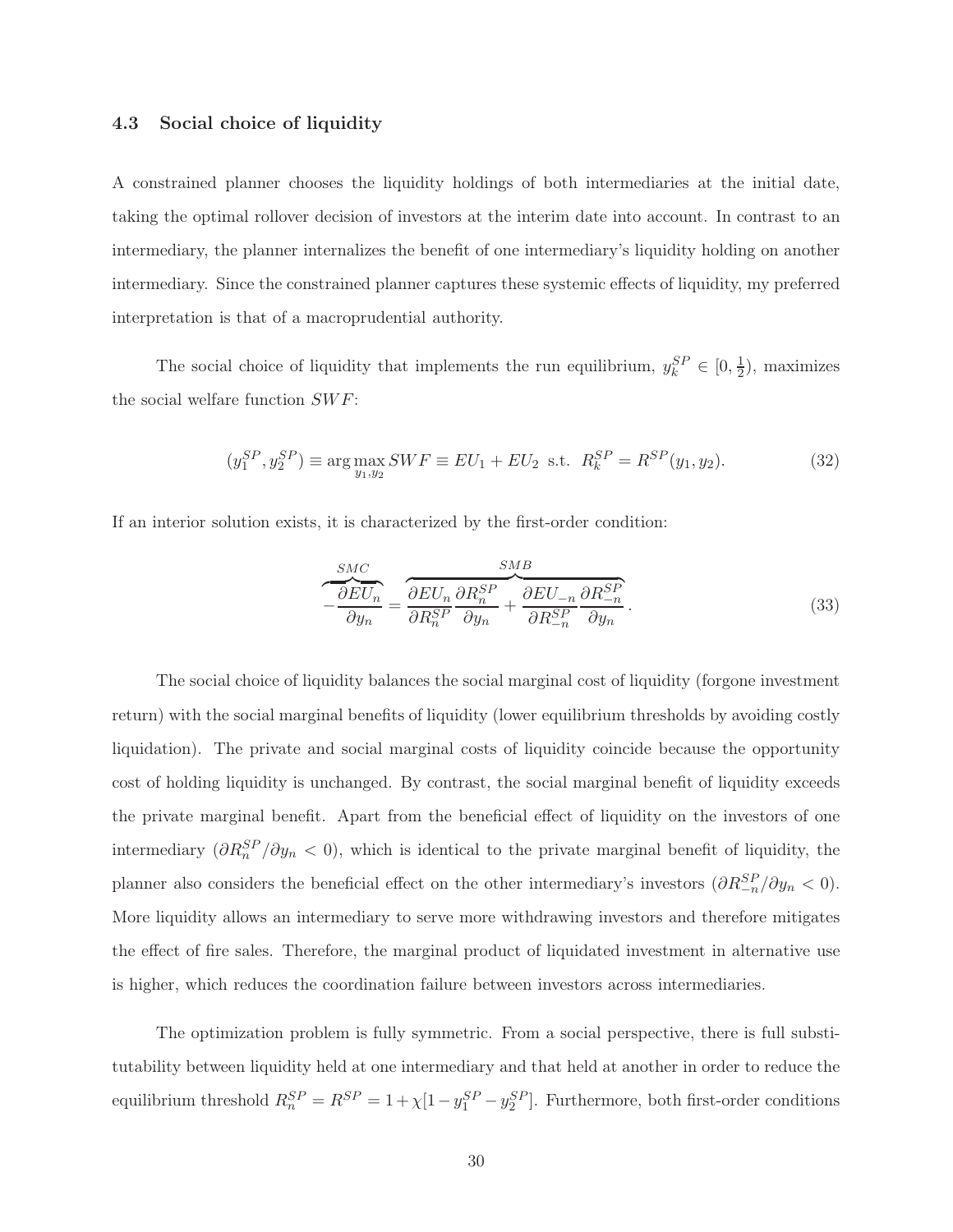yield the same condition, equation [\(33\)](#page-32-0). Therefore, only the total amount of liquidity is determined  $y_{total}^{SP} \equiv y_1^{SP} + y_2^{SP}$ . I adopt the convention that  $y_n^{SP} \equiv \frac{y_{total}^{SP}}{2}$ . As shown in Appendix [A.8,](#page-48-1) a unique social liquidity choice exists if the expected return on investment again takes an intermediate value,  $\bar{r} \in [\bar{r}_L, \bar{r}_H^{SP}].$ 

The macroprudential authority holds zero liquidity for a smaller range of parameters than a private intermediary. That is, the upper bound for the social choice of liquidity is less restrictive than the upper bound for the private choice of liquidity,  $\bar{r}_{H}^{SP} > \bar{r}_{H}$ . Intuitively, the macroprudential authority is more reluctant to hold zero liquidity since it considers the systemic benefits of liquidity, not only the individual benefits. If the expected return on investment follows  $\bar{r} \in [\bar{r}_H, \bar{r}_H^{SP}]$ , then the run equilibrium is implemented. While the intermediary optimally holds zero liquidity,  $y^{***} = 0$ , the macroprudential authority holds some liquidity,  $y^{SP} > 0$ .

Proposition [4](#page-33-0) summarizes the social choice of liquidity and compares it to the private choice of liquidity. The more restrictive bounds on the expected return on investment are used to allow comparison.

<span id="page-33-0"></span>Proposition 4. Social liquidity choice and constrained efficiency. Consider the case of multiple intermediaries and vanishing fundamental uncertainty. If the expected return on investment takes an intermediate value,  $\bar{r} \in [\bar{r}_L, \bar{r}_H]$ , then there exists a unique equilibrium. This equilibrium is characterized by a social choice of liquidity  $y_{total}^{SP} \in [0,1)$  that optimally implements the run equilibrium in the rollover subgame. Each investor rolls over to the intermediary if and only if  $R_i \ge R^{SP} = 1 + \chi(1 - y_{total}^{SP}) > 1$ , where the social choice of liquidity is the unique solution of

<span id="page-33-1"></span>
$$
\chi^2(2 - y_{total}^{SP})(1 - y_{total}^{SP}) = \frac{1}{\alpha} + \frac{\bar{r} - 1}{\sqrt{\alpha}} \frac{1 - F[1 + \chi(1 - y_{total}^{SP})]}{f[1 + \chi(1 - y_{total}^{SP})]}.
$$
(34)

A macroprudential authority holds more liquidity than private intermediaries. It also generates a smaller range of ex-post inefficient liquidation:

$$
y_{total}^{SP} > 2y^{***} \tag{35}
$$

$$
1 < R^{SP} < R^{**} < R^{***}.\tag{36}
$$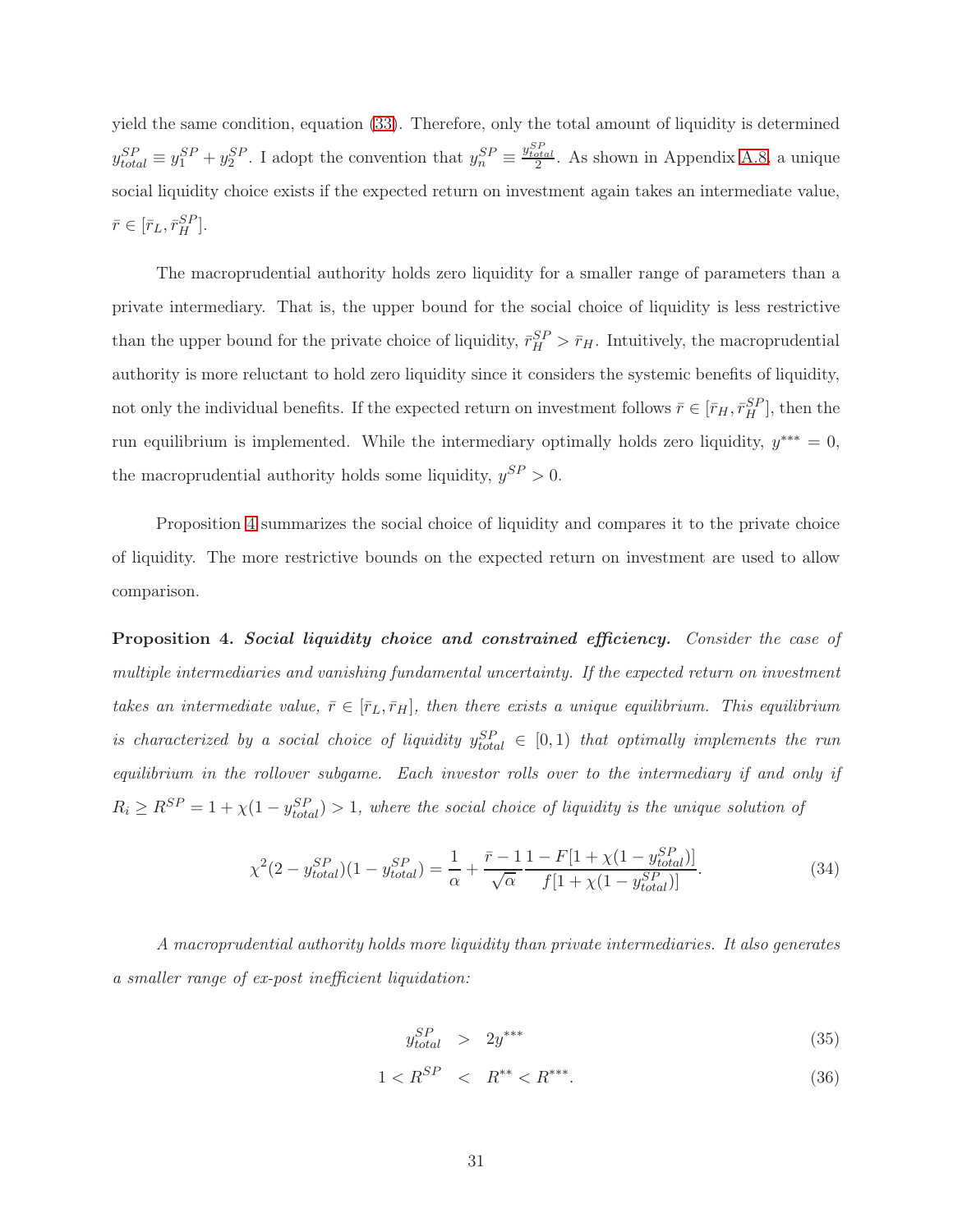#### **Proof.** See Appendix [A.8.](#page-48-1) ■

A macroprudential authority takes the systemic nature of liquidity into account. As a result, the social choice of liquidity exceeds the private choice, because the former internalizes the social marginal costs of liquidation due to fire sales (that is, the social marginal benefit of liquidity). Therefore, the macroprudential authority mitigates the coordination failure between investors across intermediaries and reduces the range of ex-post inefficient liquidation. The difference between the social and private choices of liquidity,  $y^{SP}-y^{***}$ , is interpreted as a macroprudential liquidity buffer.

#### <span id="page-34-0"></span>5 Discussion

The purpose of this section is threefold. I start by discussing some assumptions of the model and their impact on the results. Next, I argue that this microfounded set-up is suitable for an analysis of macroprudential regulation more broadly and highlight avenues for further work. Finally, I relate my findings to the regulatory debate of Basel III.

#### 5.1 Model assumptions and extensions

First, I analyze the welfare implications in the case of two intermediaries. This can be generalized to any finite number of intermediaries without losing either the strategic substitutability in private choices of liquidity or their welfare properties. While the strategic aspect of liquidity choices vanishes in the limiting case of a continuum of intermediaries, the welfare result prevails.

Next, I consider an exogenous debt contract whereby an investor receives a unit payment upon not rolling over. This approach is similar to [Dasgupta \(2004\)](#page-38-10) and [Shapiro and Skeie \(2013\)](#page-40-7). It ensures the viability of intermediaries at the interim date, since the promised payment does not exceed the liquidation value. I do not attempt to endogenize the debt contract in the current paper, but this could be achieved by assuming idiosyncratic liquidity risk that creates demand for liquidity at the interim date as in [Diamond and Dybvig \(1983](#page-38-7)). However, I do endogenize the portfolio choice of intermediaries, which improves upon [Morris and Shin \(2000\)](#page-39-5), who explicitly abstract from both the optimal contract design and the ex-ante portfolio choice of intermediaries.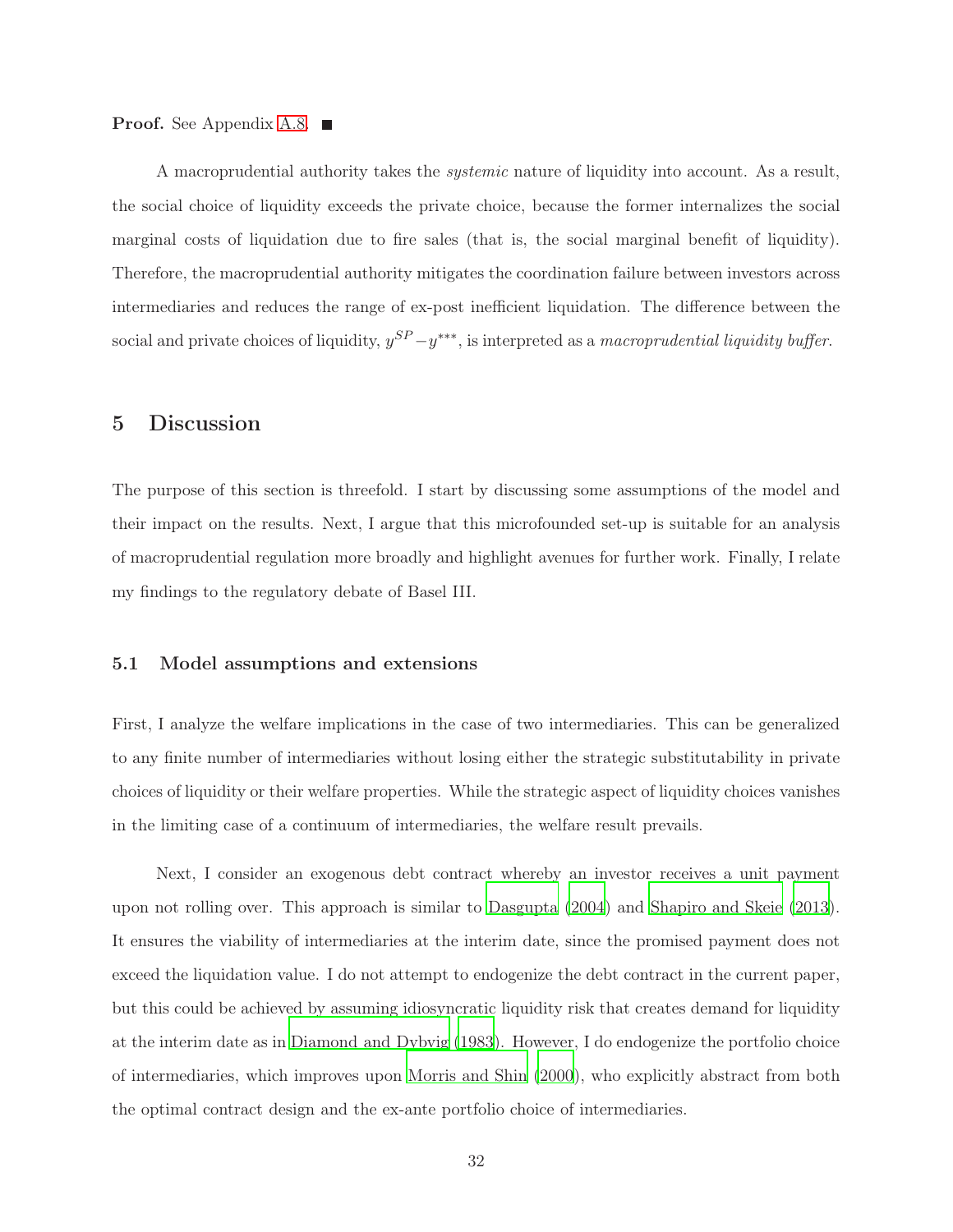The strategic interaction between investors arises from costly liquidation of investment due to diminishing marginal product in alternative use, which contrasts with [Goldstein and Pauzner](#page-39-9) [\(2005\)](#page-39-9), where it arises since the promised interim-date payment exceeds the liquidation value of investment. The current set-up allows an analysis not only of the ex-ante portfolio choice of intermediaries subject to rollover risk, but also of the systemic nature of liquidity in the case of multiple intermediaries and fire sales.

Third, investors deposit with a single intermediary for simplicity. However, this result can allow for a diversification of intermediaries with whom investors deposit. For concreteness, consider the case in which a proportion  $\omega$  of investors deposit with both intermediaries. Then, the difference between the objective functions of the intermediary and the macroprudential authority shrinks but the welfare result prevails. While the objective functions coincide in the extreme case of  $\omega = 1$ , this scenario is unlikely, because some investors are unsophisticated or face high costs of diversifying their deposits.

#### 5.2 Relation to regulatory debate

I develop a model of financial intermediaries that optimally choose their portfolio composition before facing rollover risk in their funding. Because assets are jointly liquidated in a fire sale, private choices of liquidity are strategic substitutes, so each intermediary free rides on the liquidity of other intermediaries. This set-up results in constraint inefficient liquidity choices of intermediaries and creates a role for macroprudential regulation. A constrained planner, preferably interpreted as a macroprudential authority, internalizes the systemic nature of liquidity and requires intermediaries to hold more liquidity than under laissez-faire. Furthermore, the macroprudential authority holds positive liquidity for a larger range of parameters than a private intermediary, which is particularly welfare-improving whenever fire sales are severe, such as during a financial crisis.

There are different options for a macroprudential authority to require intermediaries to hold larger amounts of liquidity. Two of these are currently discussed and implemented within the endorsed Basel III framework. The first option is to require intermediaries to hold a short-term liquidity buffer against unforeseen liquidity outflows. Translated into the model set-up, this Liquidity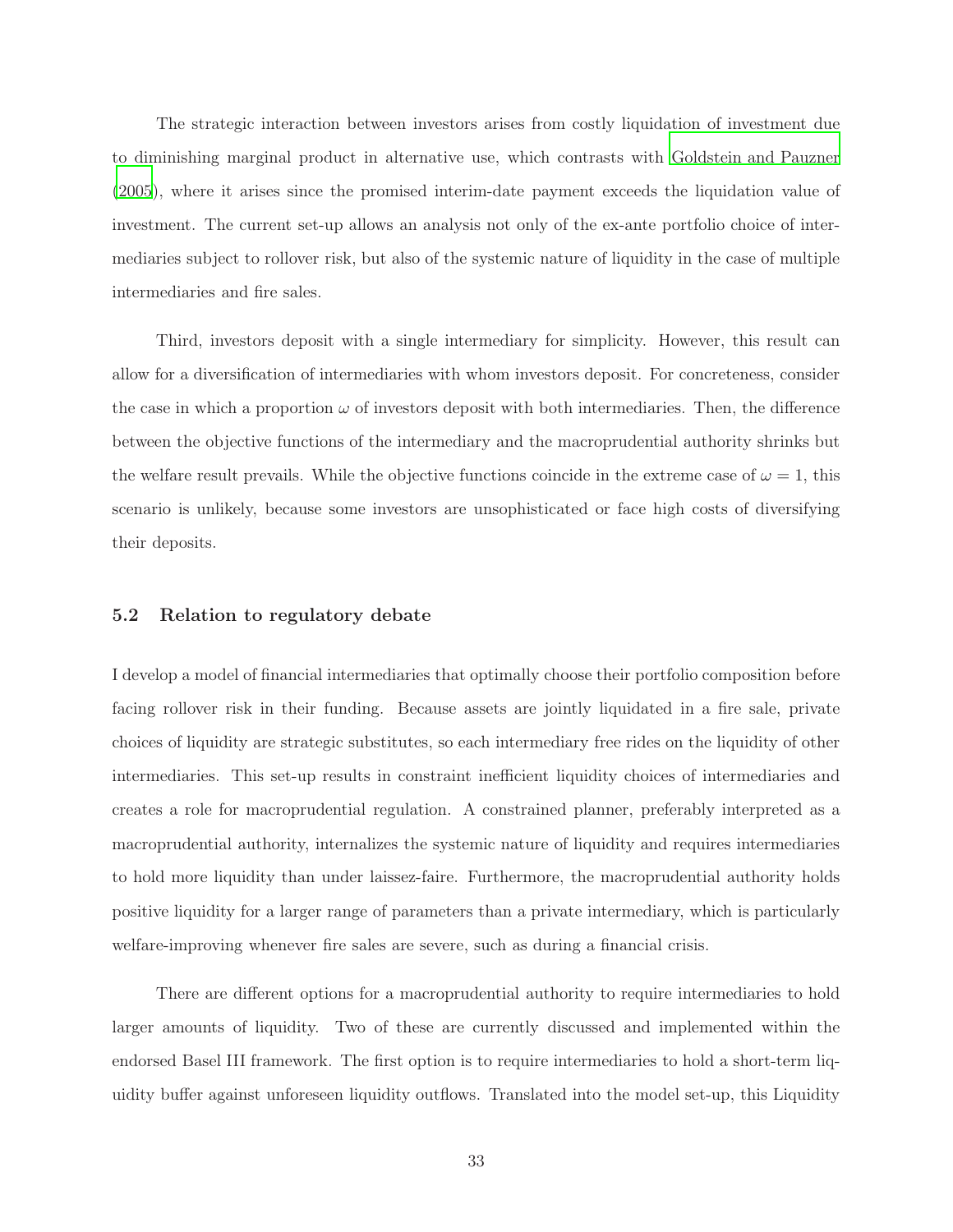Coverage Ratio (LCR) rule requires intermediaries to hold more liquidity in the initial period, that is before shocks are realized (and investors receive their private signal about the solvency of the intermediary).[19](#page-36-0) In the words of the [Basel Committee on Banking Supervision \(2013\)](#page-38-11): "It does this by ensuring that banks have an adequate stock of unencumbered high-quality liquid assets (HQLA) that can be converted easily and immediately in private markets into cash to meet their liquidity needs for a 30 calendar day liquidity stress scenario." The additional liquidity holdings required from intermediaries by the macroprudential authority (Proposition [4\)](#page-33-0) are therefore best interpreted and implemented in the form of an LCR.

This leads to the question of the optimal implementation of the LCR. One option is to request each intermediary to hold additional liquidity to offset the effect of liquidity free riding. Another option is to create a systemic liquidity fund that all intermediaries contribute to. While another intermediary's liquidity can be used to dampen the effects of a fire sale, investors who withdraw can only be served with the liquidity held by an intermediary. Therefore, another intermediary's liquidity is only a partial substitute. Hence, this suggests that the preferable way to implement a macroprudential liquidity buffer is in the form of increased liquidity requirements for individual intermediaries.

In contrast to the LCR, the Net Stable Funding Ratio (NSFR) rule proposed by Basel III restricts the availability of demandable debt instruments to investors. Thus, it directly addresses the ratio of stable to unstable funding of the intermediary. The NSFR is computed as the ratio of the available amount of stable funding to the required amount of stable funding and should always exceed 100%. Unsecured wholesale funding, as discussed in this paper, is attributed a weight of 50% in the available amount of stable funding. As a result, the NSFR is likely to impose a strong restriction on the optimal funding structure of intermediaries. However, the current model is more suitable for analyzing the LCR to which it links directly. By including long-term debt and equity in the analysis (see also the discussion above), an extension of this model could inform the policy debate on the NSFR more directly.

Finally, a key feature of the financial crisis of 2007-09 was the specific role of information. After the insolvency of Lehman Brothers and the subsequent insolvency of the Reserve Primary Fund, the

<span id="page-36-0"></span> $19$ To match the LCR, the duration between the initial and final date is required to be one month.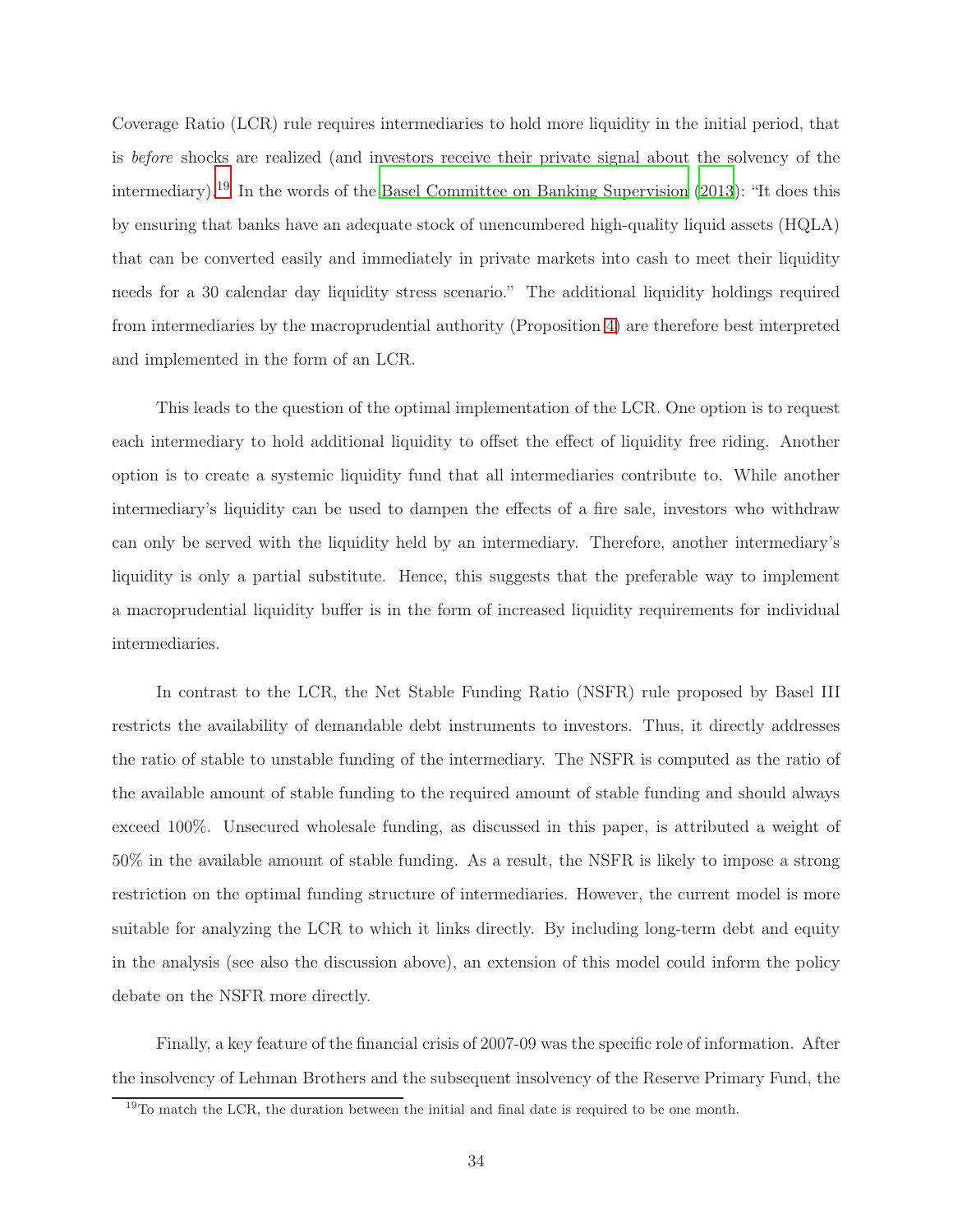fear of further contagion triggered substantial liquidity outflows from many money market mutual funds (see [Schmidt et al. \(2013](#page-40-0))) that, in turn, drew liquidity from the banking system. The global games approach of this paper appears to be a very suitable modelling choice: coordination between investors of one intermediary, as well as between investors across intermediaries, is at the heart of the analysis reported in this paper (recall Remark [1](#page-13-0) and the preceding description of the strategic incentives of investors to roll over funding).

#### 6 Conclusion

This paper studied rollover risk in the wholesale funding market when intermediaries can hold liquidity ex ante and are subject to fire sales ex post. I showed that the presence of liquidity, which drives a wedge between the amount of withdrawals and the liquidation volume, restores multiple equilibria – even if a global game refinement is used. Apart from the usual equilibrium with coordination failure and a high equilibrium threshold, a constrained efficient equilibrium with a low equilibrium threshold exists for sufficiently high levels of liquidity. Liquidity holdings serve withdrawing investors and therefore support an equilibrium in which the threshold investor forecasts no liquidation to take place. I provided a simple uniqueness refinement to characterize the privately optimal liquidity choice.

Furthermore, I explored fire sales in a simple set-up with two intermediaries, whereby one intermediary's liquidation volume increases the liquidation costs of another intermediary. The positive implication of fire sales is that the liquidity holdings are partial substitutes. Consequently, intermediaries free ride on each other's liquidity holdings, causing excessive liquidation of productive investment. The normative implication of fire sales is that intermediaries hold insufficient liquidity relative to a constrained planner, leading to a larger range of inefficient liquidation. Such a planner is best interpreted as a macroprudential authority, since it internalizes the systemic nature of liquidity.

This framework provides a natural laboratory for studying macroprudential policies in a microfounded setting more generally. There are other elements relevant to the conduct of macroprudential regulation omitted in this framework, such as capital requirements, portfolio diversification, or penalties on early withdrawals. These are all exciting avenues for subsequent research.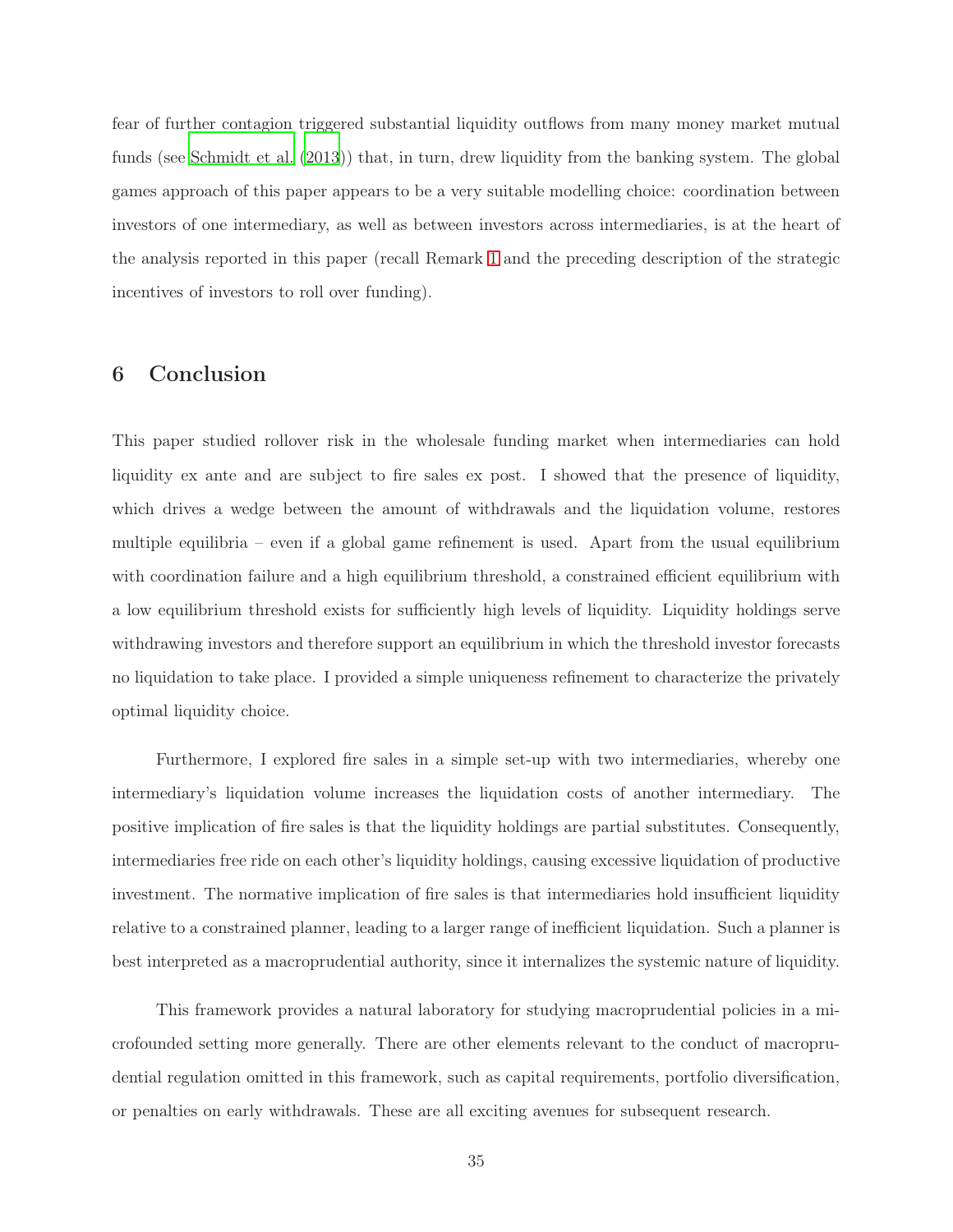## References

- <span id="page-38-2"></span>Franklin Allen and Douglas Gale. Limited market participation and volatility of asset prices. American Economic Review, 84(4):933–55, 1994.
- <span id="page-38-4"></span>George-Marios Angeletos and Ivan Werning. Crises and prices: Information aggregation, multiplicity, and volatility. American Economic Review, 96(5):1720–1736, 2006.
- <span id="page-38-3"></span>George-Marios Angeletos, Christian Hellwig, and Alessandro Pavan. Signaling in a global game: Coordination and policy traps. Journal of Political Economy, 114(3):452–484, June 2006.
- <span id="page-38-0"></span>Basel Committee on Banking Supervision. Basel III: A global regulatory framework for more resilient banks and banking systems. Bank for International Settlements, 2010a.
- <span id="page-38-1"></span>Basel Committee on Banking Supervision. Basel III: International framework for liquidity risk measurement, standards and monitoring. Bank for International Settlements, 2010b.
- <span id="page-38-11"></span>Basel Committee on Banking Supervision. Basel III: The Liquidity Coverage Ratio and liquidity risk monitoring tools. Bank for International Settlements, 2013.
- <span id="page-38-9"></span>John Y. Campbell, Stefano Giglio, and Parag Pathak. Forced sales and house prices. American Economic Review, 101(5):2108–31, 2011.
- <span id="page-38-6"></span>Hans Carlsson and Eric van Damme. Global games and equilibrium selection. Econometrica, 61(5): 989–1018, 1993.
- <span id="page-38-10"></span>Amil Dasgupta. Financial contagion through capital connections: A model of the origin and spread of bank panics. Journal of the European Economic Association, 2(6):1049–1084, 2004.
- <span id="page-38-7"></span>D.W. Diamond and P.H. Dybvig. Bank runs, deposit insurance and liquidity. *Journal of Political* Economy, 91:401–419, 1983.
- <span id="page-38-5"></span>Thomas M. Eisenbach. Rollover risk as market discipline: A two-sided inefficiency. Federal Reserve Bank of New York Staff Report No. 597, 2013.
- <span id="page-38-8"></span>Emmanuel Farhi and Jean Tirole. Collective moral hazard, maturity mismatch, and systemic bailouts. American Economic Review, 102(1):60–93, 2012.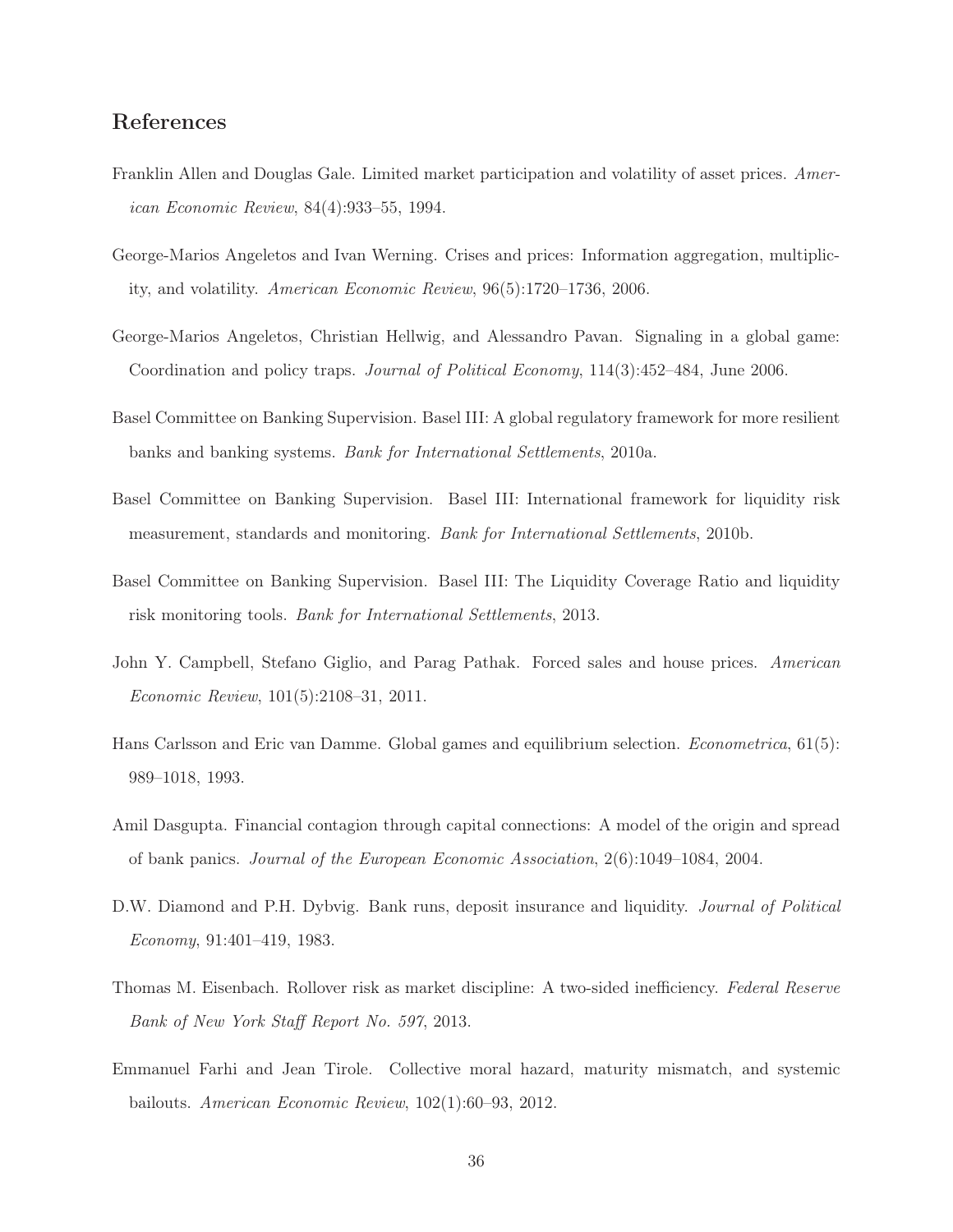- <span id="page-39-11"></span>Douglas Gale. Capital regulation and risk sharing. *International Journal of Central Banking*, 6(3): 187–204, 2010.
- <span id="page-39-12"></span>Itay Goldstein. Strategic complementarities and the twin crises. Economic Journal, 115:368–390, 2005.
- <span id="page-39-9"></span>Itay Goldstein and Ady Pauzner. Demand deposit contracts and the probability of bank runs. Journal of Finance, 60(3):1293–1327, 2005.
- <span id="page-39-3"></span>Denis Gromb and Dimitri Vayanos. Equilibrium and welfare in markets with financially constrained arbitrageurs. Journal of Financial Economics, 66(2):361–407, 2002.
- <span id="page-39-7"></span>Sanford J. Grossman and Joseph E. Stiglitz. On the impossibility of informationally efficient markets. American Economic Review, 70(3):393–408, 1980.
- <span id="page-39-6"></span>Christian Hellwig and Laura Veldkamp. Knowing what others know: Coordination motives in information acquisition. Review of Economic Studies, 76:223–251, 2009.
- <span id="page-39-8"></span>Christian Hellwig, Arijit Mukherji, and Aleh Tsyvinski. Self-fulfilling currency crises: The role of interest rates. American Economic Review, 96:1769–1787, 2006.
- <span id="page-39-0"></span>Rocco Huang and Lev Ratnovski. The dark side of bank wholesale funding. Journal of Financial Intermediation, 20(2):248–263, April 2011.
- <span id="page-39-2"></span>Nobuhiro Kiyotaki and John Moore. Credit cycles. Journal of Political Economy, 105:211–248, 1997.
- <span id="page-39-1"></span>Antoine Martin, David Skeie, and Ernst-Ludwig von Thadden. Repo runs. Discussion Paper Series of SFB/TR 15, No. 448, November 2013.
- <span id="page-39-5"></span>Stephen Morris and Hyun Song Shin. Rethinking multiple equilibria in macroeconomic modelling. Cowles Foundation Discussion Paper 1260, 2000.
- <span id="page-39-4"></span>Stephen Morris and Hyun Song Shin. Global games: Theory and applications, 2003.
- <span id="page-39-10"></span>Stephen Morris and Hyun Song Shin. Illiquidity component of credit risk. Mimeo, Princeton University, 2010.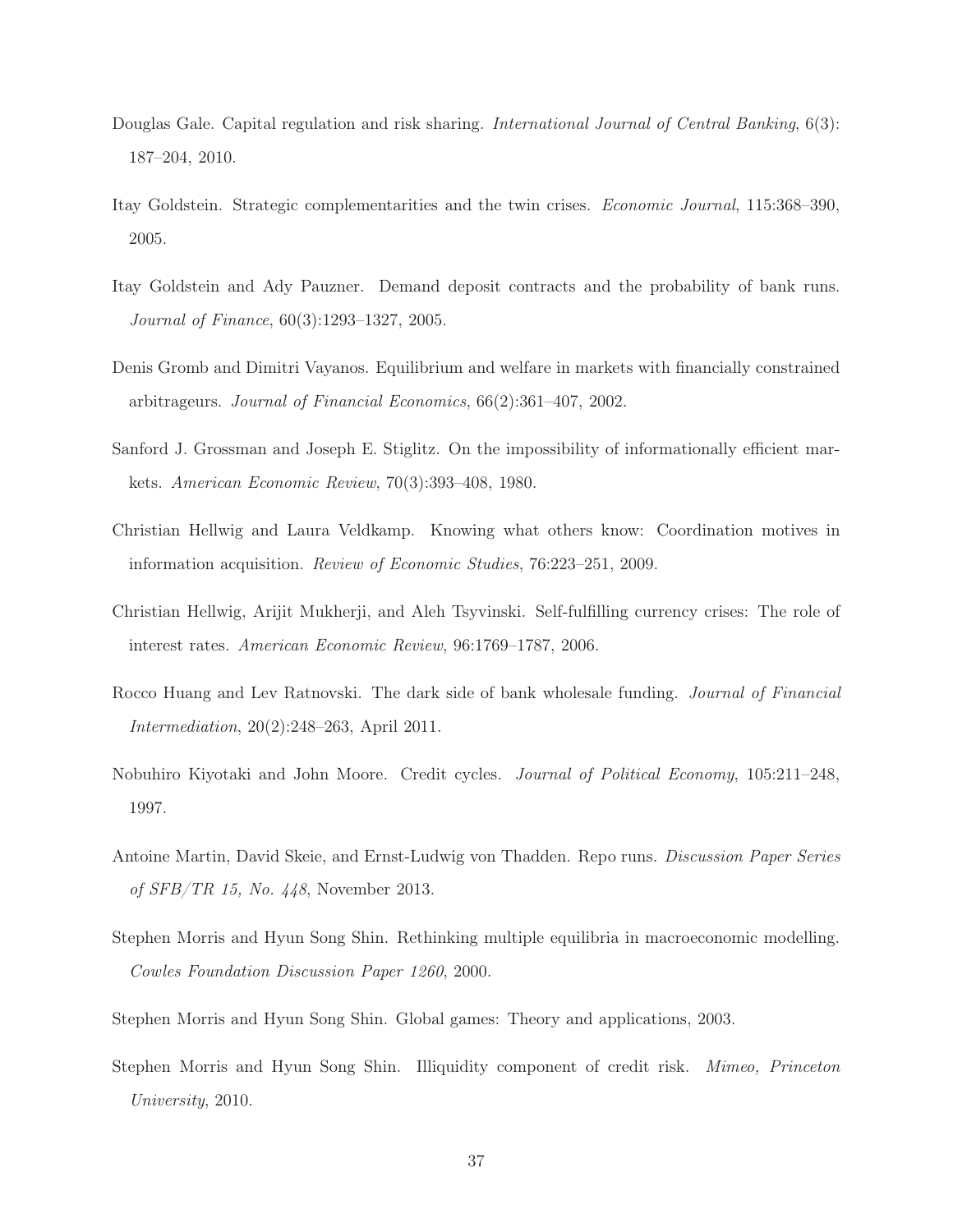- <span id="page-40-8"></span>Enrico Perotti and Javier Suarez. A Pigovian Approach to Liquidity Regulation. International Journal of Central Banking, 7(4):3–41, 2011.
- <span id="page-40-2"></span>Jean-Charles Rochet and Xavier Vives. Coordination Failures and the Lender of Last Resort: Was Bagehot Right After All? Journal of the European Economic Association, 2(6):1116–1147, December 2004.
- <span id="page-40-0"></span>Lawrence Schmidt, Allan Timmermann, and Russ Wermers. Runs on money market mutual funds. Mimeo, 2013.
- <span id="page-40-7"></span>Joel Shapiro and David Skeie. Information management in banking crises. CEPR Discussion Paper 9612, 2013.
- <span id="page-40-1"></span>Andrei Shleifer and Robert W. Vishny. Liquidation values and debt capacity: A market equilibrium approach. Journal of Finance, 47(4):1343–1366, 1992.
- <span id="page-40-4"></span>Harald Uhlig. A model of a systemic bank run. Journal of Monetary Economics, 57:78–96, 2010.
- <span id="page-40-5"></span>Xavier Vives. Strategic complementarity, fragility, and regulation. IESE Working Paper 928, 2013.
- <span id="page-40-6"></span>Wolf Wagner. Efficient asset allocations in the banking sector and financial regulation. *International* Journal of Central Banking, 5(1):75–95, 2009.
- <span id="page-40-3"></span>Wolf Wagner. Systemic liquidation risk and the diversity-diversification trade-off. Journal of Finance, 66(4):1141–1175, 2011.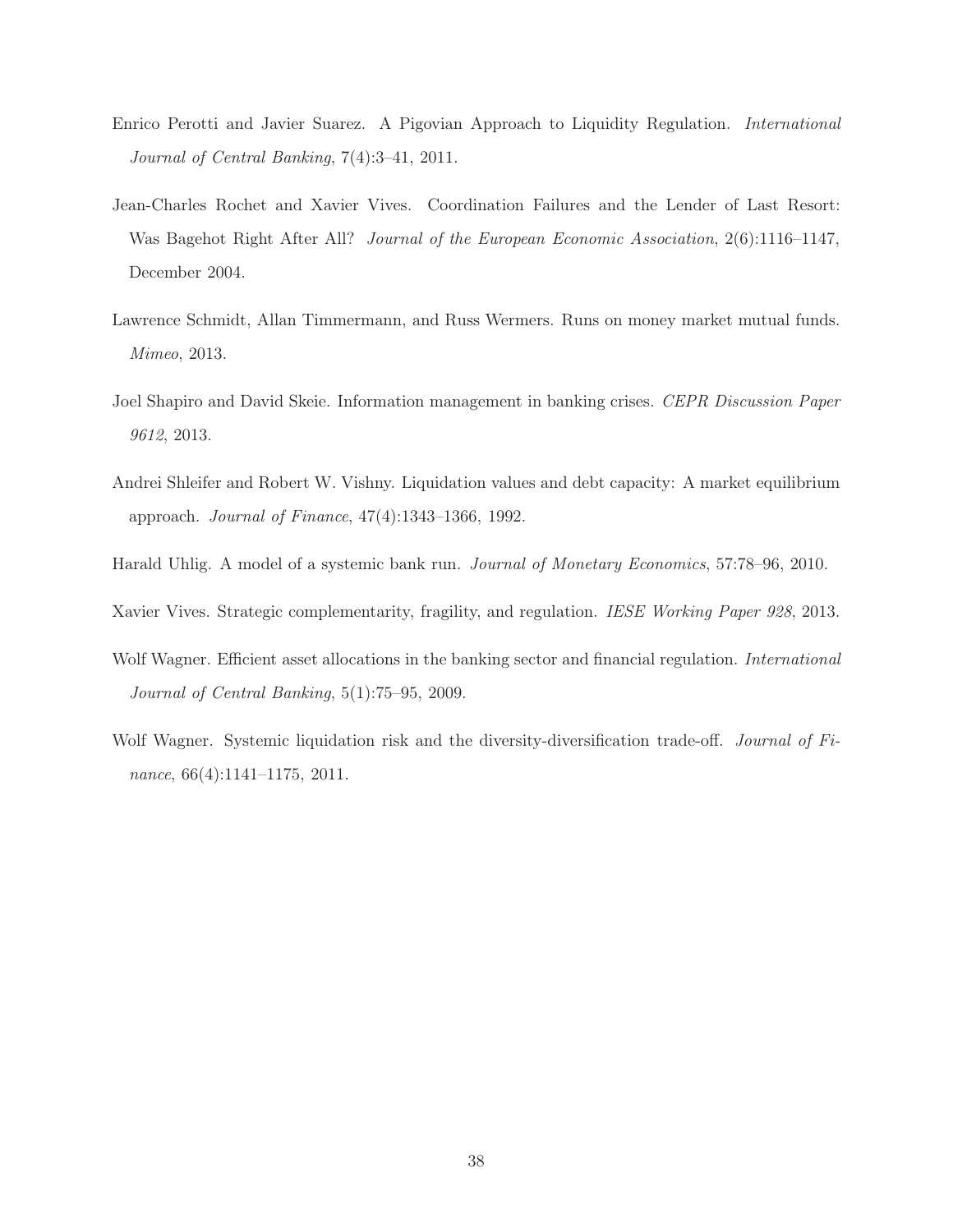## <span id="page-41-0"></span>A Appendix

#### A.1 Posterior distributions

Return on investment The posterior distribution of the return on investment is also normal. The posterior precision is the sum of the prior precisions and the precision of the private information. The mean is a weighted average of the prior and the private signal with the respective precisions as weights:

$$
r|x_i \sim \mathcal{N}\left(\frac{\alpha \bar{r} + \gamma x_i}{\alpha + \gamma}, \frac{1}{\alpha + \gamma}\right). \tag{37}
$$

The ratio of the precision of the prior (public signal) relative to the private signal,  $\frac{\alpha}{\gamma}$ , determines the extent to which the posterior mean depends on the private signal. The more precise the private signal is relative to the prior, the more the posterior is determined by the private signal. As private noise vanishes,  $\gamma \to \infty$ , the posterior mean converges to the private signal.

Proportion of investors who withdraw from the same intermediary Using a law of large numbers, the posterior proportion of investors who withdraw from intermediary  $n$  is

$$
W_{in} = \Phi\left(\sqrt{\delta}\left[R_n^* - \bar{r}\right] + \sqrt{\frac{\gamma(\alpha + \gamma)}{\alpha + 2\gamma}}\left[R_n^* - R_i\right]\right)
$$
\n(38)

$$
\delta \equiv \frac{\alpha^2(\alpha + \gamma)}{\gamma(\alpha + 2\gamma)},\tag{39}
$$

where  $\Phi(\cdot)$  is the cumulative distribution function of the standard normal and  $\delta$  summarizes precision parameters. Therefore, the threshold investor has the following posterior:

$$
W_n^* \equiv W_i|_{x_i = x^*} = \Phi(z_{1n}) \tag{40}
$$

$$
z_{1n} \equiv \sqrt{\delta} \left[ R_n^* - \bar{r} \right]. \tag{41}
$$

If private noise vanishes,  $\gamma \to \infty$ , then  $\delta \to 0$  and  $W_n^* \to \frac{1}{2}$ .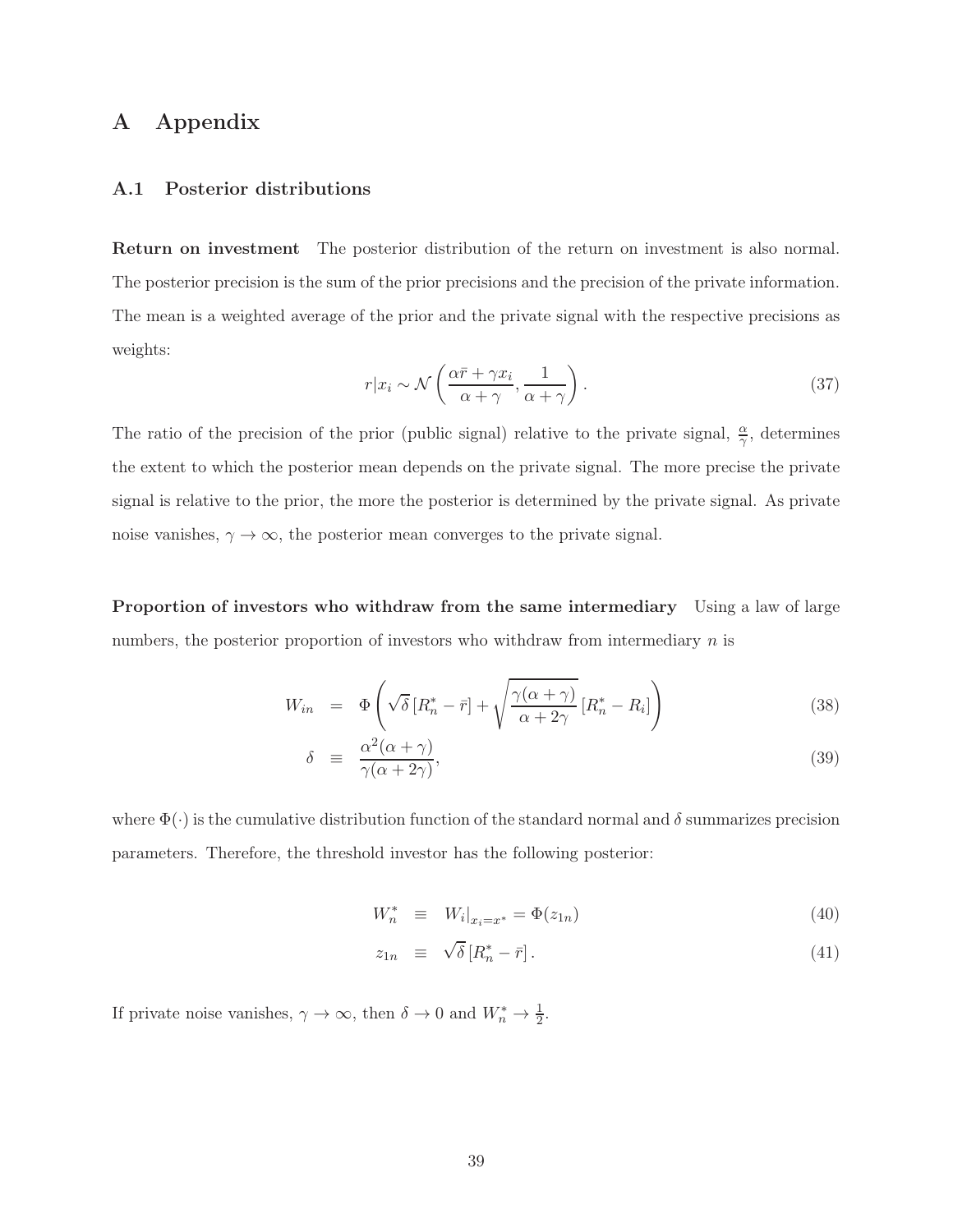Proportion of investors who withdraw from another intermediary In the case of multiple banks, an investor needs to forecast the proportion of investors who withdraw from another intermediary

$$
W_{i,n,-n} = \Phi\left(\sqrt{\delta}\left[R_{-n}^* - \bar{r}\right] + \sqrt{\frac{\gamma(\alpha+\gamma)}{\alpha+2\gamma}}\left[R_{-n}^* - R_{in}\right]\right)
$$
(42)

$$
(W_{n,-n})^* \equiv W_{i,n,-n}|_{x_i=x_n^*} = \Phi(z_{2n}) \tag{43}
$$

$$
z_{2n} \equiv \sqrt{\delta} \left[ R_{-n}^* - \bar{r} \right] + \sqrt{\delta} \frac{\gamma}{\alpha} \left[ R_{-n}^* - R_n^* \right]. \tag{44}
$$

#### <span id="page-42-0"></span>A.2 Derivation of expected utility

Consider the case of a single intermediary,  $n = 1$ . As private noise vanishes,  $\gamma \to \infty$ , the realized proportion of investors who withdraw from the intermediary at the interim date is

$$
w^*(r) = \Phi\left(\frac{\alpha}{\sqrt{\gamma}}[R-\bar{r}] + \sqrt{\gamma}[R-r]\right) \to \begin{cases} 0 & r > R \\ \frac{1}{2} & \text{if } r = R, \\ 1 & r < R \end{cases}
$$
(45)

for any equilibrium threshold R. Therefore, there is no (full) liquidation of investment if the return on investment is above (below) the threshold  $R$ . Investors receive the continuation payoff  $c_2$  or a unit liquidation payoff. These payoffs follow from the timing of liquidation costs, which occur at the final date as in [Morris and Shin \(2000\)](#page-39-5). This timing of liquidation costs is implied by a lender-of-last-resort policy, for instance. Adding up, the expected utility is

$$
EU(y) = \int_{-\infty}^{R} \phi(\sqrt{\alpha}[r-\bar{r}])dr + \int_{R}^{\infty} [y+(1-y)r]\phi(\sqrt{\alpha}[r-\bar{r}])dr \qquad (46)
$$

$$
= y + (1 - y) \left[ F(R) + (1 - F(R))\bar{r} + \frac{f(R)}{\sqrt{\alpha}} \right].
$$
 (47)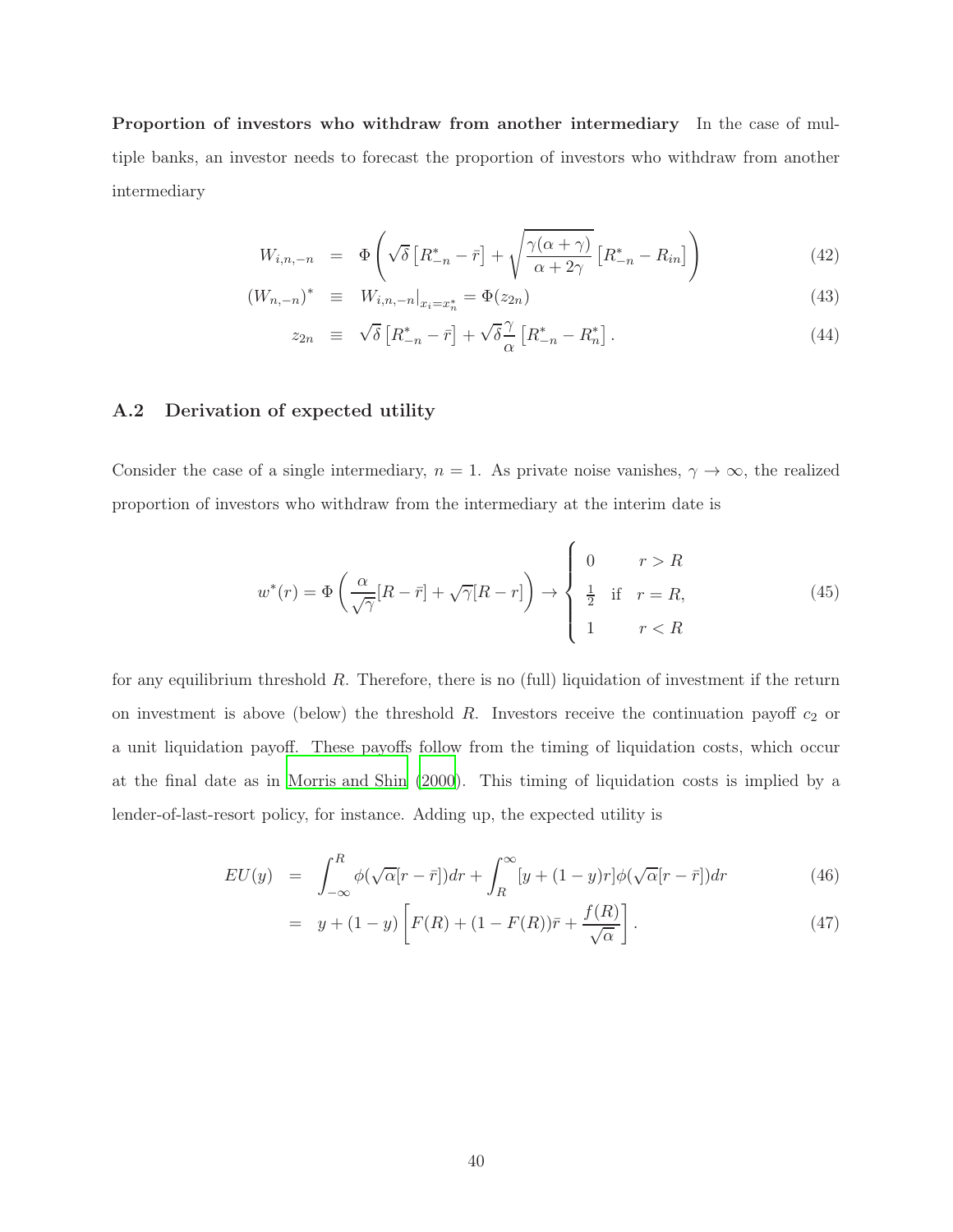The partial derivatives of the expected utility are

$$
\frac{\partial EU}{\partial y} = -[1 - F(R)](\bar{r} - 1) - \frac{f(R)}{\sqrt{\alpha}} < 0 \tag{48}
$$

$$
\frac{\partial EU}{\partial R} = -(1-y)(R-1)\sqrt{\alpha}f(R) \le 0 \tag{49}
$$

$$
\frac{\partial EU}{\partial y \partial R} = (R-1)\sqrt{\alpha}f(R) \ge 0
$$
\n(50)

$$
\frac{\partial^2 EU}{\partial R^2} = -(1-y)\sqrt{\alpha}f(R)[1+\alpha(R-1)(\bar{r}-R)] \le 0
$$
\n(51)

$$
\frac{\partial^2 EU}{\partial y^2} = 0. \tag{52}
$$

#### <span id="page-43-0"></span>A.3 Proof of Lemma [3](#page-25-1)

The optimal liquidity choice to implement the efficient equilibrium is  $y^* = \frac{1}{2}$  $\frac{1}{2}$ , which yields

$$
EU(y^*) = 1 + \frac{1}{2} \left[ (\bar{r} - 1)(1 - F[1]) + \frac{f[1]}{\sqrt{\alpha}} \right]. \tag{53}
$$

If  $y = 0$ , which may not be optimal, then inefficient equilibrium is implemented. The expected utility in this case is

$$
EU(y=0) = 1 + (\bar{r} - 1)(1 - F[1 + \chi(0.5)]) + \frac{f[1 + \chi(0.5)]}{\sqrt{\alpha}}.
$$
\n(54)

Thus, we have that  $EU(y=0) > EU(y^*)$  if two conditions hold. First,  $\Phi(\sqrt{\alpha}[\bar{r}-1-\chi(0.5)]) >$  $0.5\Phi(\sqrt{\alpha}|\bar{r}-1]$ ). Since the right-hand side of this equation is smaller than one half,  $\bar{r}\geq 1+\chi(0.5)$ suffices to ensure this constraint. Second,  $\Phi(\sqrt{\alpha}[\bar{r} - 1 - \chi(0.5)]) > 0.5\Phi(\sqrt{\alpha}[\bar{r} - 1])$ . Since  $\phi(\cdot)$  is larger the closer the argument is to zero, the bound on the expected return is again sufficient for this constraint.

#### <span id="page-43-1"></span>A.4 Proof of Proposition [2](#page-25-0)

Rewriting equation [\(22\)](#page-25-2) yields  $LHS \equiv (1 - y)\chi(\frac{1}{2} - y)\chi'(\frac{1}{2} - y) = \frac{1}{\alpha} + \frac{(\bar{r}-1)\Phi(\sqrt{\alpha}[\bar{r}-R^{**}])}{\sqrt{\alpha}\phi(\sqrt{\alpha}[\bar{r}-R^{**}])} \equiv RHS$ , where  $R^{**} = 1 + \chi(0.5 - y)$ .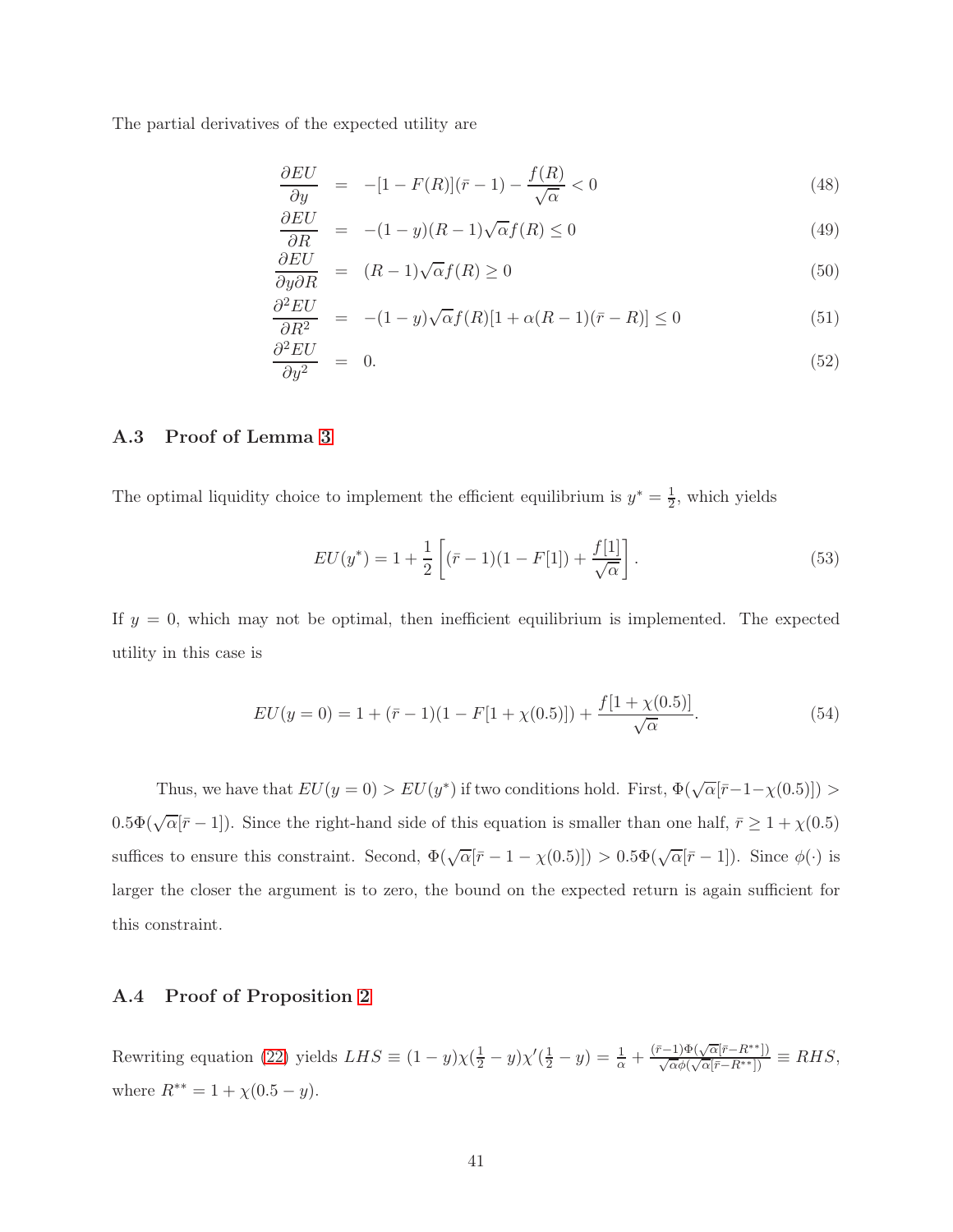Below I show that the left-hand side (LHS) is smaller than the right-hand side (RHS) at the upper bound and that the LHS (RHS) decreases (increases) in the liquidity level  $y$  if the lower bound on the expected return on investment is maintained. First, observe that  $LHS \rightarrow 0$  $\frac{1}{\alpha} + \frac{(\bar{r}-1)\Phi(\sqrt{\alpha}[\bar{r}-1])}{\sqrt{\alpha}\phi(\sqrt{\alpha}[\bar{r}-1])} \leftarrow RHS \text{ as } y \to 0.5.$  Second,  $LHS'(y) = -\chi\chi' - (1-y)[(\chi')^2 + \chi\chi''] < 0.$ Third, introduce  $\Lambda(R) \equiv \frac{1-\Phi(\sqrt{\alpha}[R-\bar{r}])}{\phi(\sqrt{\alpha}[R-\bar{r}])}$  $\frac{-\Phi(\sqrt{\alpha}[R-\bar{r}])}{\phi(\sqrt{\alpha}[R-\bar{r}])} > 0$ , so  $\Lambda'(R) = -\sqrt{\alpha} - \alpha(\bar{r} - R)\Lambda(R)$ . Thus,  $RHS'(y) =$  $-\frac{\bar{r}-1}{\sqrt{\alpha}}\chi'(0.5-y)\Lambda'(R^{**})$ . Therefore,  $RHS'(y) > 0$  if  $\bar{r} > R^{**}$ , which is again ensured by the condition  $\bar{r} \geq 1 + \chi(0.5)$  that we already used in the proof of Lemma [3.](#page-25-1)

As a consequence, the corner solution  $y^{**} = 0$  is the optimal liquidity choice of the intermediary if  $LHS(0) \le RHS(0)$ , which imposes the constraint on the liquidation cost function:

<span id="page-44-0"></span>
$$
\chi(0.5)\chi'(0.5) \le \frac{1}{\alpha} + \frac{\Phi(\sqrt{\alpha}[\bar{r} - 1 - \chi(0.5)])}{\sqrt{\alpha}\phi(\sqrt{\alpha}[\bar{r} - 1 - \chi(0.5)])}.
$$
\n(55)

Define  $\bar{r}_H$  as the value of  $\bar{r}$  for which condition [\(55\)](#page-44-0) holds with equality.

Since the left-hand side is independent of the expected return on investment, the proof of the existence and uniqueness of  $\bar{r}_H$  can be completed for the linear liquidation cost function without loss of generality. If the liquidation cost function takes the simple linear form, this constraint simplifies to

$$
\frac{\chi^2}{2} \le \frac{1}{\alpha} + \frac{(\bar{r} - 1)\Phi\left(\sqrt{\alpha}[\bar{r} - 1 - \frac{\chi}{2}]\right)}{\sqrt{\alpha}\phi\left(\sqrt{\alpha}[\bar{r} - 1 - \frac{\chi}{2}]\right)}.
$$
\n(56)

Then,  $\bar{r}_H$  exists and is unique. First, as  $\bar{r} \to \infty$ , the left-hand side of equation [\(62\)](#page-47-0) is positive and finite and the right-hand side goes to infinity. Next, as the expected return converges to its minimum  $\bar{r} \to 1 + \frac{\chi}{2}$ ,  $LHS = \frac{\chi^2}{2}$  $\frac{\zeta^2}{2}$  and  $RHS \rightarrow \frac{1}{\alpha} + \frac{\sqrt{2\pi}\chi}{4\sqrt{\alpha}}$  $\frac{\sqrt{2\pi\chi}}{4\sqrt{\alpha}}$ . A necessary condition is  $LHS(\bar{r})$  $1 + \frac{\chi}{2}$  >  $RHS(1 + \frac{\chi}{2})$ , which yields

<span id="page-44-1"></span>
$$
\chi\sqrt{\alpha} > \sqrt{\frac{\pi}{8}} + \sqrt{\frac{\pi}{8} + 2},\tag{57}
$$

where the right-hand side reflects the specifics of the probability distribution function. Condi-tion [\(57\)](#page-44-1) is satisfied if the precision of the public information is sufficiently high,  $\alpha > \alpha_L \equiv$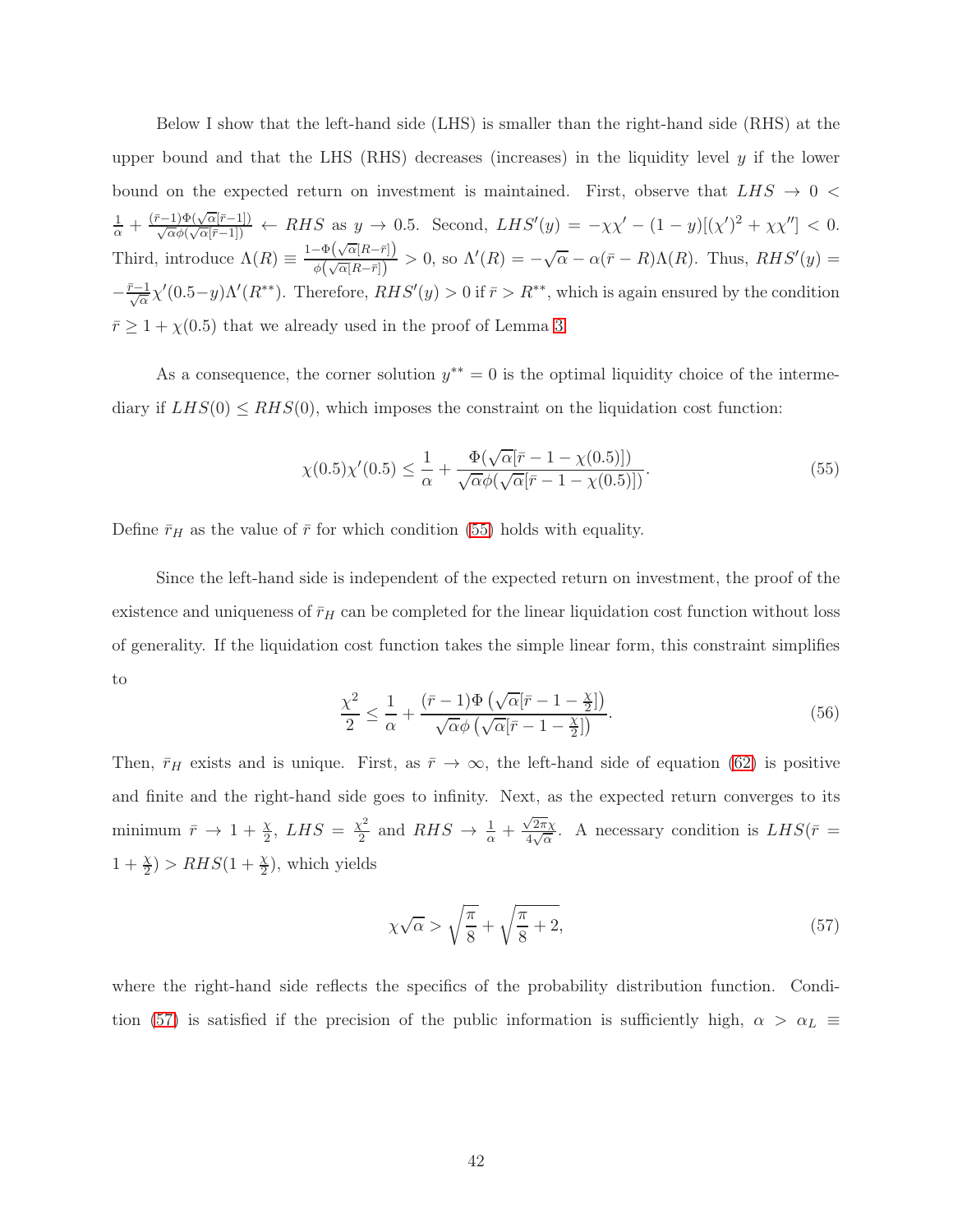$\sqrt{\frac{\pi}{8}}+\sqrt{\frac{\pi}{8}+2}$ χ  $\setminus^2$ . Third, the right-hand side increases in the expected investment return:

$$
\frac{\partial RHS}{\partial \bar{r}} = (\bar{r} - 1)\sqrt{\alpha} + \left(1 + \alpha[\bar{r} - 1 - \frac{\chi}{2}]\right) \frac{\Phi(z)}{\phi(z)} > 0,
$$
\n(58)

where  $z \equiv \sqrt{\alpha} \bar{r} - 1 - \frac{\chi}{2}$  $\frac{X}{2}$  is shorthand. Taking all of the three steps together, there exists a unique  $\bar{r}_H$  as claimed.

As for the dependence of  $\bar{r}_H$  on  $\chi$ , total differentiation yields

$$
\frac{d\bar{r}_H}{d\chi} = \frac{\chi - \frac{\partial RHS}{\partial \chi}}{\frac{\partial RHS}{\partial \bar{r}}}.\tag{59}
$$

To evaluate this,  $\frac{\partial RHS}{\partial \chi}$  is required:

$$
\frac{\partial RHS}{\partial \chi} = -\frac{\bar{r}_H - 1}{\sqrt{\alpha}} \frac{1}{2} \left( 1 + \alpha \frac{\Phi(z)}{\phi(z)} [\bar{r}_H - 1 - \frac{\chi}{2}] \right) < 0. \tag{60}
$$

<span id="page-45-0"></span>Therefore,  $\frac{d\bar{r}_H}{dx} > 0$  as claimed.

#### A.5 Proof of Lemma [4](#page-27-1)

This proof partially builds on [Goldstein \(2005\)](#page-39-12), but proceeds differently.<sup>[20](#page-45-1)</sup>

First, observe that the cumulative distribution function of the standard normal is bounded within [0, 1] as  $R_{-n}$  diverges. Second, I claim that the equilibrium thresholds converge to  $R_1^{***}$  $R_2^{***} = R^{***} \equiv 1 + \chi[1 - y_1 - y_2]$  as the fundamental uncertainty vanishes. This is proven by contradiction.

I start by supposing that  $R_1^{***} > R_2^{***}$ . Then,  $W_{1,2}^{***} \to 0$  and  $W_{2,1}^{***} \to 1$  as  $\gamma \to \infty$ . Insert these results into equation [\(23\)](#page-27-2); the implied expressions for the thresholds can never satisfy the supposed inequality  $R_1^{***} > R_2^{***}$ . By extension, the argument applies for  $R_1^{***} < R_2^{***}$  as well. Therefore,  $R_1^{***} = R_2^{***}$  as claimed. Hence, the expression for  $R^{***}$  obtains.

<span id="page-45-1"></span><sup>&</sup>lt;sup>20</sup>In that paper, the uniqueness proof is in two steps. Using my notation here, a unique solution  $R_n^{***}$  must be obtained for any  $R_{-n}$  first, so  $R_n^{***}(R_{-n})$  is a best-response function for all n. Second, there must be a unique intersection of best-response functions.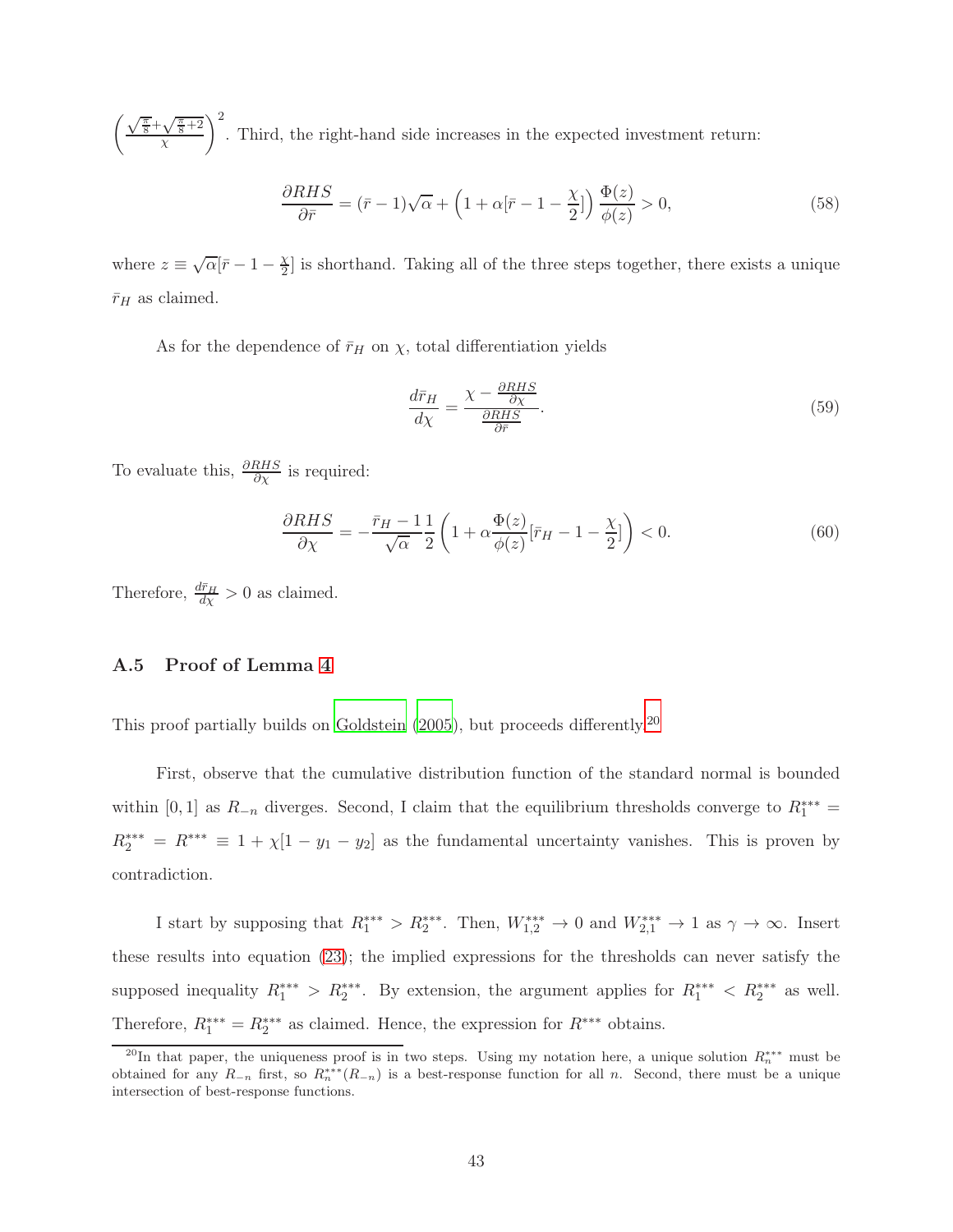Third, liquidity must again be scarce to support positive liquidation as forecast by the threshold investor,  $y_n < \frac{1}{2}$  $\frac{1}{2}$  for  $n = 1, 2$ . Furthermore, the equilibrium threshold confirms the supposition of  $W_{n,-n}^{***} \leq y_{-n}$  if the other bank's liquidity holding is also scarce,  $y_{-n} < \frac{1+\lambda}{2}$  $\frac{+\lambda}{2}$ .

Digression: another liquidation cost specification The equilibrium threshold places an equal weight on the liquidity levels of each intermediary, as implied by the equal weight of the liquidation volumes in the liquidation cost function. This feature can be relaxed by either a larger weight on the own liquidation volume or by specifying a convex liquidation cost function. Both specifications imply a larger weight of an intermediary's equilibrium threshold on its level of liquidity. For example, take a liquidation cost function that is proportional to both its individual liquidation volume and the aggregate liquidation volume:  $\chi(l_n, l_{-n}) = \chi l_n(l_n + l_{-n})$ . This yields  $R_n^{***} \to 1 + \chi(1 - y_A (y_B)(\frac{1}{2} - y_n).$ 

#### <span id="page-46-0"></span>A.6 Best-response function of private liquidity choice

This section derives conditions sufficient for  $y_n^{**}(y_{-n})$  to be unique, thereby constituting a bestresponse function. This proof mirrors and extends the single-intermediary case in Appendix [A.4.](#page-43-1)

Recall that  $\Lambda(R_n^{***}) = \frac{1-\Phi(\sqrt{\alpha}[R_n^{***}-\bar{r}])}{\phi(\sqrt{\alpha}[R^{***}-\bar{r}])}$  $\frac{\partial^2 \phi(\sqrt{\alpha}[R_n^{**} - \bar{r}])}{\phi(\sqrt{\alpha}[R_n^{**} - \bar{r}])} > 0$ , where  $R_n^{**} = 1 + \chi(1 - y_n^{**} - y_{-n})$ . Thus,  $\Lambda'(R_n^{***}) = -\sqrt{\alpha} - \alpha(\bar{r} - R_n^{***})\Lambda(R_n^{***}) < 0$ . Using  $\Lambda(R_n^{***})$ , the first-order condition that determines the best-response function  $y_n^{***}(y_{-n})$  becomes

<span id="page-46-1"></span>
$$
\chi^2(1 - y_n^{***})(1 - y_n^{***} - y_{-n}) = \frac{1}{\alpha} + (\bar{r} - 1)\Lambda(R_n^{***}),\tag{61}
$$

for any  $y_{-n} \in [0,1]$ .

Four checks are required to establish a best-response function. First, the left-hand side of equation [\(61\)](#page-46-1) is decreasing in the liquidity level  $y_n$  over the relevant range  $y_n \in [0, \frac{1}{2}]$  $rac{1}{2}$ ) for all  $y_{-n}$ ,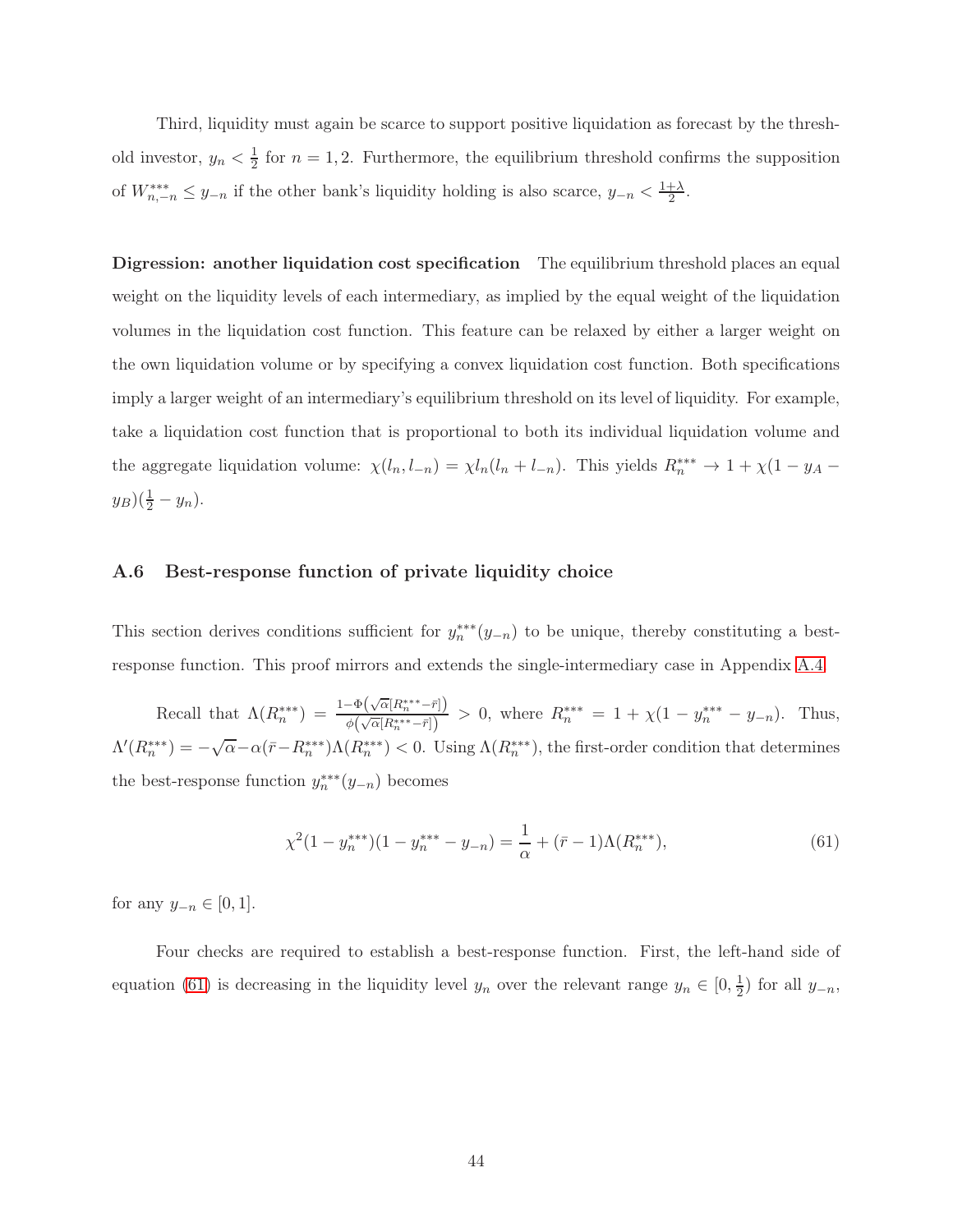while the right-hand side is increasing in it:

$$
\frac{\partial LHS}{\partial y_n} = \chi^2[2y_n + y_{-n} - 2 -] < -\chi^2(1 - y_{-n}) \le 0
$$
  

$$
\frac{\partial RHS}{\partial y_n} = -\chi(\bar{r} - 1)\Lambda'(R_n^{***}) > 0.
$$

Second, the left-hand side exceeds the right-hand side when evaluated at the lower bound  $y_n = 0$  for any liquidity level  $y_{-n}$ . This inequality is hardest to satisfy for  $y_{-n} \to \frac{1}{2}$ . Therefore,  $LHS(0, \frac{1}{2})$  $(\frac{1}{2}) \ge RHS(0, \frac{1}{2})$  $\frac{1}{2}$ ) is sufficient and yields an upper bound on the expected investment return  $\bar{r}_H$ ; this bound is identical to the one that ensures an interior solution  $y^{**}$  in the one-bank case,  $\bar{r}\leq\bar{r}_{H}.$ 

Third, the right-hand side exceeds the left-hand side when evaluated at the upper bound  $y_n \to \frac{1}{2}$  for any liquidity level  $y_{-n}$ . This inequality is hardest to satisfy for  $y_{-n} = 0$ . Therefore,  $LHS(\frac{1}{2})$  $(\frac{1}{2}, 0) \leq RHS(\frac{1}{2})$  $\frac{1}{2}$ , 0) is sufficient and yields a lower bound on the expected investment return  $\bar{r}_2$  implicitly defined by

<span id="page-47-0"></span>
$$
\frac{\chi^2}{4} \equiv \frac{1}{\alpha} + \frac{(\bar{r}_2 - 1)\Phi\left(\sqrt{\alpha}[\bar{r}_2 - 1 - \chi_{\frac{1}{4}}]\right)}{\sqrt{\alpha}\phi\left(\sqrt{\alpha}[\bar{r}_2 - 1 - \chi_{\frac{1}{2}}]\right)}.
$$
\n(62)

Define the lower bound on the expected return as  $\bar{r}_L \equiv \max{\{\bar{r}_1, \bar{r}_2\}}$ . Therefore, a solution  $y_n^{***}(y_{-n})$ to the first-order condition in equation [\(22\)](#page-25-2) exists if  $\bar{r} \in [\bar{r}_L, \bar{r}_H]$ .

Fourth, the global concavity of the objective function in  $y_n$  when evaluated at  $R_n^{***}$  ensures that this solution is unique:

$$
\frac{d^2EU_n}{dy_n^2}=\frac{\partial R_n^{***}}{\partial y_n}\left[2\frac{\partial^2 EU_n}{\partial y_n\partial R_n^{***}}+\frac{\partial^2 EU_n}{\partial (R_n^{***})^2}\frac{\partial R_n^{***}}{\partial y_n}\right]+\frac{\partial EU_n}{\partial R_n^{***}}\frac{\partial^2 R_n^{***}}{\partial y_n^2}<0,
$$

where  $\frac{\partial^2 R_n^{***}}{\partial y_n^2} = 0$  and the sign follows directly from the previously established signs on the partial derivatives of the expected utility  $EU_n$  for the equilibrium threshold  $R_n^{***} \in (1, \bar{r})$ , where the upper bound is implied by  $\bar{r} > \bar{r}_1$ .

In sum,  $\bar{r}_L \leq \bar{r} \leq \bar{r}_H$  ensures that a best-response function  $y_n^{***}(y_{-n})$  exists.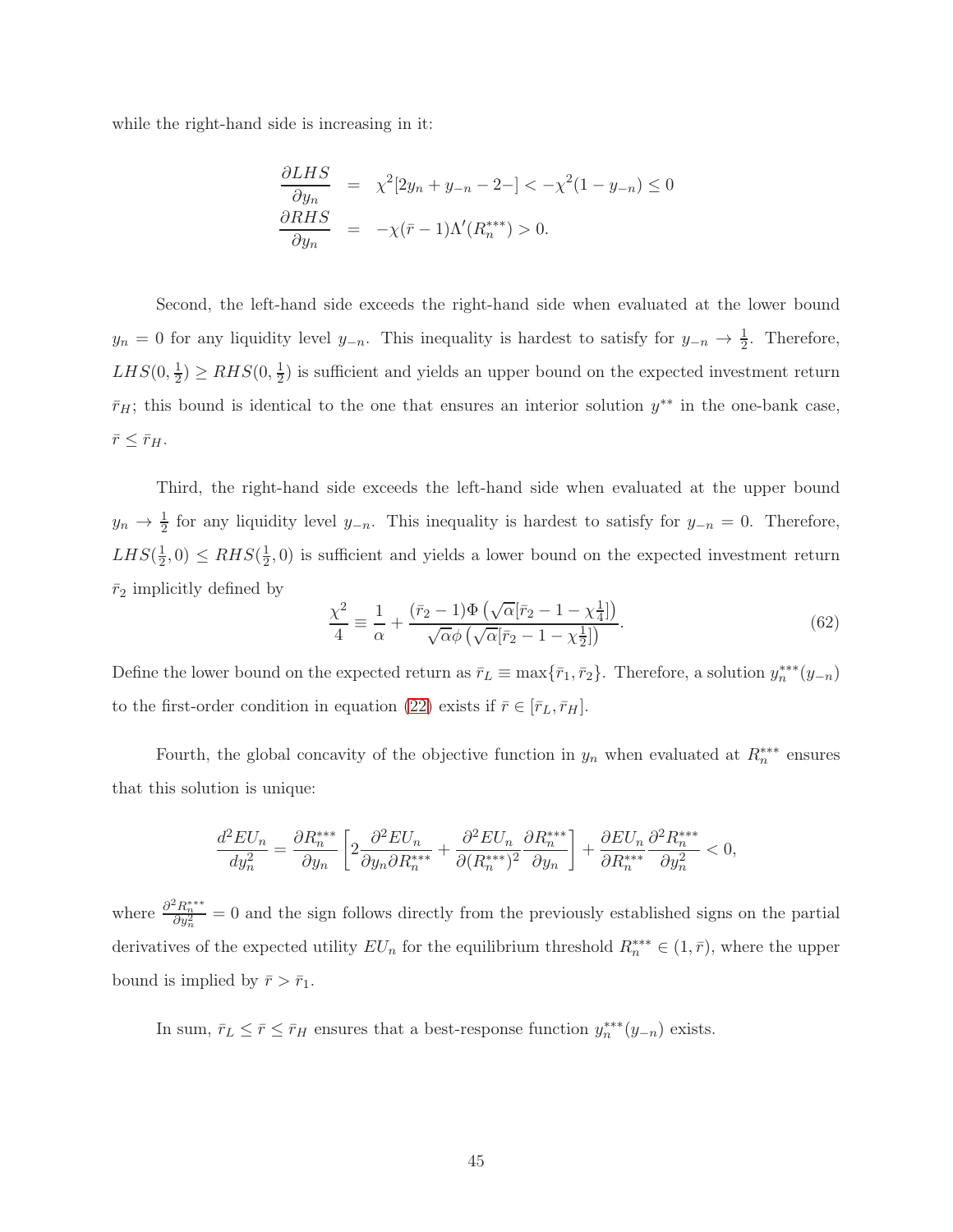#### <span id="page-48-0"></span>A.7 Strategic substitutability in liquidity holdings

Strategic substitutability of bank liquidity holdings is established by totally differentiating equation [\(22\)](#page-25-2):

$$
\frac{dy_n^*}{dy_{-n}} = -\frac{\chi^2[1 - y_n^{***}] + \chi(\bar{r} - 1)[-\Lambda(R_n^{***})]}{\chi^2[2 - 2y_n^{***} - y_{-n}] + \chi(\bar{r} - 1)[-\Lambda(R_n^{***})]} \in (-1, 0),\tag{63}
$$

<span id="page-48-1"></span>where the lower bound is ensured by  $y_k < \frac{1}{2}$  $\frac{1}{2}$ ,  $k = 1, 2$ .

#### A.8 Constrained planner's problem

Unique constraint efficient liquidity level This section shows that there exists a unique constrained efficient liquidity level. First, we require that the left-hand side of equation [\(34\)](#page-33-1) exceeds the right-hand side at the lower bound  $y_{total}^{SP} = 0$ , which implicitly defines an upper bound on the expected investment return  $\bar{r} < \bar{r}_H^{SP}$ :

$$
2\chi^2 \equiv \frac{1}{\alpha} + \frac{\bar{r}_H^{SP} - 1}{\sqrt{\alpha}} \Lambda \left( \sqrt{\alpha} [\bar{r}_H^{SP} - (1 + \chi)] \right). \tag{64}
$$

Second, the right-hand side of equation [\(34\)](#page-33-1) exceeds the left-hand side at the upper bound  $y_{total} \rightarrow 1$ , which is never binding. Third, the left-hand side of equation [\(34\)](#page-33-1) strictly decreases in the liquidity level over the required range  $[0, 1)$ , while the right-hand side of equation [\(34\)](#page-33-1) strictly increases in it. Finally, verify that it is indeed a local maximum of the social welfare function:

$$
\frac{d^2SWF(y=y_{total}^{SP})}{d(y^{SP})^2} = -\sqrt{\alpha}\chi f(R^{SP})\left(\sqrt{\alpha}(\bar{r}-1)\Lambda(R^{SP}) + \chi(3-y_{total}^{SP}) + (\bar{r}-1)\right) < 0.
$$

Taking these points together, there exists a unique level of total liquidity  $y_{total}^{SP}$  that maximizes social welfare and is implicitly given by  $\frac{dSWF}{dy_n}(y_{total}^{SP}) = 0$ .